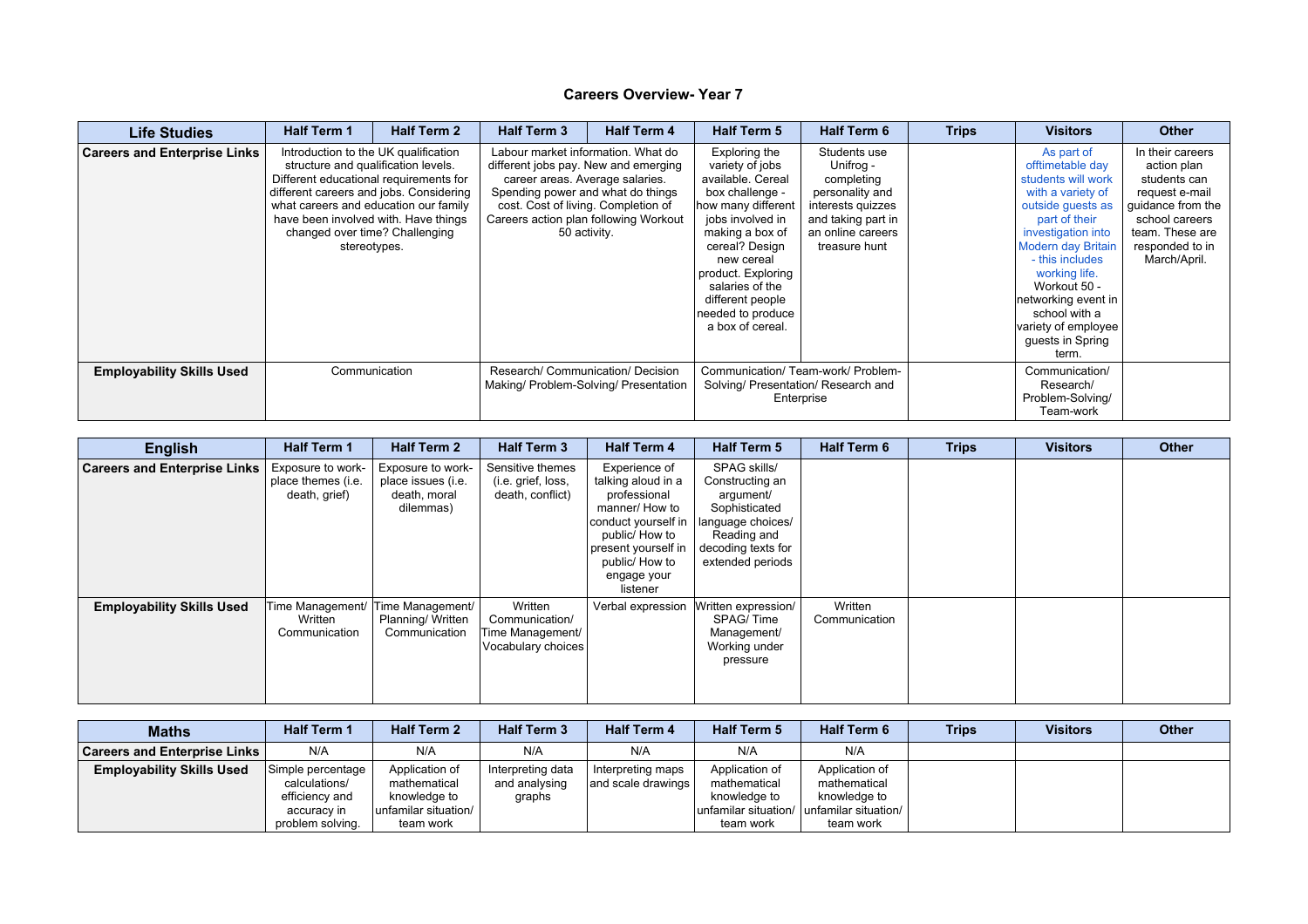| <b>Science</b>                      | <b>Half Term 1</b>                                                                         | <b>Half Term 2</b>                                                                                                     | <b>Half Term 3</b>                                                                                                                                       | <b>Half Term 4</b>                                                                                                                                      | <b>Half Term 5</b>                                                                                                                                                | <b>Half Term 6</b>                                                                                                                          | <b>Trips</b>                     | <b>Visitors</b>                                                                                           | <b>Other</b>                                                                                                                                |
|-------------------------------------|--------------------------------------------------------------------------------------------|------------------------------------------------------------------------------------------------------------------------|----------------------------------------------------------------------------------------------------------------------------------------------------------|---------------------------------------------------------------------------------------------------------------------------------------------------------|-------------------------------------------------------------------------------------------------------------------------------------------------------------------|---------------------------------------------------------------------------------------------------------------------------------------------|----------------------------------|-----------------------------------------------------------------------------------------------------------|---------------------------------------------------------------------------------------------------------------------------------------------|
| <b>Careers and Enterprise Links</b> | Microbiology;<br>midwifery;<br>agriculture;                                                | Medicine:<br>agriculture;<br>laboratory<br>technician;<br>forensics; distillery;                                       | Engineering;<br>mechanics;<br>teacher; toy maker;                                                                                                        | Energy suppliers<br>and developers in<br>renewable and<br>non-renewable<br>sources:<br>experimental<br>physicist; building<br>physicist;                | Astronaut;<br>astrophysicist;<br>meterologists;<br>engineering;                                                                                                   | Ecologist; habitat<br>management;<br>zoologist;<br>geneticist;                                                                              | Careers in the<br>Space Industry | Year 7, 8, 9 outside<br>speaker regarding<br>infections/ disease/<br>sampling<br>techniques in<br>ecology | STEM enrichment<br>week at the end of<br>academic year<br>gives an<br>opportunity for<br>students to explore  <br>different STEM<br>careers |
| <b>Employability Skills Used</b>    | Investigative skills<br>in design of seeds/<br>Communication/<br>Hypothesising/<br>testing | Investigative skills<br>into antacids/<br>Testing/ Accuracy/<br>Analysis of results/<br>Analysis of data<br>and graphs | Investigative skills<br>into streamlining/<br>Using equations to<br>calculate a result/<br>Rearranging<br>equations/ Drawing<br>& interpreting<br>graphs | Collecting and<br>analysing data to<br>determine energy<br>usage/<br>Questioning/<br>Communication/<br>Application of<br>findings to the<br>environment | Investigative skills<br>into types of<br>"Martian" soil/<br>Problem- solving/<br>Communication/<br>Recording data<br>accurately/<br>Comparing data/<br>Concluding | Analysis of<br>information to<br>present a balanced<br>argument of<br>genetically<br>modified crops/<br>Communication/<br>Debating/ Writing |                                  |                                                                                                           |                                                                                                                                             |

| <b>Religious Education</b>                               | <b>Half Term 1</b> | <b>Half Term 2</b>                                             | <b>Half Term 3</b>                                                                     | <b>Half Term 4</b>       | <b>Half Term 5</b>                                                                                     | <b>Half Term 6</b>                                        | <b>Trips</b> | <b>Visitors</b> | <b>Other</b> |
|----------------------------------------------------------|--------------------|----------------------------------------------------------------|----------------------------------------------------------------------------------------|--------------------------|--------------------------------------------------------------------------------------------------------|-----------------------------------------------------------|--------------|-----------------|--------------|
| <b>Careers and Enterprise Links Awareness of roles  </b> | in society         |                                                                |                                                                                        | Awareness of             | Awareness of<br>Imulticultural issues Imulticultural issues<br>i.e. in employment   i.e. in employment |                                                           |              |                 |              |
| <b>Employability Skills Used</b>                         | Team skills        | Verbal<br>Communication/<br>Questioning and<br>Debating Skills | Team Skills/ Verbal  <br>Questioning and<br>Debating Skills/<br><b>Public Speaking</b> | Written<br>Communication | Written<br>Communication                                                                               | Team Skills/ Verbal<br>Questioning and<br>Debating Skills |              |                 |              |

| Art & Design                        | <b>Half Term 1</b>                                                  | <b>Half Term 2</b>                                                                      | <b>Half Term 3</b>                        | <b>Half Term 4</b>                        | <b>Half Term 5</b>                   | <b>Half Term 6</b>                                     | <b>Trips</b> | <b>Visitors</b> | <b>Other</b> |
|-------------------------------------|---------------------------------------------------------------------|-----------------------------------------------------------------------------------------|-------------------------------------------|-------------------------------------------|--------------------------------------|--------------------------------------------------------|--------------|-----------------|--------------|
| <b>Careers and Enterprise Links</b> | Introduction to<br>Artists, Galleries &<br><b>Exhibition spaces</b> | Artists, Galleries &<br><b>Exhibition spaces</b>                                        | The role of the<br>Commisioning<br>Artist | The role of the<br>Commisioning<br>Artist | Visits from self-<br>employed makers | Visits from self-<br>employed makers                   |              |                 |              |
| <b>Employability Skills Used</b>    | Problem solving/<br>Organisation                                    | Problem solving/<br>Organisation/<br>Presentation skills/<br>ICT/ Photography<br>skills |                                           | Time Management   Time Management         | Problem-solving/                     | Problem- solving/<br>Time Management   Time Management |              |                 |              |

| <b>Design Technology</b>              | <b>Half Term '</b> | <b>Half Term 2</b> | <b>Half Term 3</b>         | <b>Half Term 4</b> | <b>Half Term 5</b> | <b>Half Term 6</b> | <b>Trips</b> | <b>Visitors</b> | <b>Other</b> |
|---------------------------------------|--------------------|--------------------|----------------------------|--------------------|--------------------|--------------------|--------------|-----------------|--------------|
| <b>Careers and Enterprise Links  </b> | Electronics        |                    | Graphics                   | CAD                | Carpentry          | <b>Materials</b>   |              |                 |              |
| <b>Employability Skills Used</b>      |                    | Problem Solving    | Communication &<br>Written | Communication      | Problem Solving    | Problem Solving    |              |                 |              |

| <b>Food Technology</b>              | <b>Half Term 1</b> | <b>Half Term 2</b> | <b>Half Term 3</b> | <b>Half Term 4</b> | <b>Half Term 5</b> | <b>Half Term 6</b> | <b>Trips</b> | <b>Visitors</b> | <b>Other</b> |
|-------------------------------------|--------------------|--------------------|--------------------|--------------------|--------------------|--------------------|--------------|-----------------|--------------|
| <b>Careers and Enterprise Links</b> | Cross              | N/A                |                    | N/A                |                    | N/A                |              |                 |              |
|                                     | contamination link |                    |                    |                    |                    |                    |              |                 |              |
|                                     | to real catering   |                    |                    |                    |                    |                    |              |                 |              |
|                                     | kitchens           |                    |                    |                    |                    |                    |              |                 |              |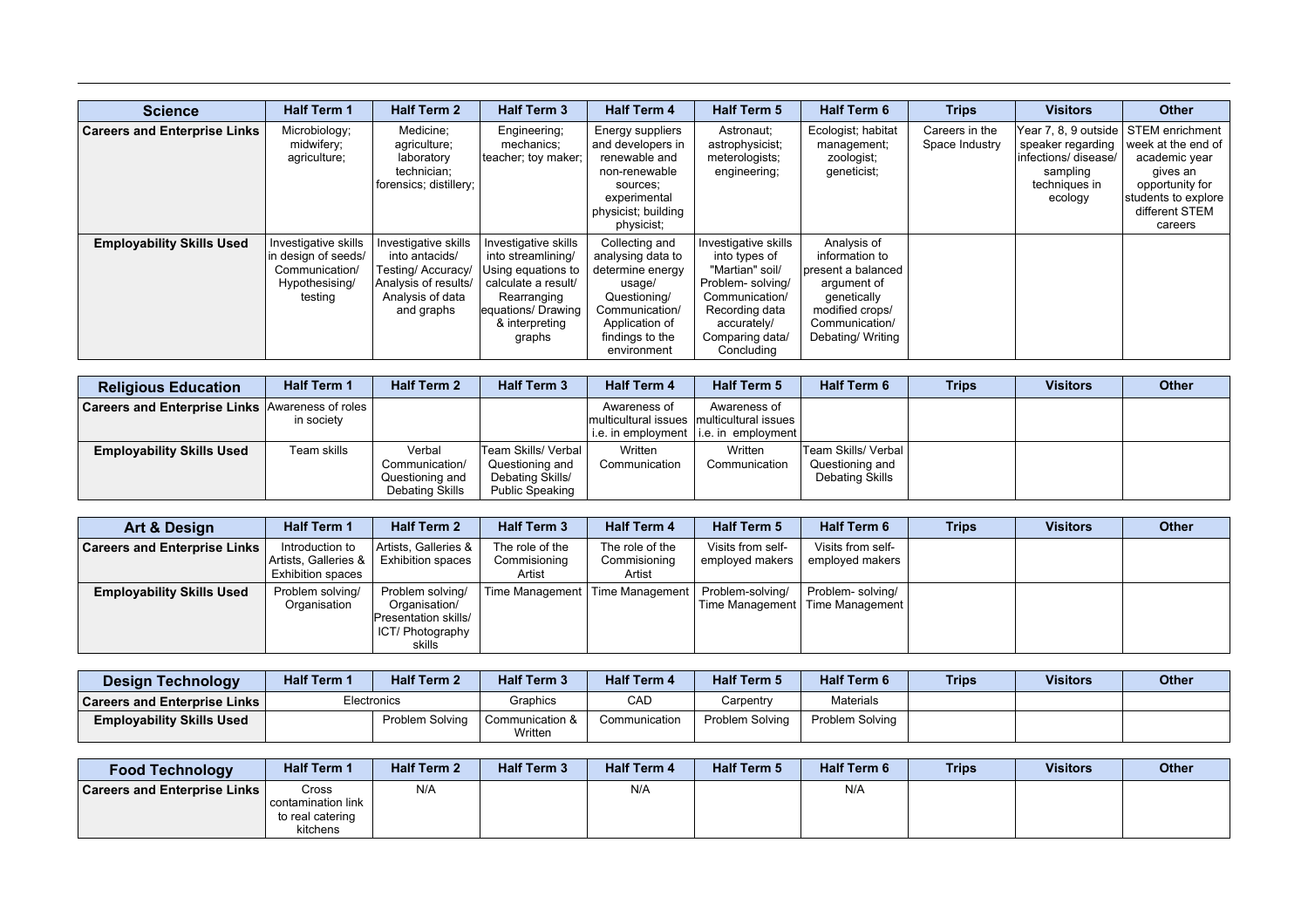| Writt∈.<br>Emplovability<br><b>Skills Used</b><br>l Adapting to change l<br>Verba. |
|------------------------------------------------------------------------------------|
|------------------------------------------------------------------------------------|

| <b>Textiles</b>                       | <b>Half Term 1</b> | <b>Half Term 2</b>                                 | <b>Half Term 3</b> | <b>Half Term 4</b>                          | <b>Half Term 5</b> | <b>Half Term 6</b> | <b>Trips</b>               | <b>Visitors</b> | <b>Other</b> |
|---------------------------------------|--------------------|----------------------------------------------------|--------------------|---------------------------------------------|--------------------|--------------------|----------------------------|-----------------|--------------|
| <b>Careers and Enterprise Links I</b> |                    | Links to mass<br>production of<br>fabrics/garments |                    | Designing for a<br>client (Tring<br>Museum) |                    |                    | Careers within a<br>Museum |                 |              |
| <b>Employability Skills Used</b>      |                    | Adapting to change                                 |                    | Problem solving                             |                    | Problem solving    |                            |                 |              |

| Geography                           | <b>Half Term 1</b>                                                     | <b>Half Term 2</b> | <b>Half Term 3</b>                                     | <b>Half Term 4</b>                                                                                                                                                           | <b>Half Term 5</b>                                                    | <b>Half Term 6</b>                                                                              | <b>Trips</b> | <b>Visitors</b> | <b>Other</b> |
|-------------------------------------|------------------------------------------------------------------------|--------------------|--------------------------------------------------------|------------------------------------------------------------------------------------------------------------------------------------------------------------------------------|-----------------------------------------------------------------------|-------------------------------------------------------------------------------------------------|--------------|-----------------|--------------|
| <b>Careers and Enterprise Links</b> | Overview of UK -<br>place of residence<br>and place in global<br>world |                    | of geologists and<br>importance of<br>studying geology | Understanding role Holistic study of the<br>coastal zone/<br>looking into<br>business links/<br>farming practices/<br>homeowners and<br>implications of<br>stakehold actions | Study role of<br>influence weather<br>has on day-to-day<br>activities | Overview of UK's<br>meteorologists and capital and why it is<br>classified as a<br>'World City' |              |                 |              |
| <b>Employability Skills Used</b>    | Written/ verbal                                                        | Written/ verbal    | Written/ verbal                                        | Problem solving/<br>written/ verbal<br>communication                                                                                                                         | Problem solving/<br>team skills/<br>communication                     | Written/ verbal                                                                                 |              |                 |              |

| Computing                        | <b>Half Term 1</b>                                                                                                                  | <b>Half Term 2</b> | <b>Half Term 3</b>                                       | <b>Half Term 4</b> | <b>Half Term 5</b>                | <b>Half Term 6</b> | <b>Trips</b> | <b>Visitors</b> | <b>Other</b> |
|----------------------------------|-------------------------------------------------------------------------------------------------------------------------------------|--------------------|----------------------------------------------------------|--------------------|-----------------------------------|--------------------|--------------|-----------------|--------------|
|                                  | <b>Careers and Enterprise Links</b>   Software and Online Applications used<br>by Businesses for Communication and<br>Collaboration |                    | How procedures are used in the<br>Manufacturing industry |                    | Computer Game Industry            |                    |              |                 |              |
| <b>Employability Skills Used</b> | Problem-solving/ Written/ Verbal/ Team  <br>skills/ Communication                                                                   |                    | Problem-solving/ Written/ Verbal                         |                    | Problem- solving/ Written/ Verbal |                    |              |                 |              |

| <b>MFL</b>                            | <b>Half Term 1</b>                             | <b>Half Term 2</b>                                                           | <b>Half Term 3</b>              | <b>Half Term 4</b>                                    | <b>Half Term 5</b>                             | <b>Half Term 6</b>                                    | <b>Trips</b> | <b>Visitors</b> | <b>Other</b> |
|---------------------------------------|------------------------------------------------|------------------------------------------------------------------------------|---------------------------------|-------------------------------------------------------|------------------------------------------------|-------------------------------------------------------|--------------|-----------------|--------------|
| <b>Careers and Enterprise Links</b> I | N/A                                            | Talking about the<br>benefits of a broad  <br>education                      | N/A                             | N/A                                                   | N/A                                            | Future jobs                                           |              |                 |              |
| <b>Employability Skills Used</b>      | Communication/<br>Written and Verbal<br>Skills | Communication/<br>l IWritten and Verbal IWritten and Verbal<br><b>Skills</b> | Communication/<br><b>Skills</b> | Communication/<br>Written and Verbal<br><b>Skills</b> | Communication/<br>Written and Verbal<br>Skills | Communication/<br>Written and Verbal<br><b>Skills</b> |              |                 |              |

| <b>Sport</b>                        | Half Term $^{\prime}$ | <b>Half Term 2</b> | <b>Half Term 3</b>                                                                                                         | <b>Half Term 4</b> | <b>Half Term 5</b> | <b>Half Term 6</b> | <b>Trips</b> | <b>Visitors</b> | <b>Other</b> |
|-------------------------------------|-----------------------|--------------------|----------------------------------------------------------------------------------------------------------------------------|--------------------|--------------------|--------------------|--------------|-----------------|--------------|
| <b>Careers and Enterprise Links</b> |                       |                    | Health & Safety/ Importance of following rules/ The roles of leaders                                                       |                    |                    |                    |              |                 |              |
| <b>Employability Skills Used</b>    |                       |                    | Team skills/ Communication/ Verbal skills/ Problem solving (e.g. tactics) / Written skills (e.g. completing written tests) |                    |                    |                    |              |                 |              |

| <b>History</b>                      | <b>Half Term 1</b> | <b>Half Term 2</b>                                              | <b>Half Term 3</b> | <b>Half Term 4</b> | <b>Half Term 5</b> | <b>Half Term 6</b> | <b>Trips</b> | <b>Visitors</b> | <b>Other</b> |
|-------------------------------------|--------------------|-----------------------------------------------------------------|--------------------|--------------------|--------------------|--------------------|--------------|-----------------|--------------|
| <b>Careers and Enterprise Links</b> | N/A                | Jobs in Roman<br>Britian/ Skills<br>needed for military<br>jobs | N/A                | N/A                | N/A                | N/A                |              |                 |              |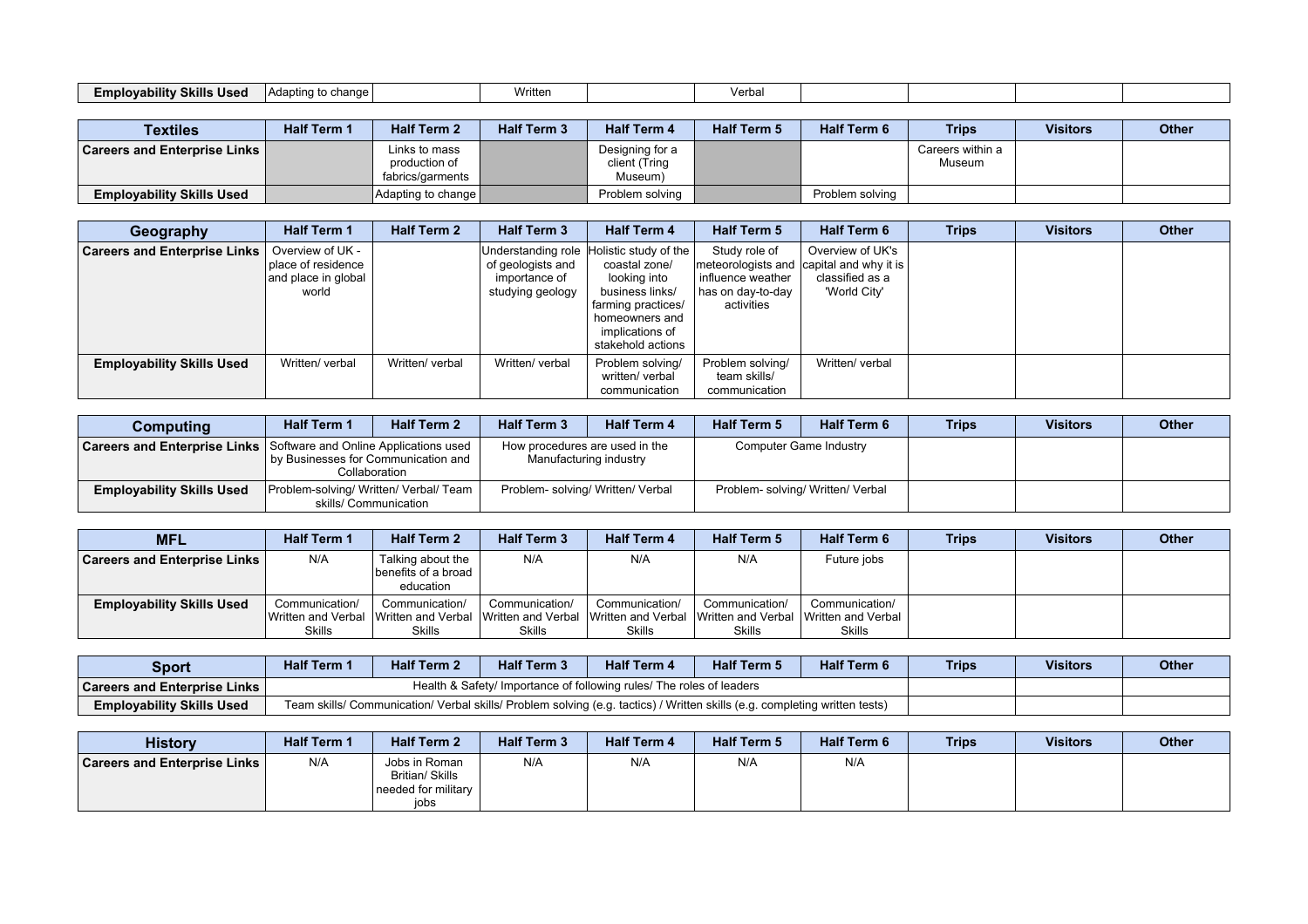| <b>Employability Skills Used</b> | Team Work/       | Team Work/                                                                                                | Team Work/       | Team Work/       | Team Work/       | Team Work/       |  |  |
|----------------------------------|------------------|-----------------------------------------------------------------------------------------------------------|------------------|------------------|------------------|------------------|--|--|
|                                  | Communication/   | Communication/                                                                                            | Communication/   | Communication/   | Communication/   | Communication/   |  |  |
|                                  | Written/ Verbal/ | Written/ Verbal/                                                                                          | Written/ Verbal/ | Written/ Verbal/ | Written/ Verbal/ | Written/ Verbal/ |  |  |
|                                  | Problem Solving/ | Problem Solving/                                                                                          | Problem Solving/ | Problem Solving/ | Problem Solving/ | Problem Solving/ |  |  |
|                                  |                  | Time Management   Time Management   Time Management   Time Management   Time Management   Time Management |                  |                  |                  |                  |  |  |

| <b>Drama</b>                                                          | <b>Half Term 1</b> | <b>Half Term 2</b>                | <b>Half Term 3</b>                                                | <b>Half Term 4</b> | <b>Half Term 5</b> | <b>Half Term 6</b>                                                                                                                                                                                                                        | <b>Trips</b> | <b>Visitors</b> | <b>Other</b> |
|-----------------------------------------------------------------------|--------------------|-----------------------------------|-------------------------------------------------------------------|--------------------|--------------------|-------------------------------------------------------------------------------------------------------------------------------------------------------------------------------------------------------------------------------------------|--------------|-----------------|--------------|
| Careers and Enterprise Links   Performance Skills   Guilds of workers |                    | in Ancient Greece                 |                                                                   |                    | Circus skills!!!   | Working as Actors /<br><b>Directors</b>                                                                                                                                                                                                   |              |                 |              |
| <b>Employability Skills Used</b>                                      | communication/     | communication/<br>Problem-solving | communication/<br>Written<br>communication/<br>Adapting to change | communication/     | communication/     | Team Work/ Verbal  Team Work/ Verbal  Team Work/ Verbal  Team Work/ Verbal  Team Work/ Verbal  Team Work/ Verbal  <br>communication/<br>Time Management Time Management/ Time management/ Time Management Time Management Time Management |              |                 |              |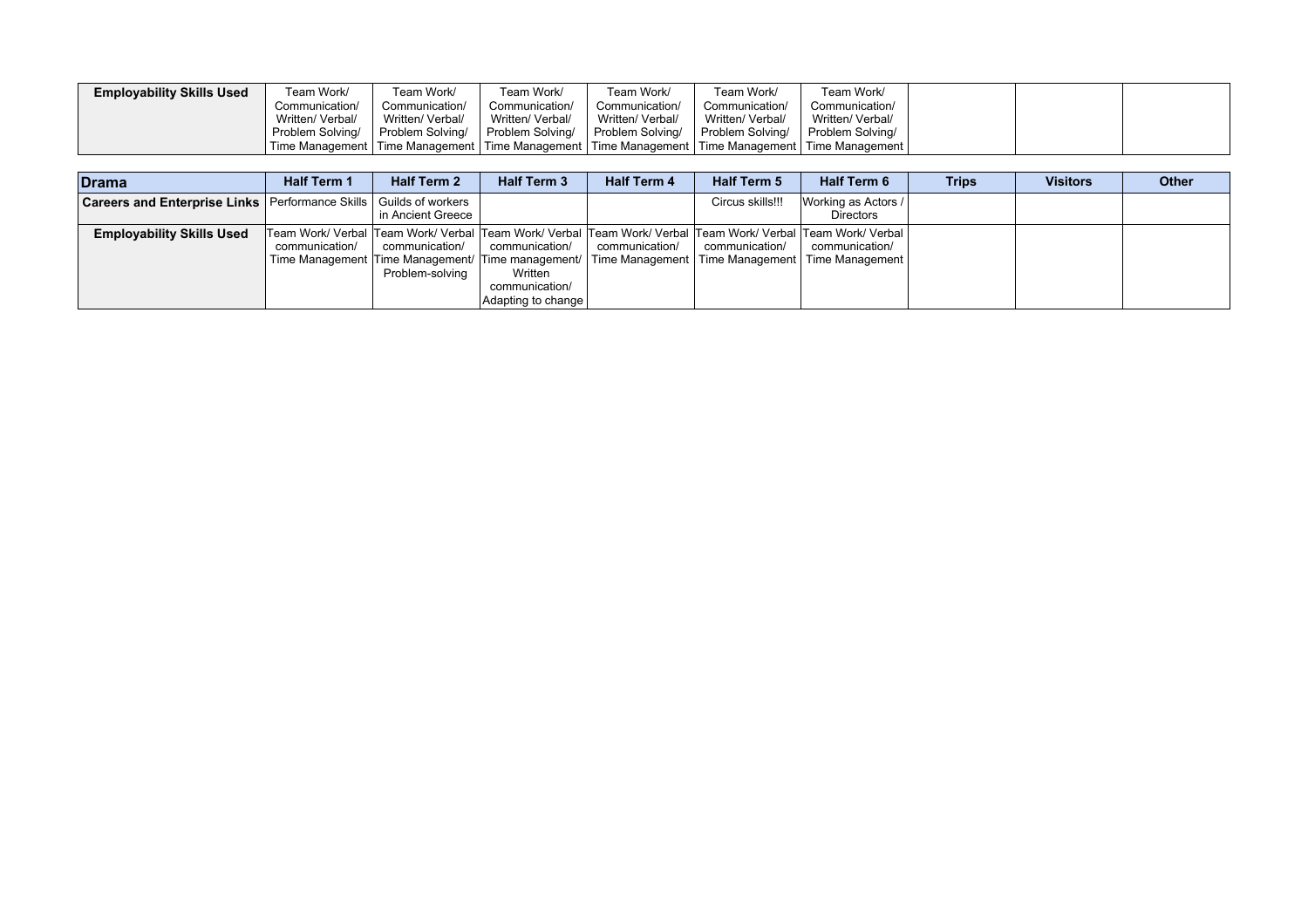| <b>Life Studies</b>                 | Half term 1                                                                                                            | Half term 2                                                                                                                                   | Half term 3                                                                                                                                                                                         | Half term 4                                                                                                                                                | Half term 5                                                                                                                                                                                                                                                                                                                                                                                    | Half term 6                                                                                                                                 | <b>Trips</b> | <b>Visitors</b>                                                                                                                                                                                                                                                                                                                                                                                                        | <b>Other</b>                                                                                                                                                |
|-------------------------------------|------------------------------------------------------------------------------------------------------------------------|-----------------------------------------------------------------------------------------------------------------------------------------------|-----------------------------------------------------------------------------------------------------------------------------------------------------------------------------------------------------|------------------------------------------------------------------------------------------------------------------------------------------------------------|------------------------------------------------------------------------------------------------------------------------------------------------------------------------------------------------------------------------------------------------------------------------------------------------------------------------------------------------------------------------------------------------|---------------------------------------------------------------------------------------------------------------------------------------------|--------------|------------------------------------------------------------------------------------------------------------------------------------------------------------------------------------------------------------------------------------------------------------------------------------------------------------------------------------------------------------------------------------------------------------------------|-------------------------------------------------------------------------------------------------------------------------------------------------------------|
| <b>Careers and Enterprise Links</b> | structure and qualification levels.<br>Different educational requirements for<br>what careers and education our family | Introduction to the UK qualification<br>different careers and jobs. Considering<br>have been involved with. Have things<br>changed over time? | Considering the skills we have already,<br>what we enjoy and how hobbies can<br>results to LMI. Introduction to<br>apprenticeships. Completion of careers<br>action plan following participation in | link to future careers. Spartan careers<br>test to identify which career areas might<br>suit our skills and interests. Linking the<br>Workout 50 activity. | Exploring the<br>variety of jobs<br>available in just<br>one company. JD<br>Sports/sports<br>fashion challenge<br>how many different<br>jobs involved in<br>making/selling<br>sports fashion?<br>Linking to LMI.<br>Impact of science<br>on developing new<br>products.<br>Challenging<br>assumptions/perce<br>ptions. Exploring<br>the jobs in<br>marketing and<br>retailing at JD<br>Sports. | Students use<br>Unifrog -<br>completing<br>personality and<br>interests quizzes<br>and taking part in<br>an online careers<br>treasure hunt |              | <b>ENTERPRISE</b><br>DAY - activity-<br>based enterprise<br>challenge<br>introducing<br>employability skills,<br>students challenge<br>stereotypes and<br>develop a business<br>idea supported by<br>external visitors<br>from the world of<br>work, pitching to a<br>would-be investor<br>for approval.<br>Workout 50 -<br>networking event in<br>school with a<br>variety of employee  <br>guests in Autumn<br>term. | In their careers<br>action plan<br>students can<br>request Email<br>quidance from the<br>school careers<br>team. These are<br>responded to in<br>Feb/March. |
| <b>Employability Skills Used</b>    |                                                                                                                        | Communication                                                                                                                                 | Reflection/ Communication/ Research/<br>Analysis                                                                                                                                                    |                                                                                                                                                            | Communication/ Teamwork/ Problem-<br>solving/ Presentation/ Research and<br>Enterprise                                                                                                                                                                                                                                                                                                         |                                                                                                                                             |              | Communication/<br>Research                                                                                                                                                                                                                                                                                                                                                                                             |                                                                                                                                                             |

| <b>English</b>                     | Half term 1                                                      | Half term 2                                            | Half term 3                                                            | Half term 4                                                                                                                                                                        | Half term 5                                                                                                                                 | Half term 6               | <b>Trips</b> | <b>Visitors</b> | <b>Other</b> |
|------------------------------------|------------------------------------------------------------------|--------------------------------------------------------|------------------------------------------------------------------------|------------------------------------------------------------------------------------------------------------------------------------------------------------------------------------|---------------------------------------------------------------------------------------------------------------------------------------------|---------------------------|--------------|-----------------|--------------|
| <b>Careers and Enterprise Link</b> | Work-place themes<br>such as sexism<br>and gender<br>stereotypes | Work-place issues<br>such as moral<br>dilemmas.        | Exposure to a<br>range of cultural<br>differences.                     | Experience of<br>talking aloud in a<br>professional<br>manner/ How to<br>conduct yourself in<br>public/ How to<br>present yourself in<br>public/ How to<br>engage your<br>listener | SPAG skills/<br>Constructing an<br>argument/<br>Sophisticated<br>language choices/<br>Reading and<br>decoding texts for<br>extended periods |                           |              |                 |              |
| <b>Employability Skills used</b>   | Time Management/<br>Written<br>Communication                     | Time Management/<br>Planning /Written<br>Communication | Written<br>Communication/<br>Time Management/<br>Vocabulary<br>Choices | Verbal                                                                                                                                                                             | Written Expression/<br>SPAG/Time<br>Management/<br>Working under<br>pressure                                                                | Communication/<br>Written |              |                 |              |

| <b>Maths</b>                        | Half term ′ | <b>Half term 2</b> | <b>Half term 3</b> | <b>Half term 4</b> | Half term 5 | Half term 6 | <b>Trips</b>     | <b>Visitors</b> | <b>Other</b> |
|-------------------------------------|-------------|--------------------|--------------------|--------------------|-------------|-------------|------------------|-----------------|--------------|
| <b>Careers and Enterprise Links</b> | N/A         | N/A                | N/A                | N/A                | N/A         | Finance and | Maths Challenge  |                 |              |
|                                     |             |                    |                    |                    |             | budgeting   | @ Bletchley Park |                 |              |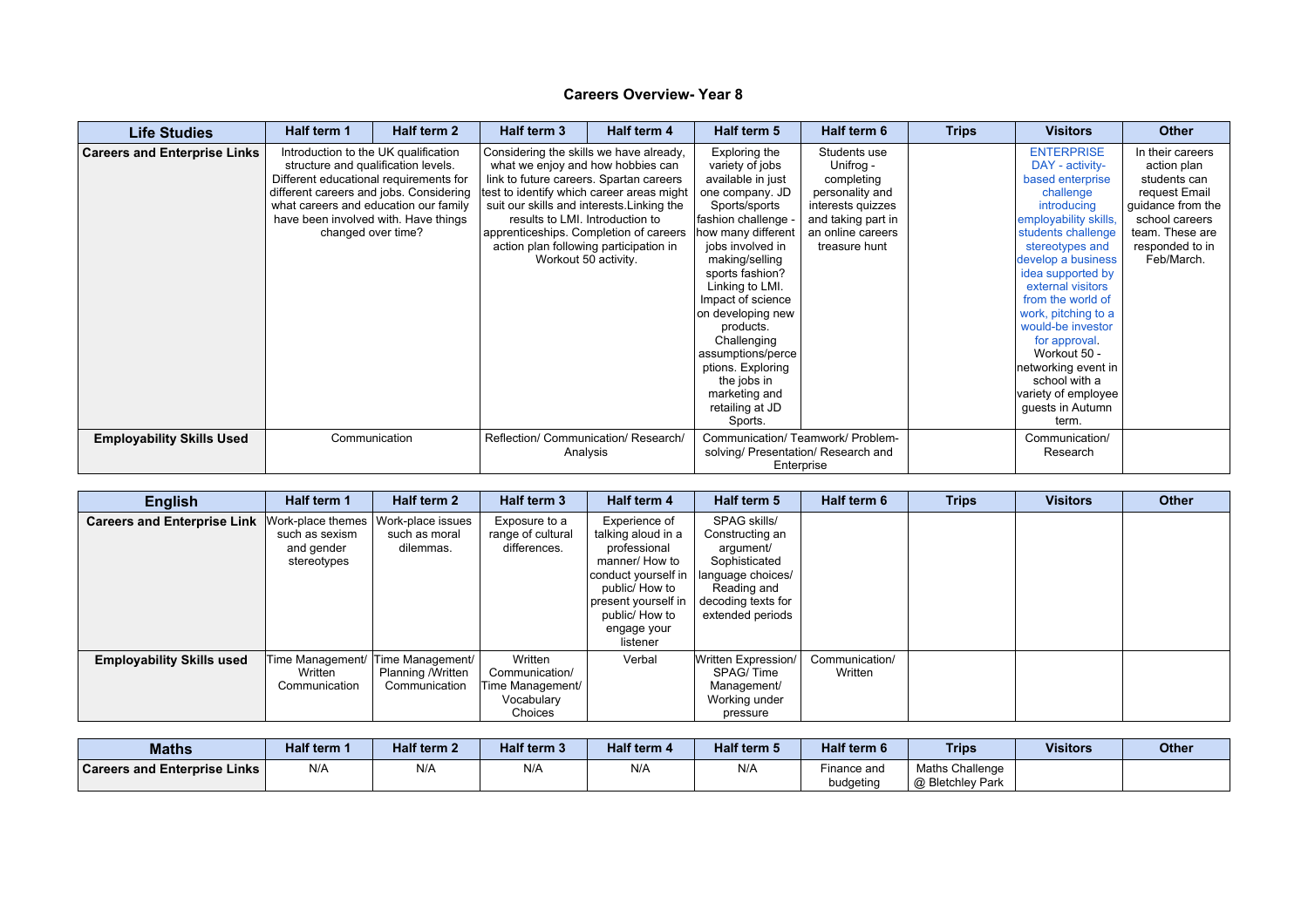| <b>Employability Skills Used</b> | Time Management/<br>Presentations<br><b>Skills</b> | Time<br>Manangement/<br>Problem-Solving | Analysis of Data | Problem-Solving/<br>Time Management | Applying<br>knowledge to<br>unfamilar<br>Iproblems/ Breaking I<br>issues down into<br>smaller units | Time management/<br>How to manage a<br>project with time<br>and monetary<br>constraints | Problem solving/<br>Team Skills |  |  |
|----------------------------------|----------------------------------------------------|-----------------------------------------|------------------|-------------------------------------|-----------------------------------------------------------------------------------------------------|-----------------------------------------------------------------------------------------|---------------------------------|--|--|
|----------------------------------|----------------------------------------------------|-----------------------------------------|------------------|-------------------------------------|-----------------------------------------------------------------------------------------------------|-----------------------------------------------------------------------------------------|---------------------------------|--|--|

| <b>Science</b>                      | <b>Half Term 1</b>                                                                                                      | <b>Half Term 2</b>                                                                                                                    | <b>Half Term 3</b>                                                                                                                              | <b>Half Term 4</b>                                                                                              | <b>Half Term 5</b>                                                                                                                                  | <b>Half Term 6</b>                                                                                                                                | <b>Trips</b> | <b>Visitors</b>                                                                                           | <b>Other</b> |
|-------------------------------------|-------------------------------------------------------------------------------------------------------------------------|---------------------------------------------------------------------------------------------------------------------------------------|-------------------------------------------------------------------------------------------------------------------------------------------------|-----------------------------------------------------------------------------------------------------------------|-----------------------------------------------------------------------------------------------------------------------------------------------------|---------------------------------------------------------------------------------------------------------------------------------------------------|--------------|-----------------------------------------------------------------------------------------------------------|--------------|
| <b>Careers and Enterprise Links</b> | Dietitian;<br>biomedical<br>scientist:<br>healthcare; food<br>scientist:                                                | Product<br>development;<br>chemist; fire<br>service; teacher;                                                                         | Healthcare;<br>teacher;<br>fermentation<br>science;<br>horticulturalist:<br>evolutionary<br>biologist;                                          | Electrician;<br>manufacturing<br>engineer; robotics<br>engineer; MRI<br>technician:                             | Mining; operators<br>of machinery;<br>minerals surveyor;<br>environmental<br>consultant; aquatic<br>biologists;                                     | Sound engineer;<br>instrument<br>designer; optician;<br>development of<br>telescopes; stage<br>lighting                                           |              | Year 7, 8, 9 outside<br>speaker regarding<br>linfections/disease/<br>sampling<br>techniques in<br>ecology |              |
| <b>Employability Skills Used</b>    | Create a model of<br>the lungs/<br>Application of<br>knowledge to<br>model/ Evaluating<br>use of materials<br>and model | Investigative skills<br>to decide the most<br>l efficient method of<br>extinguishing a<br>flame/<br>Communication/<br>Problem-solving | Investigative skills<br>into shape of beak<br>and most suitable<br>food/ Problem-<br>solving/<br>Communication/<br>Evaluation of<br>methodology | Create an<br>electronic game/<br>Entrepreneurial<br>skills/<br>Communication/<br>Resilience/<br>Problem-solving | Design a building<br>to withstand<br>flooding and<br>present ideas/<br>Entrepreneurial<br>skills/<br>Communication/<br>Justification/<br>Creativity | Investigative skills<br>into noise levels &<br>how to reduce<br>noise levels/<br>Questioning/<br>Communication/<br>Creativity/<br>Problem-solving |              |                                                                                                           |              |

| <b>Religious Education</b>          | <b>Half Term 1</b>                       | <b>Half Term 2</b>                       | <b>Half Term 3</b>                                             | <b>Half Term 4</b>                                                             | <b>Half Term 5</b>                       | Half Term 6         | <b>Trips</b> | <b>Visitors</b> | <b>Other</b> |
|-------------------------------------|------------------------------------------|------------------------------------------|----------------------------------------------------------------|--------------------------------------------------------------------------------|------------------------------------------|---------------------|--------------|-----------------|--------------|
| <b>Careers and Enterprise Links</b> | Awareness of<br>multicultural<br>society | Awareness of<br>multicultural<br>society |                                                                |                                                                                | Awareness of<br>multicultural<br>society | Dealing with stress |              |                 |              |
| <b>Employability Skills Used</b>    | Verbal communication                     |                                          | Questioning and<br>debating skills/<br>Verbal<br>communication | Team skills/<br>Questioning &<br>debating skills/<br>Public speaking<br>skills | Verbal<br>communication                  | Team skills         |              |                 |              |

| Art & Design                        | <b>Half Term 1</b> | <b>Half Term 2</b>                                                   | <b>Half Term 3</b>                                              | <b>Half Term 4</b> | <b>Half Term 5</b>        | <b>Half Term 6</b>                     | <b>Trips</b> | <b>Visitors</b> | <b>Other</b> |
|-------------------------------------|--------------------|----------------------------------------------------------------------|-----------------------------------------------------------------|--------------------|---------------------------|----------------------------------------|--------------|-----------------|--------------|
| <b>Careers and Enterprise Links</b> |                    | Info about Tour guides/ Artist Curator/<br><b>Education officers</b> | Careers as<br>Independant<br>makers/Traditional<br>craft making | Adapting to change |                           | Careers as Art Historian and Archivist |              |                 |              |
| <b>Employability Skills Used</b>    |                    |                                                                      | Organisation/ Reseaching/ Communication                         |                    | Organisation/ Reseaching/ | Communication/ Adapting to Change      |              |                 |              |

| <b>Design Technology</b>         | <b>Half Term 1</b> | <b>Half Term 2</b>    | <b>Half Term 3</b>                          | <b>Half Term 4</b>                          | <b>Half Term 5</b>                        | <b>Half Term 6</b>                        | <b>Trips</b> | <b>Visitors</b> | <b>Other</b> |
|----------------------------------|--------------------|-----------------------|---------------------------------------------|---------------------------------------------|-------------------------------------------|-------------------------------------------|--------------|-----------------|--------------|
| ∣ Careers and Enterprise Links ∣ |                    | Manufacturing         |                                             | Graphics                                    |                                           | Mechanical Engineering                    |              |                 |              |
| <b>Employability Skills Used</b> | Problem Solving    | Adapting to<br>Change | Team Skills/<br>Written/ Problem<br>Solvina | Team Skills/<br>Written/ Problem<br>Solving | Problem Solving/<br>Adapting to<br>Change | Problem Solving/<br>Adapting to<br>Change |              |                 |              |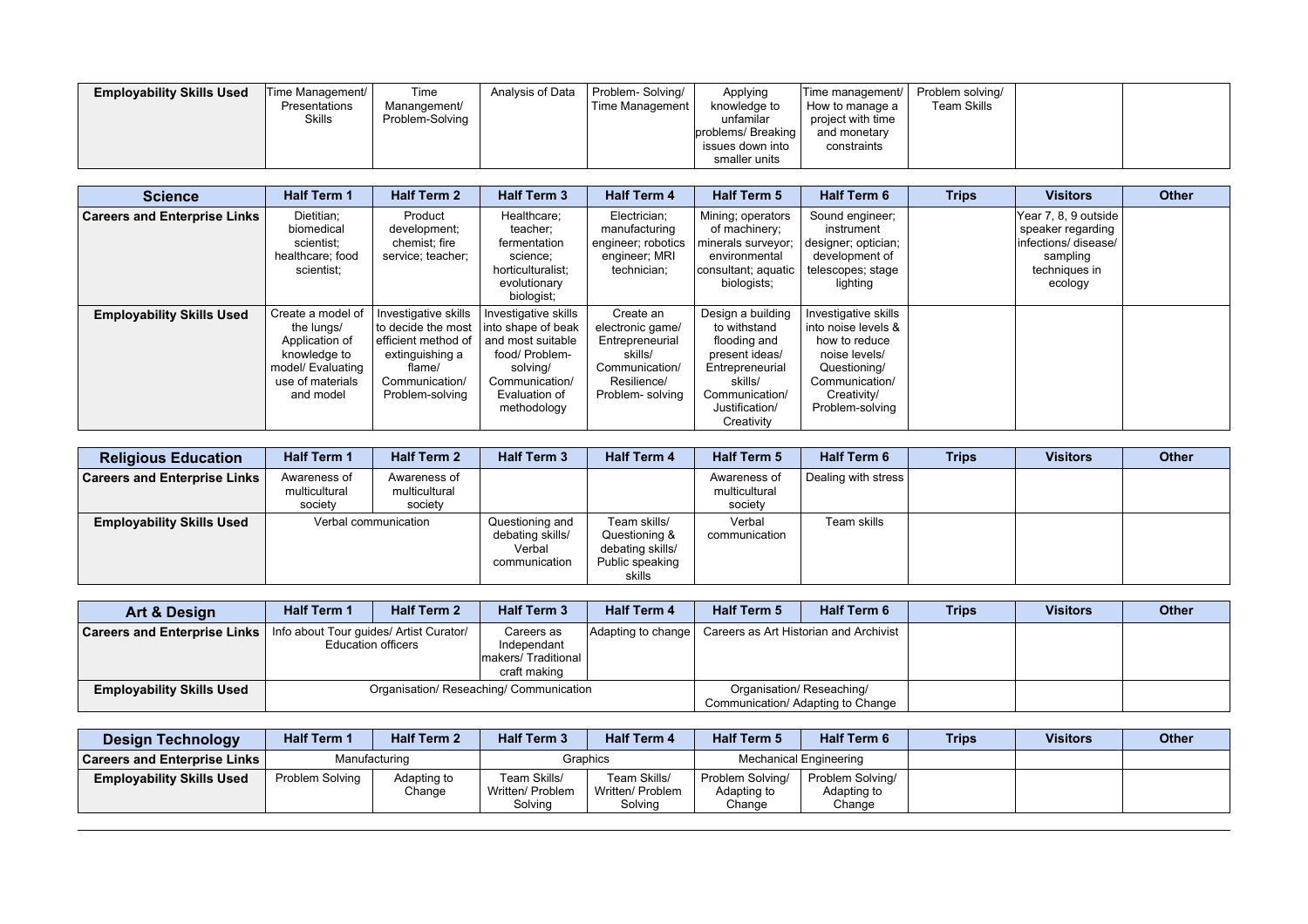| <b>Food Technology</b>              | <b>Half Term 1</b>                                        | <b>Half Term 2</b> | <b>Half Term 3</b>                | <b>Half Term 4</b> | <b>Half Term 5</b> | <b>Half Term 6</b> | <b>Trips</b> | <b>Visitors</b> | <b>Other</b> |
|-------------------------------------|-----------------------------------------------------------|--------------------|-----------------------------------|--------------------|--------------------|--------------------|--------------|-----------------|--------------|
| <b>Careers and Enterprise Links</b> | Bakers role<br>mentioned in<br>demos/ Batch<br>Production | N/A                | Food production/<br>Manufacturing | N/A                |                    | N/A                | Farmschool   |                 |              |
| <b>Employability Skills Used</b>    | Problem solving -<br>checking food is<br>cooked           |                    |                                   |                    | Time Management    |                    |              |                 |              |

| <b>Textiles</b>                     | <b>Half Term 1</b> | <b>Half Term 2</b>                         | <b>Half Term 3</b> | <b>Half Term 4</b> | <b>Half Term 5</b> | <b>Half Term 6</b>                                     | <b>Trips</b> | <b>Visitors</b> | <b>Other</b> |
|-------------------------------------|--------------------|--------------------------------------------|--------------------|--------------------|--------------------|--------------------------------------------------------|--------------|-----------------|--------------|
| <b>Careers and Enterprise Links</b> |                    | Designing for a<br>client (Tate<br>Modern) |                    |                    |                    | Real world link to<br>throwaway fashion/<br>sweatshops |              |                 |              |
| <b>Employability Skills Used</b>    |                    | Entrepreneurship                           |                    |                    |                    |                                                        |              |                 |              |

| Geography                           | <b>Half Term 1</b>                | <b>Half Term 2</b>                                                                                                                           | <b>Half Term 3</b>                                                        | <b>Half Term 4</b>                                                       | <b>Half Term 5</b>                                                                                         | <b>Half Term 6</b>                                                            | <b>Trips</b> | <b>Visitors</b> | Other |
|-------------------------------------|-----------------------------------|----------------------------------------------------------------------------------------------------------------------------------------------|---------------------------------------------------------------------------|--------------------------------------------------------------------------|------------------------------------------------------------------------------------------------------------|-------------------------------------------------------------------------------|--------------|-----------------|-------|
| <b>Careers and Enterprise Links</b> | and understanding why they are an | Looking into key social, economic,<br>environmental and political issues that<br>impact India, past, present and future<br>emerging country. | Saharan Africa and key geographical<br>issues linked to social, economic, | Holistic research project on Sub-<br>environmental and political aspects | impact North America, past, present<br>and future and understanding why the<br>USA is a global superpower. | Looking into key social, economic,<br>environmental and political issues that |              |                 |       |
| <b>Employability Skills Used</b>    |                                   | Verbal/ Written                                                                                                                              |                                                                           | Communication/ Written/ Verbal/ Time-<br>Management                      |                                                                                                            | Verbal/ Written                                                               |              |                 |       |

| Computing                           | <b>Half Term 1</b> | <b>Half Term 2</b>               | <b>Half Term 3</b>                               | <b>Half Term 4</b>     | <b>Half Term 5</b>               | <b>Half Term 6</b>                         | <b>Trips</b> | <b>Visitors</b> | <b>Other</b> |
|-------------------------------------|--------------------|----------------------------------|--------------------------------------------------|------------------------|----------------------------------|--------------------------------------------|--------------|-----------------|--------------|
| <b>Careers and Enterprise Links</b> |                    | Cybersecurity                    |                                                  | Computer Game Industry |                                  | The use of databases with<br>organisations |              |                 |              |
| <b>Employability Skills Used</b>    |                    | Problem-solving/ Written/ Verbal | Problem-solving/ Written/ Verbal/ Team<br>skills |                        | Problem-solving/ Written/ Verbal |                                            |              |                 |              |

| <b>MFL</b>                          | <b>Half Term 1</b>              | <b>Half Term 2</b>                                                                                          | <b>Half Term 3</b>       | <b>Half Term 4</b>              | <b>Half Term 5</b>                                    | <b>Half Term 6</b>                                     | <b>Trips</b>                                          | <b>Visitors</b> | <b>Other</b> |
|-------------------------------------|---------------------------------|-------------------------------------------------------------------------------------------------------------|--------------------------|---------------------------------|-------------------------------------------------------|--------------------------------------------------------|-------------------------------------------------------|-----------------|--------------|
| <b>Careers and Enterprise Links</b> | N/A                             | N/A                                                                                                         | N/A                      | N/A                             | N/A                                                   | Thinking about<br>skills and what<br>vou're good at    | Trip to Chateau de  <br>Broutel planned for I<br>2020 |                 |              |
| <b>Employability Skills Used</b>    | Communication/<br><b>Skills</b> | Communication/<br>IWritten and Verbal ⊺Written and Verbal ⊺Written and Verbal ⊺Written and Verbal<br>Skills | Communication/<br>Skills | Communication/<br><b>Skills</b> | Communication/<br>Written and Verbal<br><b>Skills</b> | Communication/<br>⊟Written and Verbal<br><b>Skills</b> | Team skills/<br>Adapting to<br>Change                 |                 |              |

| Sport                                 | <b>Half Term</b> | <b>Half Term 2</b> | <b>Half Term 3</b>                                                                                                        | <b>Half Term 4</b> | <b>Half Term 5</b> | <b>Half Term 6</b> | <b>Trips</b> | Visitors | <b>Other</b> |
|---------------------------------------|------------------|--------------------|---------------------------------------------------------------------------------------------------------------------------|--------------------|--------------------|--------------------|--------------|----------|--------------|
| <b>Careers and Enterprise Links</b> I |                  |                    | Health & safety, importance of following rules, the roles of leaders                                                      |                    |                    |                    |              |          |              |
| <b>Employability Skills Used</b>      |                  |                    | Team skills/ Communication/ Verbal Skills/ Problem-solving (e.g. tactics)/ Written Skills (e.g. completing written tests) |                    |                    |                    |              |          |              |

| <b>History</b>                      | <b>Half Term 1</b> | <b>Half Term 2</b> | <b>Half Term 3</b> | <b>Half Term 4</b> | <b>Half Term 5</b>               | <b>Half Term 6</b>                                   | <b>Trips</b> | <b>Visitors</b> | <b>Other</b> |
|-------------------------------------|--------------------|--------------------|--------------------|--------------------|----------------------------------|------------------------------------------------------|--------------|-----------------|--------------|
| <b>Careers and Enterprise Links</b> | N/A                | N/A                | N/A                | Slavery            | Human rights<br>issues/ Equality | Different industries<br>and how they've<br>developed |              |                 |              |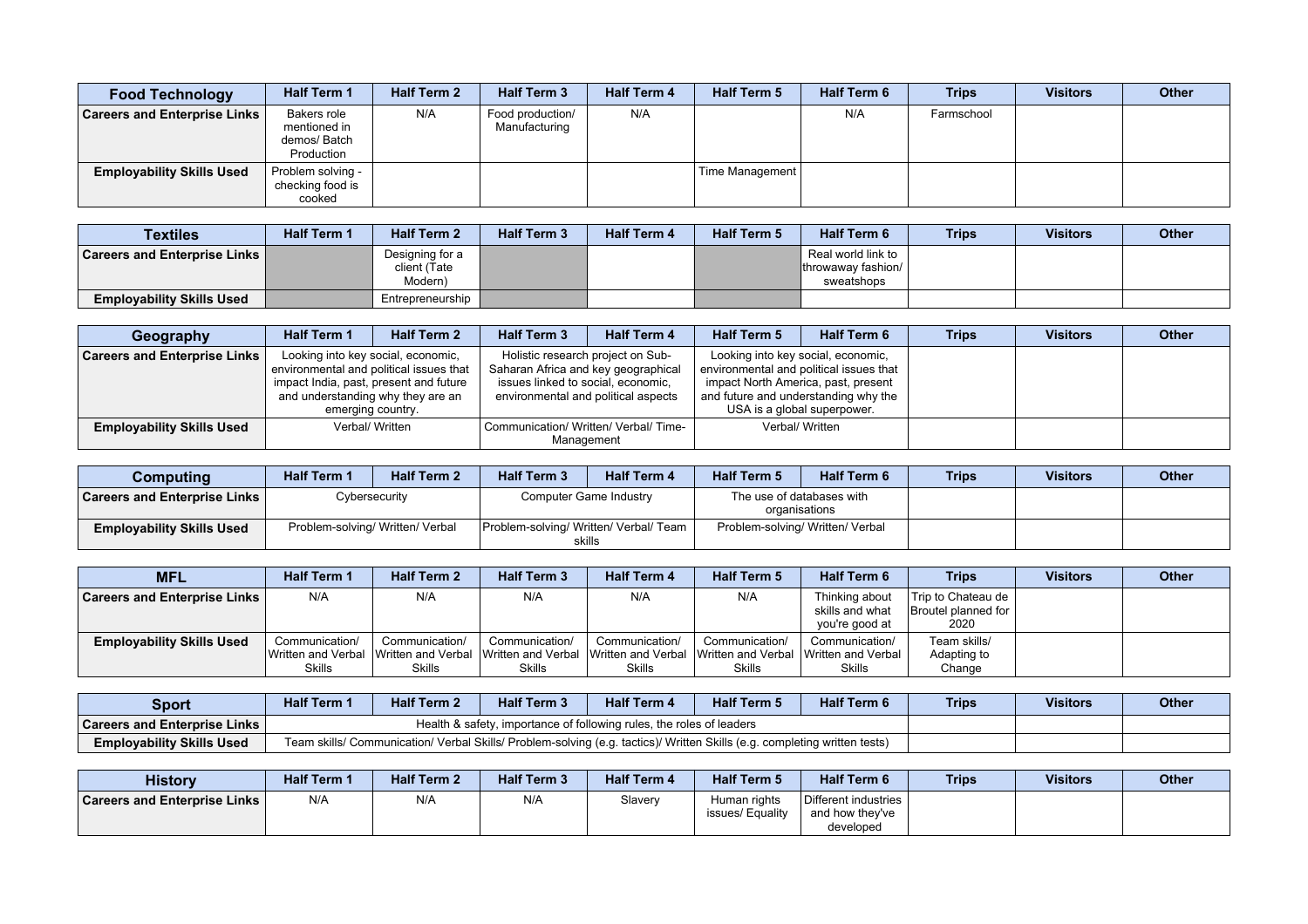| <b>Employability Skills Used</b> | Team Work/       | Team Work/       | Team Work/                                                                                                  | Feam Work/       | Team Work/       | Team Work/       |  |  |
|----------------------------------|------------------|------------------|-------------------------------------------------------------------------------------------------------------|------------------|------------------|------------------|--|--|
|                                  | Communication/   | Communication/   | Communication/                                                                                              | Communication/   | Communication/   | Communication/   |  |  |
|                                  | Written/ Verbal/ | Written/ Verbal/ | Written/ Verbal/                                                                                            | Written/ Verbal/ | Written/ Verbal/ | Written/ Verbal/ |  |  |
|                                  | Problem Solving/ | Problem Solving/ | Problem Solving/   Problem Solving/                                                                         |                  | Problem Solving/ | Problem Solving/ |  |  |
|                                  |                  |                  | l Time Management   Time Management   Time Management   Time Management   Time Management   Time Management |                  |                  |                  |  |  |

| <b>Drama</b>                                                         | <b>Half Term 1</b>                   | <b>Half Term 2</b>                | <b>Half Term 3</b>                                                                                                       | <b>Half Term 4</b>                | <b>Half Term 5</b>                                                 | <b>Half Term 6</b>                                                                                                                                      | <b>Trips</b> | <b>Visitors</b> | <b>Other</b> |
|----------------------------------------------------------------------|--------------------------------------|-----------------------------------|--------------------------------------------------------------------------------------------------------------------------|-----------------------------------|--------------------------------------------------------------------|---------------------------------------------------------------------------------------------------------------------------------------------------------|--------------|-----------------|--------------|
| Careers and Enterprise Links Developing empathy Investigation skills |                                      |                                   | Reporting events<br>and examining<br>evidence as a<br>board                                                              |                                   | Emotional<br>experiences of<br>others and<br>developing<br>empathy | Working as actors /<br>directors                                                                                                                        |              |                 |              |
| <b>Employability Skills Used</b>                                     | communication/<br>Adapting to change | communication/<br>Problem-solving | communication/<br>Time management/  Time management/  Time management/<br>Written<br>commuication/<br>Adapting to change | communication/<br>Time management | communication/<br>Time management                                  | Team Work/ Verbal  Team Work/ Verbal  Team Work/ Verbal  Team Work/ Verbal  Team Work/ Verbal  Team Work/ Verbal  <br>communication/<br>Time management |              |                 |              |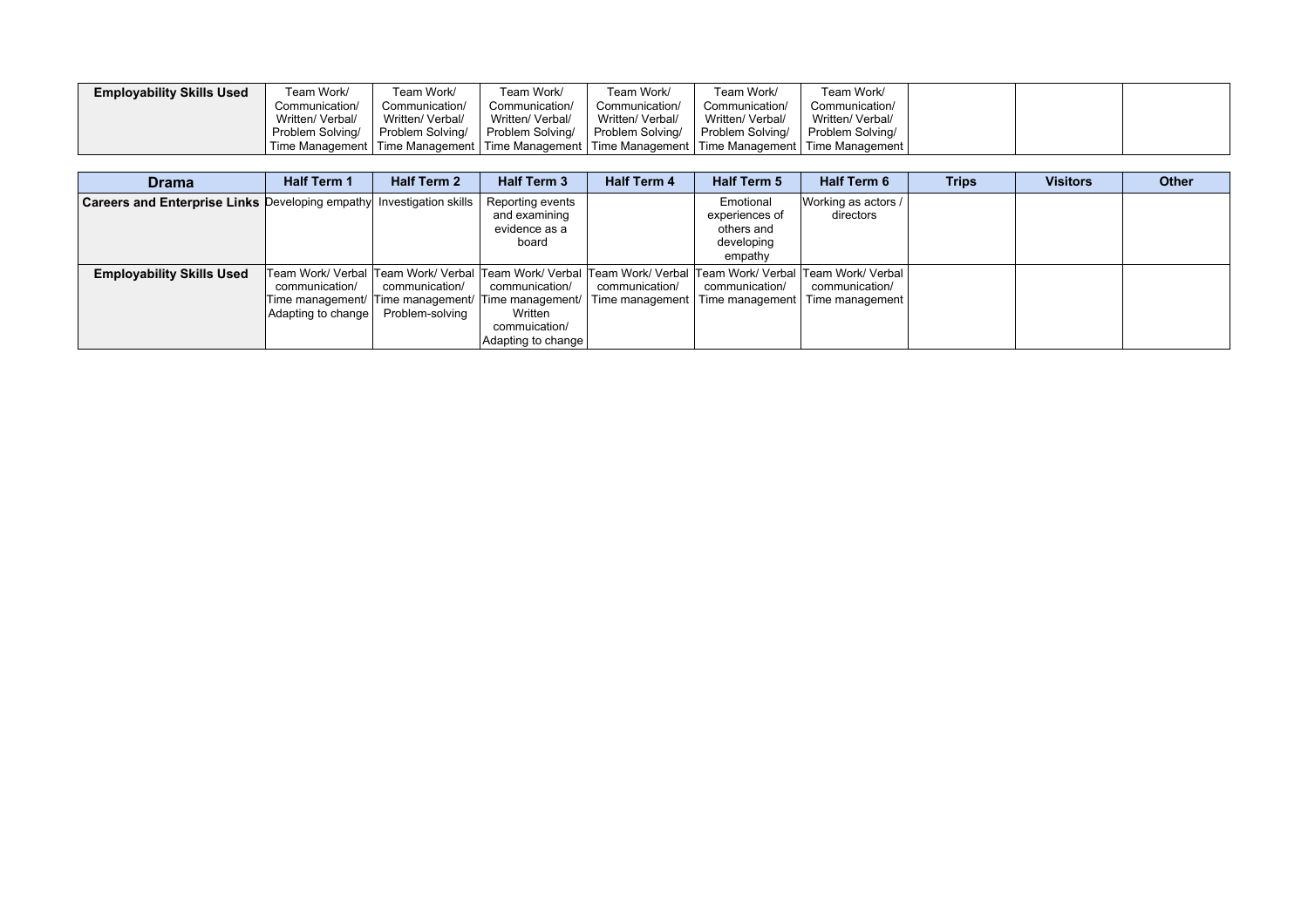| <b>Life Studies</b>                 | Half term 1                                                                                                                                                                                                                                                                                                                                        | Half term 2 | Half term 3                                                                                                                                                                                                                                                                                                                                                        | Half term 4                                                                                                                                                                                                                                                                                                                                                                                                       | Half term 5 | Half term 6                                                                                                                                 | <b>Trips</b>                                                                                                                                                                                                                  | <b>Visitors</b>                                                                                                                           | <b>Other</b>                                                                                                                                                                                                  |
|-------------------------------------|----------------------------------------------------------------------------------------------------------------------------------------------------------------------------------------------------------------------------------------------------------------------------------------------------------------------------------------------------|-------------|--------------------------------------------------------------------------------------------------------------------------------------------------------------------------------------------------------------------------------------------------------------------------------------------------------------------------------------------------------------------|-------------------------------------------------------------------------------------------------------------------------------------------------------------------------------------------------------------------------------------------------------------------------------------------------------------------------------------------------------------------------------------------------------------------|-------------|---------------------------------------------------------------------------------------------------------------------------------------------|-------------------------------------------------------------------------------------------------------------------------------------------------------------------------------------------------------------------------------|-------------------------------------------------------------------------------------------------------------------------------------------|---------------------------------------------------------------------------------------------------------------------------------------------------------------------------------------------------------------|
| <b>Careers and Enterprise Links</b> | Recap of education levels and<br>qualifications/ Recap of links between<br>skills, interests and career/ Considering<br>our strengths and how they might link to<br>choosing KS4 options/ Apprenticeships<br>in more detail/ Options after KS4 and<br>how decisions for KS4 can impact<br>future choices/ Academic and<br><b>Vocational routes</b> |             | of courses/ Reflecting on our strengths/<br>routes into the same career -<br>different courses are taught and<br>assessed/ The importance of research/<br>options/ Considering LMI and future<br>aspirations/ Making sense of lots of<br>Coping with stress and anxiety when<br>making big life choices/ Intro to careers<br>following participation on Workout 50 | Choosing KS4 options/ Different styles<br>Considering the different skills<br>developed through academic and<br>vocational qualifications/ Different<br>uni/apprenticeships/ Considering how<br>Linking Spartan careers test to KS4<br>information and advice - who can help?<br>related activities at end of academic<br>year linked to final KS4 choices made/<br>Completion of careers action plan<br>activity |             | Students use<br>Unifrog -<br>Completing<br>personality and<br>interests quizzes<br>and taking part in<br>an online careers<br>treasure hunt | Options enrichment   Presentations from<br>week - Variety of<br>careers related<br>trips and activities<br>organised for final<br>week of school<br>year linked to the<br>subjects students<br>have chosen to<br>study in KS4 | local college and<br>university. Workout<br>50 - networking<br>event in school<br>with a variety of<br>employee guests in<br>Autumn term. | In their careers<br>action plan<br>students can<br>request Email or<br>face to face<br>guidance (small<br>groups) with the<br>school careers<br>adviser. These<br>take place after<br>school in<br>Feb/March. |
| <b>Employability Skills Used</b>    | Reflection/ Communication/ Research/<br>Analysis                                                                                                                                                                                                                                                                                                   |             | Reflection/ Communication/ Research/                                                                                                                                                                                                                                                                                                                               | Analysis                                                                                                                                                                                                                                                                                                                                                                                                          |             |                                                                                                                                             | Reflection/<br>Communication/<br>Research/<br>Analysis/<br>Enterprise/<br>Problem-solving                                                                                                                                     | Communication/<br>Research                                                                                                                |                                                                                                                                                                                                               |

| <b>English</b>                      | <b>Half Term 1</b>                                                  | <b>Half Term 2</b>                                                            | <b>Half Term 3</b>                                                       | <b>Half Term 4</b>                                                            | <b>Half Term 5</b>                                                                                                                          | <b>Half Term 6</b>        | <b>Trips</b> | <b>Visitors</b> | <b>Other</b> |
|-------------------------------------|---------------------------------------------------------------------|-------------------------------------------------------------------------------|--------------------------------------------------------------------------|-------------------------------------------------------------------------------|---------------------------------------------------------------------------------------------------------------------------------------------|---------------------------|--------------|-----------------|--------------|
| <b>Careers and Enterprise Links</b> | Work-place themes<br>such as: Poverty,<br>Discrimination,<br>Sexism | Exposure to<br>workplace issues                                               | Exposure to a<br>range of issues<br>that might arise in<br>the workplace | Understanding bias                                                            | SPAG skills/<br>Constructing an<br>argument/<br>Sophisticated<br>language choices/<br>Reading and<br>decoding texts for<br>extended periods |                           |              |                 |              |
| <b>Employability Skills Used</b>    | Planning and<br>Written<br>Communication                            | Time Management/ Time Management/<br>Planning and<br>Written<br>Communication | Planning and<br>Written<br>Communication                                 | Time Management/ Time Management/<br>Planning and<br>Written<br>Communication | Written expression/<br>SPAG/Time<br>Management/<br>Working under<br>pressure                                                                | Communication/<br>Written |              |                 |              |

| <b>Maths</b>                        | <b>Half Term 1</b> | <b>Half Term 2</b> | <b>Half Term 3</b> | <b>Half Term 4</b>    | <b>Half Term 5</b> | <b>Half Term 6</b> | <b>Trips</b> | <b>Visitors</b> | Other |
|-------------------------------------|--------------------|--------------------|--------------------|-----------------------|--------------------|--------------------|--------------|-----------------|-------|
| <b>Careers and Enterprise Links</b> | N/A                | N/A                | N/A                | N/A                   | N/A                | N/A                |              |                 |       |
| <b>Employability Skills Used</b>    | Time- Mangement/   | Time               | Time               | Analysis of data      | Time               | Team Work/         |              |                 |       |
|                                     | Problem-solving/   | Manangement/       | Manangement/       | and application to    | Manangement/       | Communication/     |              |                 |       |
|                                     | Finance and        | Probelm-solving    | Probelm-solving    | business situations I | Probelm-solving    | Research/          |              |                 |       |
|                                     | budgeting          |                    |                    |                       |                    | Presentation       |              |                 |       |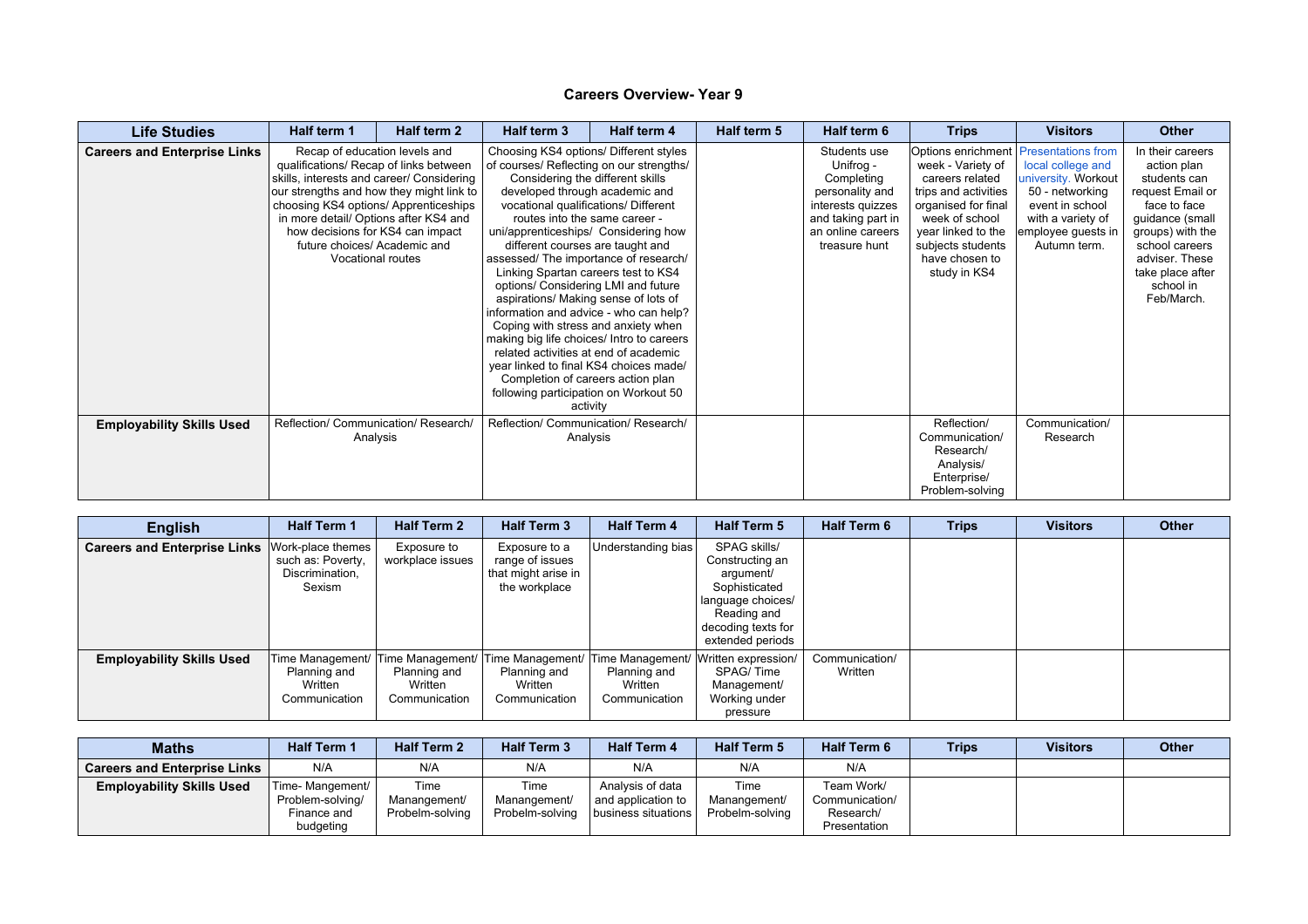| <b>Science</b>                      | <b>Half Term 1</b>                                                                                                   | <b>Half Term 2</b>                                                                                                         | <b>Half Term 3</b>                        | <b>Half Term 4</b>                         | <b>Half Term 5</b>                                                                                                                                                                                               | <b>Half Term 6</b>               | <b>Trips</b> | <b>Visitors</b> | Other |
|-------------------------------------|----------------------------------------------------------------------------------------------------------------------|----------------------------------------------------------------------------------------------------------------------------|-------------------------------------------|--------------------------------------------|------------------------------------------------------------------------------------------------------------------------------------------------------------------------------------------------------------------|----------------------------------|--------------|-----------------|-------|
| <b>Careers and Enterprise Links</b> | Polymer Scientists/<br>Doctors and<br>Nurses/Vaccines/<br>Environmental<br>Scientists/<br>Architecture/<br>Engineers | Medical/<br>Counselling/<br>Oconologsit/<br>Medical Research/<br><b>Public Relations/</b><br>Politics/ Media/<br>Dietician | Chemist, research<br>scientist, forensics | Engineering,<br>Radiographer,<br>midwifery | Polymer scientist,<br>production<br>technician, North<br>sea oil workers,<br>politics, Economics<br>(supply and<br>demand),<br>Environmenal<br>scientist, pollution<br>monitoring, Public<br>relations, Politics |                                  |              |                 |       |
| <b>Employability Skills Used</b>    | Adapting to<br>change/<br>Entrepreneurship                                                                           | Communication                                                                                                              | Problem-solving                           | Problem-solving                            | Entrepreneurship                                                                                                                                                                                                 | Problem solving/<br>Maths skills |              |                 |       |

| <b>Religious Education</b>          | <b>Half Term 1</b>                                                            | <b>Half Term 2</b>                                                            | <b>Half Term 3</b>                 | <b>Half Term 4</b>                                   | <b>Half Term 5</b>                                | <b>Half Term 6</b>                                | <b>Trips</b> | <b>Visitors</b> | <b>Other</b> |
|-------------------------------------|-------------------------------------------------------------------------------|-------------------------------------------------------------------------------|------------------------------------|------------------------------------------------------|---------------------------------------------------|---------------------------------------------------|--------------|-----------------|--------------|
| <b>Careers and Enterprise Links</b> | Awareness of<br>multicultural<br>society and<br>prejudice in the<br>workplace | Awareness of<br>multicultural<br>society and<br>prejudice in the<br>workplace | Adapting to a<br>changing world    |                                                      |                                                   |                                                   |              |                 |              |
| <b>Employability Skills Used</b>    | <b>Team Skills</b>                                                            | Communication                                                                 | Questioning and<br>Debating skills | Questioning and<br>Debating skills/<br>Communication | Public Speaking/<br>Communication/<br>Team Skills | Public Speaking/<br>Communication/<br>Team Skills |              |                 |              |

| Art & design                        | <b>Half Term 1</b>                                      | <b>Half Term 2</b>                                       | <b>Half Term 3</b> | <b>Half Term 4</b>                   | <b>Half Term 5</b> | <b>Half Term 6</b>                  | <b>Trips</b> | <b>Visitors</b> | <b>Other</b> |
|-------------------------------------|---------------------------------------------------------|----------------------------------------------------------|--------------------|--------------------------------------|--------------------|-------------------------------------|--------------|-----------------|--------------|
| <b>Careers and Enterprise Links</b> | Careers as Landscape Artist Tour<br>quides illustrators |                                                          | employment         | Working as Independant makers/ Self- |                    |                                     |              |                 |              |
| <b>Employability Skills Used</b>    |                                                         | Problem-solving/ Presentation/ Curating  <br>information |                    |                                      |                    | Time Management/ Adapting to change |              |                 |              |

| <b>Business</b>                     | <b>Half Term 1</b> | <b>Half Term 2</b> | <b>Half Term 3</b> | <b>Half Term 4</b> | Half Term 5 | Half Term 6                                                                                                                                                                | <b>Trips</b> | <b>Visitors</b> | Other |
|-------------------------------------|--------------------|--------------------|--------------------|--------------------|-------------|----------------------------------------------------------------------------------------------------------------------------------------------------------------------------|--------------|-----------------|-------|
| <b>Careers and Enterprise Links</b> |                    |                    |                    |                    |             | Students who have<br>chosen Business<br>as a KS4 option<br>work with local<br>businesses:<br>Students set brief<br>and pitch idea<br>based on MK<br>based<br>organisations |              |                 |       |
| <b>Employability Skills Used</b>    |                    |                    |                    |                    |             | Communication/<br>Decision Making/<br>Problem solving/<br>Team Work/<br>Independence                                                                                       |              |                 |       |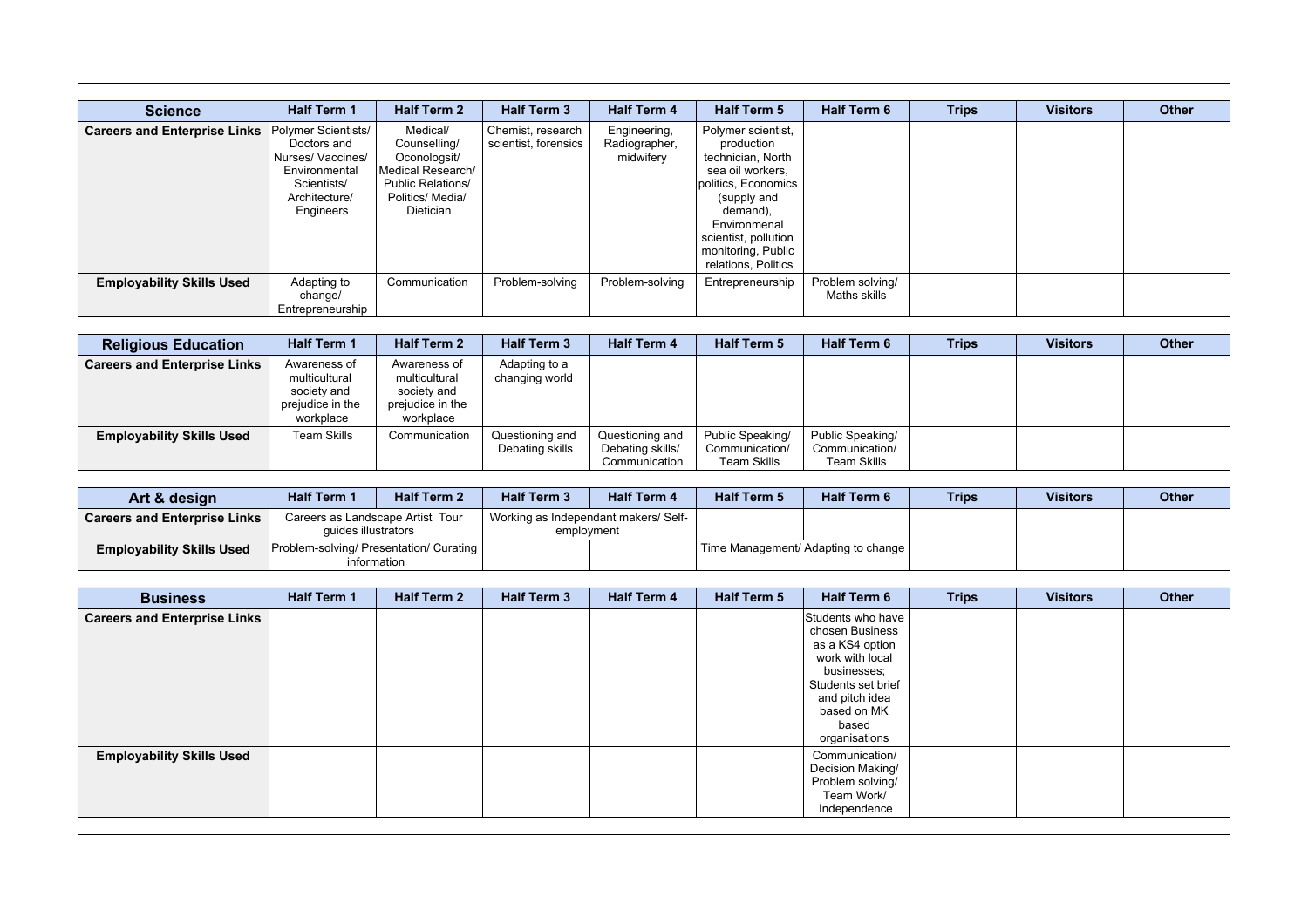| <b>Design Technology</b>            | <b>Half Term 1</b> | <b>Half Term 2</b>                              | <b>Half Term 3</b> | <b>Half Term 4</b> | <b>Half Term 5</b>           | <b>Half Term 6</b> | <b>Trips</b>                                                  | <b>Visitors</b> | <b>Other</b> |
|-------------------------------------|--------------------|-------------------------------------------------|--------------------|--------------------|------------------------------|--------------------|---------------------------------------------------------------|-----------------|--------------|
| <b>Careers and Enterprise Links</b> |                    | <b>Systems/Electronics</b>                      |                    |                    |                              | Footwear Design    | Rotary club design<br>competition/<br>Challenge               |                 |              |
| <b>Employability Skills Used</b>    |                    | Written/ Adapting to Change/ Time<br>Management |                    | Problem-Solving    | Written/ Adapting to change/ | Communication      | Problem-solving/<br>Communication/<br>Enterprise/<br>Teamwork |                 |              |

| <b>Food Technology</b>              | <b>Half Term 1</b>         | <b>Half Term 2</b> | <b>Half Term 3</b> | <b>Half Term 4</b> | <b>Half Term 5</b> | <b>Half Term 6</b> | <b>Trips</b>                                                          | <b>Visitors</b> | <b>Other</b> |
|-------------------------------------|----------------------------|--------------------|--------------------|--------------------|--------------------|--------------------|-----------------------------------------------------------------------|-----------------|--------------|
| <b>Careers and Enterprise Links</b> | Meeting a clients<br>needs | N/A                | Chef               | N/A                |                    | N/A                | Visit from Butcher/<br>Baker or someone<br><b>Ifrom Vegan society</b> |                 |              |
| <b>Employability Skills Used</b>    | Enterprise                 |                    |                    |                    |                    |                    |                                                                       |                 |              |

| Textiles                            | <b>Half Term 1</b> | <b>Half Term 2</b>                              | <b>Half Term 3</b> | <b>Half Term 4</b>                              | <b>Half Term 5</b> | <b>Half Term 6</b>                              | <b>Trips</b>     | <b>Visitors</b> | <b>Other</b> |
|-------------------------------------|--------------------|-------------------------------------------------|--------------------|-------------------------------------------------|--------------------|-------------------------------------------------|------------------|-----------------|--------------|
| <b>Careers and Enterprise Links</b> |                    |                                                 |                    | Garment<br>Manufacturing                        |                    |                                                 | Fashion Industry |                 |              |
| <b>Employability Skills Used</b>    |                    | Experimenting/<br>Designing/<br>Problem-solving |                    | Experimenting/<br>Designing/<br>Problem-solving |                    | Experimenting/<br>Designing/<br>Problem-solving |                  |                 |              |

| Geography                           | <b>Half Term 1</b>                    | <b>Half Term 2</b> | <b>Half Term 3</b>                                                                                                                                                   | <b>Half Term 4</b>                                 | <b>Half Term 5</b>                                                           | <b>Half Term 6</b>                                                                                                           | <b>Trips</b>                                                         | <b>Visitors</b> | <b>Other</b> |
|-------------------------------------|---------------------------------------|--------------------|----------------------------------------------------------------------------------------------------------------------------------------------------------------------|----------------------------------------------------|------------------------------------------------------------------------------|------------------------------------------------------------------------------------------------------------------------------|----------------------------------------------------------------------|-----------------|--------------|
| <b>Careers and Enterprise Links</b> | economic, environmental and political | aspects            | Holistic research project on Russia and Considering government structures and<br>key geographical issues linked to social, policies and the role of large businesses | and govenments in making<br>geographical decisions | Role of physical<br>geographers in<br>assesing changing<br>climate over time | Role of physical<br>geographers and<br>how urban and<br>rural areas<br>interlink. Land<br>management and<br>flood-prevention | Anglian Water Rep<br>discussing career<br>links and<br>opportunities |                 |              |
| <b>Employability Skills Used</b>    | Communication/ Written/ Verbal/ Time- | management         |                                                                                                                                                                      | Written/ Verbal                                    | Communication/<br>Written/ Verbal                                            | Communication/<br>Problem-solving/<br>Decision making                                                                        | Team Skills/<br>Communication/<br>Problem-solving                    |                 |              |

| Computing                           | <b>Half Term 1</b> | <b>Half Term 2</b>   | <b>Half Term 3</b> | <b>Half Term 4</b>                                                                                                       | <b>Half Term 5</b>      | <b>Half Term 6</b> | <b>Trips</b> | <b>Visitors</b> | <b>Other</b> |
|-------------------------------------|--------------------|----------------------|--------------------|--------------------------------------------------------------------------------------------------------------------------|-------------------------|--------------------|--------------|-----------------|--------------|
| <b>Careers and Enterprise Links</b> |                    | Working for a client |                    | Computer software industry                                                                                               | Graphic Design Industry |                    |              |                 |              |
| <b>Employability Skills Used</b>    |                    |                      |                    | Problem solving/ Written/ Verbal/ Team   Problem solving/ Written/ Verbal/ Team   Problem solving/ Written/ Verbal/ Team |                         |                    |              |                 |              |
|                                     |                    | skills               |                    | skills                                                                                                                   | skills                  |                    |              |                 |              |

| <b>MFL</b>                          | <b>Half Term 1</b> | <b>Half Term 2</b> | <b>Half Term 3</b>                                                                                            | <b>Half Term 4</b>               | <b>Half Term 5</b> | <b>Half Term 6</b>                      | <b>Trips</b> | <b>Visitors</b> | Other |
|-------------------------------------|--------------------|--------------------|---------------------------------------------------------------------------------------------------------------|----------------------------------|--------------------|-----------------------------------------|--------------|-----------------|-------|
| <b>Careers and Enterprise Links</b> | N/A                | N/A                | Thinking about jobs Describing the past<br>in the future and<br>the value of<br>languages in the<br>workplace | and your plans for<br>the future |                    | Rights/ Priorities/<br><b>Happiness</b> |              |                 |       |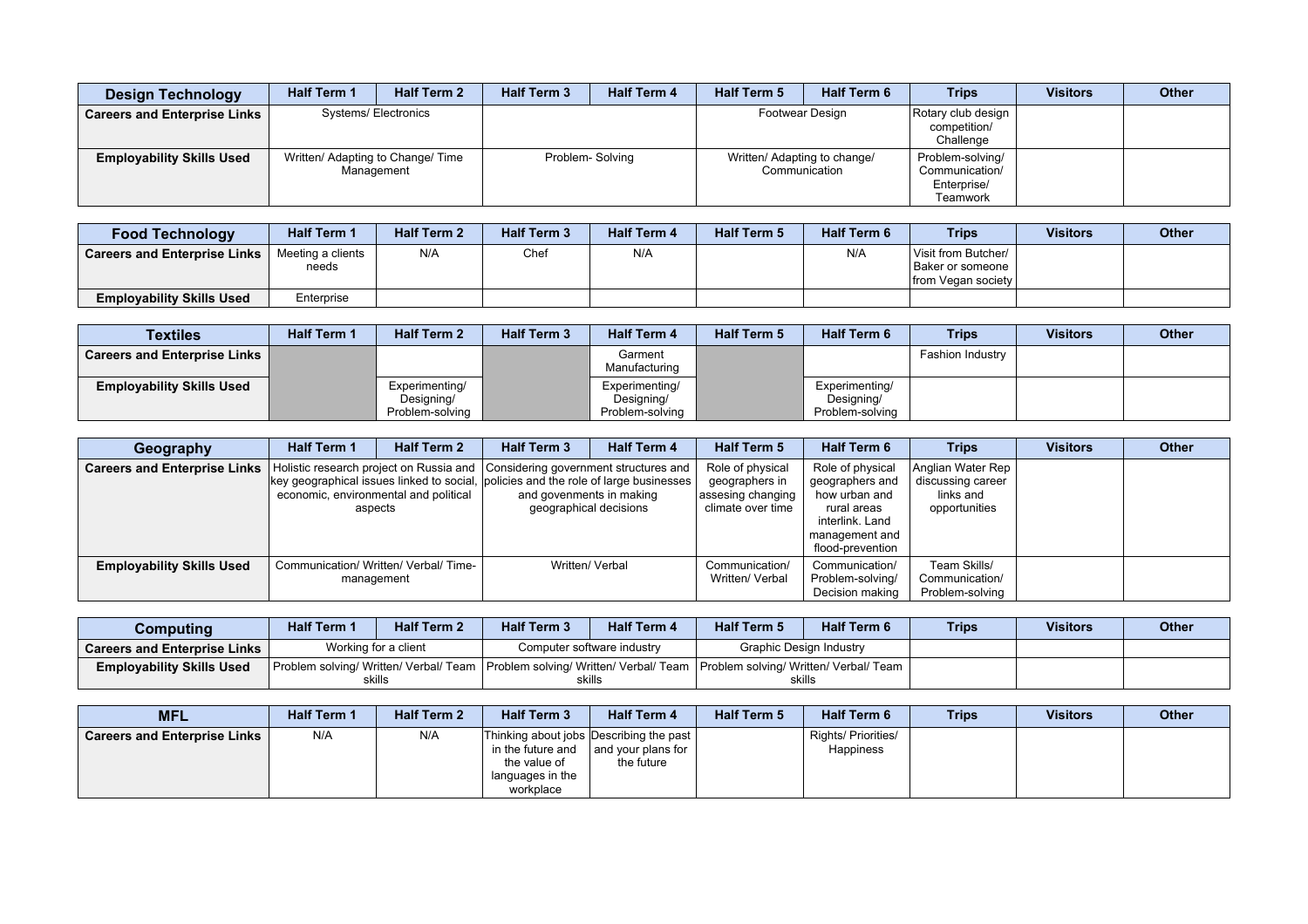| <b>Employability Skills Used</b> | Communication/     | Communication/     | Communication/     | Communication/     | Communication      | Communication/     |  |  |
|----------------------------------|--------------------|--------------------|--------------------|--------------------|--------------------|--------------------|--|--|
|                                  | Written and Verbal | Written and Verbal | Written and Verbal | Written and Verbal | Written and Verbal | Written and Verbal |  |  |
|                                  | <b>Skills</b>      | <b>Skills</b>      | Skills             | <b>Skills</b>      | Skills             | <b>Skills</b>      |  |  |

| <b>Sport</b>                              | <b>Half Term 1</b> | <b>Half Term 2</b> | <b>Half Term 3</b>                                                                                                                   | <b>Half Term 4</b> | <b>Half Term 5</b>                                                                                                        | <b>Half Term 6</b> | <b>Trips</b> | <b>Visitors</b> | <b>Other</b> |
|-------------------------------------------|--------------------|--------------------|--------------------------------------------------------------------------------------------------------------------------------------|--------------------|---------------------------------------------------------------------------------------------------------------------------|--------------------|--------------|-----------------|--------------|
| <sup>1</sup> Careers and Enterprise Links |                    |                    | Health & Safety/ Importance of following rules/ The roles of leaders/ Link to future careers linked to pursuing KS4 Sport<br>options |                    |                                                                                                                           |                    |              |                 |              |
| <b>Employability Skills Used</b>          |                    |                    |                                                                                                                                      |                    | Team skills/ Communication/ Verbal skills/ Problem solving (e.g. tactics)/ Written skills (e.g. completing written tests) |                    |              |                 |              |

| <b>History</b>                      | <b>Half Term 1</b>                                                   | <b>Half Term 2</b>                                                   | <b>Half Term 3</b>                                                   | <b>Half Term 4</b>                                                   | <b>Half Term 5</b>                                                   | <b>Half Term 6</b>                                                                                                                                                                  | <b>Trips</b> | <b>Visitors</b> | <b>Other</b> |
|-------------------------------------|----------------------------------------------------------------------|----------------------------------------------------------------------|----------------------------------------------------------------------|----------------------------------------------------------------------|----------------------------------------------------------------------|-------------------------------------------------------------------------------------------------------------------------------------------------------------------------------------|--------------|-----------------|--------------|
| <b>Careers and Enterprise Links</b> | Army/ Politics                                                       | N/A                                                                  | Army/ Politics                                                       | Army/ Politics                                                       | global trade                                                         | Foreign affairs and Rights and Equality                                                                                                                                             |              |                 |              |
| <b>Employability Skills Used</b>    | Team Work/<br>Communication/<br>Written/ Verbal/<br>Problem Solving/ | Team Work/<br>Communication/<br>Written/ Verbal/<br>Problem Solving/ | Team Work/<br>Communication/<br>Written/ Verbal/<br>Problem Solving/ | Team Work/<br>Communication/<br>Written/ Verbal/<br>Problem Solving/ | Team Work/<br>Communication/<br>Written/ Verbal/<br>Problem Solving/ | Team Work/<br>Communication/<br>Written/ Verbal/<br>Problem Solving/<br>  Time Management   Time Management   Time Management   Time Management   Time Management   Time Management |              |                 |              |

| <b>Drama</b>                        | <b>Half Term 1</b> | <b>Half Term 2</b>                | <b>Half Term 3</b>                                               | <b>Half Term 4</b>                                             | <b>Half Term 5</b> | <b>Half Term 6</b>                                                                                                                                                                                                                                     | <b>Trips</b> | <b>Visitors</b> | <b>Other</b> |
|-------------------------------------|--------------------|-----------------------------------|------------------------------------------------------------------|----------------------------------------------------------------|--------------------|--------------------------------------------------------------------------------------------------------------------------------------------------------------------------------------------------------------------------------------------------------|--------------|-----------------|--------------|
| <b>Careers and Enterprise Links</b> |                    |                                   | Theatre director                                                 |                                                                | Theatre Director   | Working as actors /<br>directors                                                                                                                                                                                                                       |              |                 |              |
| <b>Employability Skills Used</b>    | communication/     | communication/<br>Problem solving | communication/<br>Written<br>commuication/<br>Adapting to change | communication/<br>Developing<br>empathy/ Adapting<br>to change | communication/     | Team Work/ Verbal  Team Work/ Verbal  Team Work/ Verbal  Team Work, Verbal  Team Work/ Verbal  Team Work/ Verbal  <br>communication/<br>  Time management   Time management/   Time management/   Time management/   Time management   Time management |              |                 |              |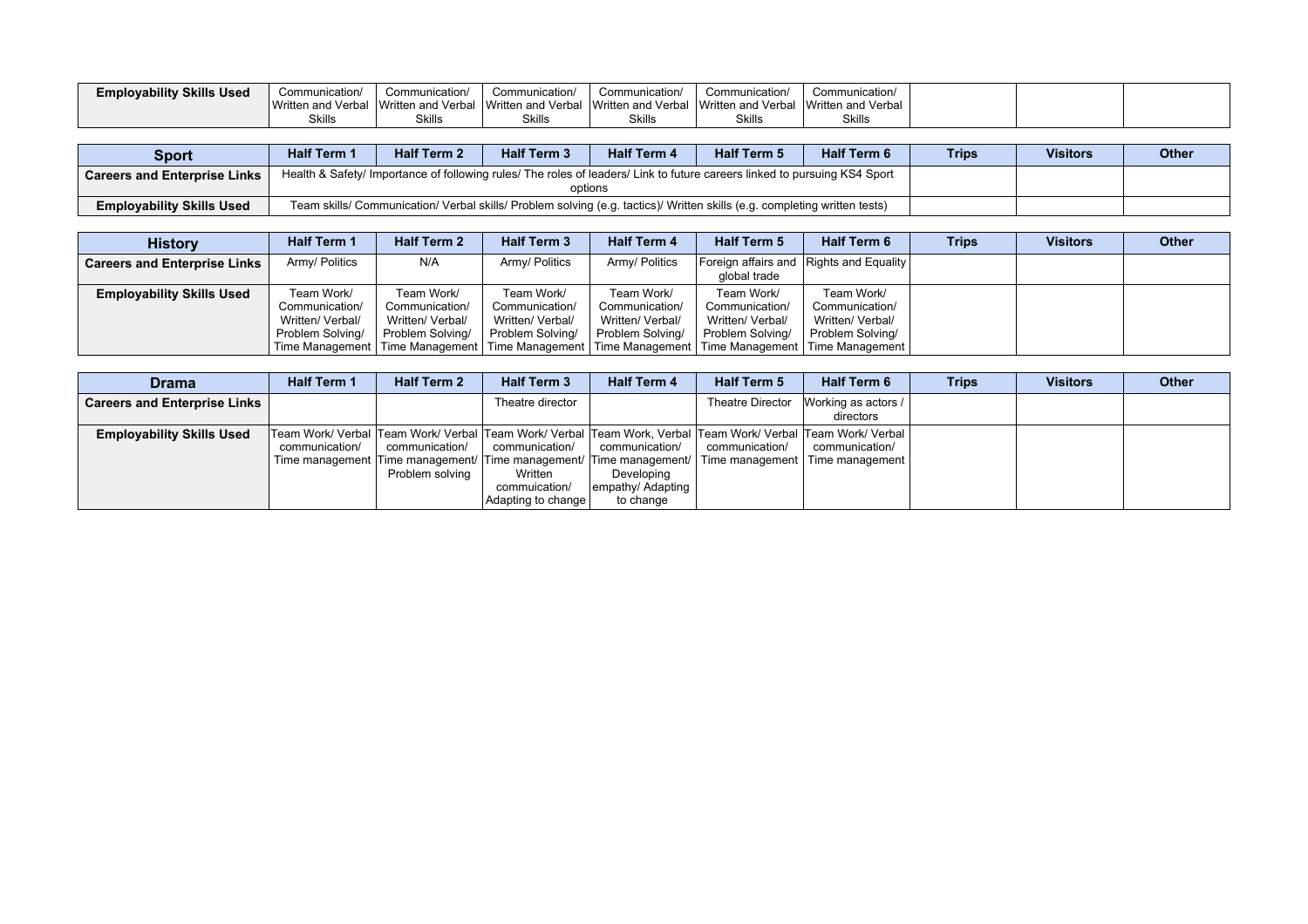| <b>Life Studies</b>                 | <b>Half Term 1</b> | <b>Half Term 2</b> | <b>Half Term 3</b> | <b>Half Term 4</b>                                                                                                                                                                                                                                                                                                                                                                                                                                                                                                                                                                                                                                                                                                                                                                                                                                                                                                                                                   | <b>Half Term 5</b> | <b>Half Term 6</b>                                                                                                                                           | <b>Trips</b>                                                                                                                                                                                                                                                                                               | <b>Visitors</b>                                                                                                                                                                               | <b>Other</b>                                                                                                                                                        |
|-------------------------------------|--------------------|--------------------|--------------------|----------------------------------------------------------------------------------------------------------------------------------------------------------------------------------------------------------------------------------------------------------------------------------------------------------------------------------------------------------------------------------------------------------------------------------------------------------------------------------------------------------------------------------------------------------------------------------------------------------------------------------------------------------------------------------------------------------------------------------------------------------------------------------------------------------------------------------------------------------------------------------------------------------------------------------------------------------------------|--------------------|--------------------------------------------------------------------------------------------------------------------------------------------------------------|------------------------------------------------------------------------------------------------------------------------------------------------------------------------------------------------------------------------------------------------------------------------------------------------------------|-----------------------------------------------------------------------------------------------------------------------------------------------------------------------------------------------|---------------------------------------------------------------------------------------------------------------------------------------------------------------------|
| <b>Careers and Enterprise Links</b> |                    |                    |                    | Recap of Education levels and qualifications. Intro to work<br>experience - first opportunity in Summer term. Why is work<br>experience important and how can it help? Who can help<br>with decisions about future education career - school<br>careers team. Workout 50 activity and careers action plans.<br>Employability skills - what are they and why are they<br>important? Analysing key skills such as communication in<br>the workplace. The importance of body language, What is<br>assertiveness? Considering workplace culture and<br>behaviour. Identifying strengths (and weaknesses),<br>personality and interests. How these link to future career<br>happiness. The importance of knowing yourself and<br>reflection - how to describe your strengths/interests in<br>writing. Matching skills/ strengths/ interests with different<br>industry requirements. Completion of careers action plan<br>following participation on Workout 50 activity. |                    | Students use<br>Unifrog - complete<br>personality and<br>interests quiz. For<br>2020 students also<br>complete virtual<br>work experience<br>using this site | Optional trip to<br><b>National</b><br>Apprenticeship<br>show. Oxford<br>University -<br>optional trip for PP<br>students. Girls in<br>Engineering -<br>optional trip to local students interested<br>engineering firm.<br>Work experience -<br>2 week placement<br>over 2 final weeks<br>of academic year | Workout 50 -<br>networking event in<br>school with a<br>variety of employee<br>guests in Spring<br>term. NHS<br><b>Healthcare careers</b><br>fair. in school for<br>in healthcare<br>careers. | In their careers<br>action plan<br>students can<br>request Email or<br>face to face<br>quidance with the<br>school careers<br>adviser. These<br>take place in June. |
| <b>Employability Skills Used</b>    |                    |                    |                    | Reflection/ Communication/ Research/ Analysis/ Enterprise/<br>Problem-solving/ Team Work/ Presentation                                                                                                                                                                                                                                                                                                                                                                                                                                                                                                                                                                                                                                                                                                                                                                                                                                                               |                    |                                                                                                                                                              | Adapting to<br>change/ Self-<br>management/<br>Communication/<br>Team work/<br>Problem-solving                                                                                                                                                                                                             | Communication,<br>research, self<br>management                                                                                                                                                |                                                                                                                                                                     |

| <b>English</b>                      | <b>Half Term 1</b>                                              | <b>Half Term 2</b>                                                        | <b>Half Term 3</b>                       | <b>Half Term 4</b>                                                  | <b>Half Term 5</b>                           | <b>Half Term 6</b>                                           | <b>Trips</b> | <b>Visitors</b> | <b>Other</b> |
|-------------------------------------|-----------------------------------------------------------------|---------------------------------------------------------------------------|------------------------------------------|---------------------------------------------------------------------|----------------------------------------------|--------------------------------------------------------------|--------------|-----------------|--------------|
| <b>Careers and Enterprise Links</b> | m and working<br>practices in<br>Edwardian England<br>discussed | Socialism/Capitalis Working Pratices in<br>Victorian England<br>discussed | Exposure to<br>various<br>cultures/roles | How to present<br>information to an<br>audience                     |                                              | Non-fiction writing<br>including writing<br>letters/speeches |              |                 |              |
| <b>Employability Skills Used</b>    | Communication/<br>Written                                       | Communication/<br>Written                                                 | Communication/<br>Written                | Presentation skills/<br>Verbal/Time<br>Management/<br>Communication | Communication/<br>Written/Time<br>Management | Communication/<br>Written/Time<br>Management                 |              |                 |              |

| <b>Maths</b>                        | <b>Half Term 1</b>                                                                                    | <b>Half Term 2</b> | <b>Half Term 3</b> | <b>Half Term 4</b> | <b>Half Term 5</b> | <b>Half Term 6</b> | <b>Trips</b> | <b>Visitors</b> | Other |
|-------------------------------------|-------------------------------------------------------------------------------------------------------|--------------------|--------------------|--------------------|--------------------|--------------------|--------------|-----------------|-------|
| <b>Careers and Enterprise Links</b> |                                                                                                       |                    |                    |                    |                    |                    |              |                 |       |
| <b>Employability Skills Used</b>    | Time Management/ Time Management/ Time Management/ Time Management/ Time Management/ Time Management/ |                    |                    |                    |                    |                    |              |                 |       |
|                                     | Problem-solving                                                                                       | Problem-solving    | Problem-solving    | Problem-solving    | Problem-solving    | Problem-solving    |              |                 |       |

| <b>Science</b>                      | <b>Half Term 1</b> | <b>Half Term 2</b>                                           | <b>Half Term 3</b>                   | <b>Half Term 4</b> | <b>Half Term 5</b>                                | <b>Half Term 6</b>      | <b>Trips</b>                      | <b>Visitors</b> | <b>Other</b> |
|-------------------------------------|--------------------|--------------------------------------------------------------|--------------------------------------|--------------------|---------------------------------------------------|-------------------------|-----------------------------------|-----------------|--------------|
| <b>Careers and Enterprise Links</b> |                    |                                                              | Careers in science research and labs |                    | Electrical processes and their use in<br>industry |                         | Science careers in<br>theme parks |                 |              |
| <b>Employability Skills Used</b>    |                    | Team skills/ Communication/ Written/ Verbal/ Problem-solving |                                      |                    | Team skills/ Communication/ Written/              | Verbal/ Problem-solving |                                   |                 |              |

| .<br>$-4e^{2\pi}$<br>Half <sup>-</sup><br>Half <sup>7</sup><br>1.6 <sub>1</sub><br>Half <sup>7</sup><br>Half<br>Trips<br>Term 3<br>Term 6<br>Term 5<br>erm :<br>Term 4<br><b>Term</b><br><b>Education</b><br><b>Religious</b><br>пан | <b>Visitors</b> | <b>Other</b> |
|--------------------------------------------------------------------------------------------------------------------------------------------------------------------------------------------------------------------------------------|-----------------|--------------|
|--------------------------------------------------------------------------------------------------------------------------------------------------------------------------------------------------------------------------------------|-----------------|--------------|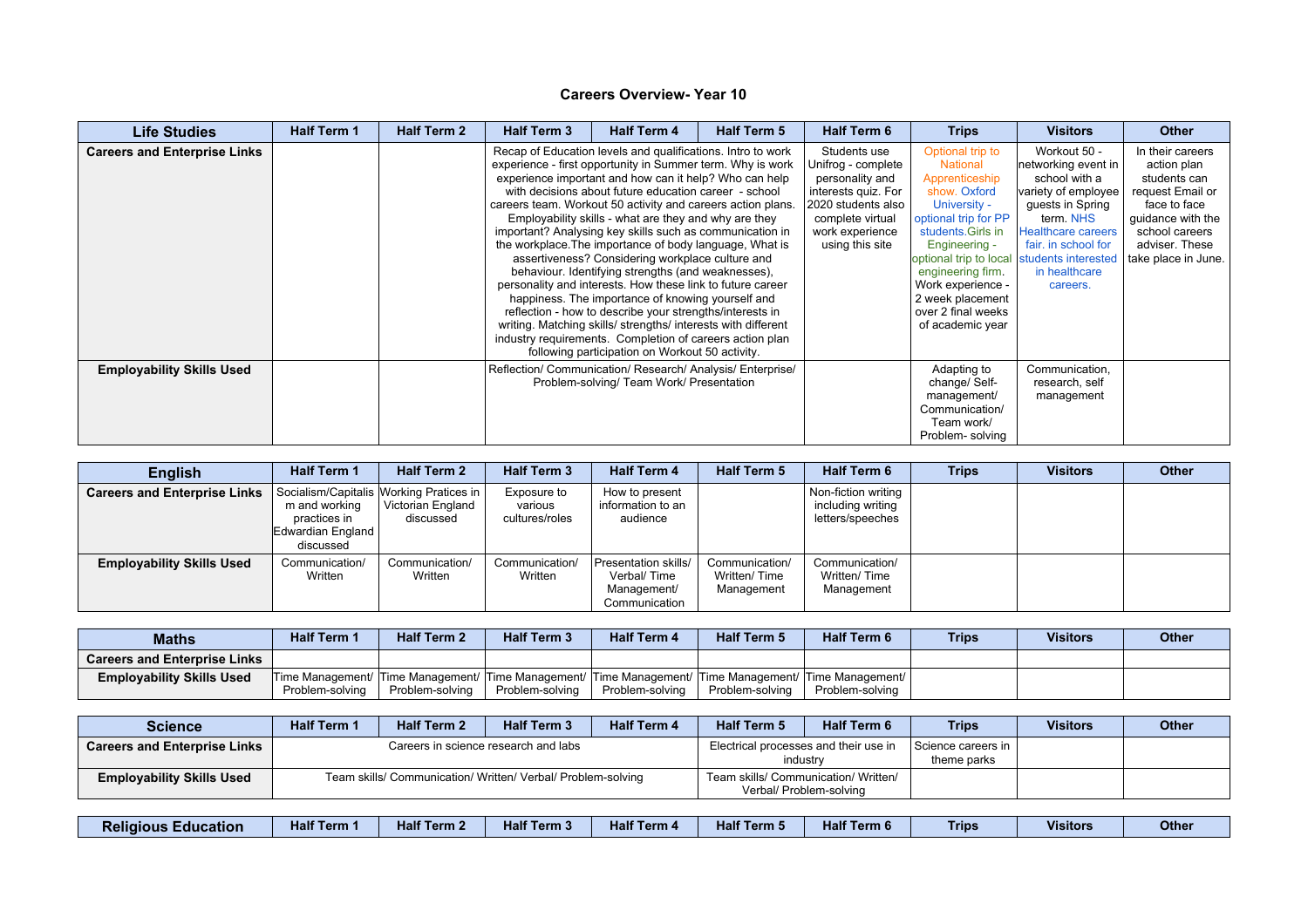| <b>Careers and Enterprise Links</b> Awareness of roles Awareness of roles Issues of prejudice Issues of prejudice Issues of prejudice | in a multicultural<br>society | in a multicultural<br>society | (i.e. in the<br>workplace) | (i.e. in the<br>workplace) | (i.e. in the<br>workplace)              | Issues of culture<br>and belief (i.e.<br>language and<br>dress |  |  |
|---------------------------------------------------------------------------------------------------------------------------------------|-------------------------------|-------------------------------|----------------------------|----------------------------|-----------------------------------------|----------------------------------------------------------------|--|--|
| <b>Employability Skills Used</b>                                                                                                      | Team Skills                   | Communication                 | Verbal/<br>Communication   | Adapting to<br>Change      | Communication/<br>Adapting to<br>Change | Adapting to<br>Change                                          |  |  |

| <b>Sociology</b>                    | <b>Half Term 1</b>                                                                                                                        | <b>Half Term 2</b>                        | <b>Half Term 3</b>                                                                                                                                           | <b>Half Term 4</b>                          | <b>Half Term 5</b>                                                    | <b>Half Term 6</b>                                                  | <b>Trips</b> | <b>Visitors</b> | <b>Other</b> |
|-------------------------------------|-------------------------------------------------------------------------------------------------------------------------------------------|-------------------------------------------|--------------------------------------------------------------------------------------------------------------------------------------------------------------|---------------------------------------------|-----------------------------------------------------------------------|---------------------------------------------------------------------|--------------|-----------------|--------------|
| <b>Careers and Enterprise Links</b> | Diversity of roles<br>within society and<br>the importance of<br>different<br>careers/sectors to<br>the overall well-<br>being of society | Careers in<br>research and<br>development | Issues affecting<br>career choices and sexism and impact<br>the impact of work<br>on home life,<br>changing gender<br>roles and career<br>choices in society | Issues to do with<br>on career<br>prospects | Careers in<br>education incl.<br>primary/secondary<br>school teachers | Links to subject<br>choices and<br>gendered career<br>opportunities |              |                 |              |
| <b>Employability Skills Used</b>    |                                                                                                                                           |                                           | Communication Verbal/ Written                                                                                                                                |                                             |                                                                       |                                                                     |              |                 |              |

| <b>Child Development</b>            | <b>Half Term 1</b>                       | <b>Half Term 2</b>                       | <b>Half Term 3</b>                                    | <b>Half Term 4</b>              | <b>Half Term 5</b> | <b>Half Term 6</b>           | <b>Trips</b> | <b>Visitors</b> | <b>Other</b> |
|-------------------------------------|------------------------------------------|------------------------------------------|-------------------------------------------------------|---------------------------------|--------------------|------------------------------|--------------|-----------------|--------------|
| <b>Careers and Enterprise Links</b> | Social care<br>providers and<br>services | Health care<br>providers and<br>services | Careers in<br>Midwifery,<br>Childcare,<br>Obstectrics | Impact of children<br>on career |                    | Trip to Childcare<br>setting |              |                 |              |
| <b>Employability Skills Used</b>    |                                          |                                          | Communication verbal/written                          |                                 |                    |                              |              |                 |              |

| <b>Art &amp; Design</b>             | <b>Half Term 1</b> | <b>Half Term 2</b> | <b>Half Term 3</b>                                  | <b>Half Term 4</b> | <b>Half Term 5</b> | <b>Half Term 6</b> | <b>Trips</b> | <b>Visitors</b> | <b>Other</b> |
|-------------------------------------|--------------------|--------------------|-----------------------------------------------------|--------------------|--------------------|--------------------|--------------|-----------------|--------------|
| <b>Careers and Enterprise Links</b> |                    |                    |                                                     |                    |                    |                    |              |                 |              |
| <b>Employability Skills Used</b>    |                    |                    | Written skills/ Adapting to change/ Problem-solving |                    |                    |                    |              |                 |              |

| <b>Business</b>                     | <b>Half Term 1</b>                    | <b>Half Term 2</b> | <b>Half Term 3</b>                                                 | <b>Half Term 4</b>                                                             | <b>Half Term 5</b>                                                           | <b>Half Term 6</b>                                              | <b>Trips</b> | <b>Visitors</b> | <b>Other</b> |
|-------------------------------------|---------------------------------------|--------------------|--------------------------------------------------------------------|--------------------------------------------------------------------------------|------------------------------------------------------------------------------|-----------------------------------------------------------------|--------------|-----------------|--------------|
| <b>Careers and Enterprise Links</b> | Entrepreneurship                      |                    | Developing new<br>Products and<br>services/ Thinking<br>creatively |                                                                                |                                                                              | Financial capability   Financial capability   Business Planning |              |                 |              |
| <b>Employability Skills Used</b>    | Decision making/<br>Creative thinking |                    | Tme management/<br>Problem solving/<br>Written                     | Numeracy skills<br>developed/<br>Awareness<br>l towards finance in<br>business | Numeracy skills<br>developed/<br>Awareness<br>towards finance in<br>business | Fime management/  <br>Written/ Verbal/<br>Communication         |              |                 |              |

| <b>Design Technology</b>            | <b>Half Term 1</b>            | <b>Half Term 2</b> | <b>Half Term 3</b>        | <b>Half Term 4</b>         | <b>Half Term 5</b> | <b>Half Term 6</b> | <b>Trips</b>                                                                              | <b>Visitors</b> | <b>Other</b> |
|-------------------------------------|-------------------------------|--------------------|---------------------------|----------------------------|--------------------|--------------------|-------------------------------------------------------------------------------------------|-----------------|--------------|
| <b>Careers and Enterprise Links</b> | Tech Drawing<br><b>Skills</b> |                    | Traditional manufacturing | Contemporary manufacturing |                    |                    | NEA Coursework   Rotary club design  <br>Challenge/ Nifty Lift<br>Women in<br>Engineering |                 |              |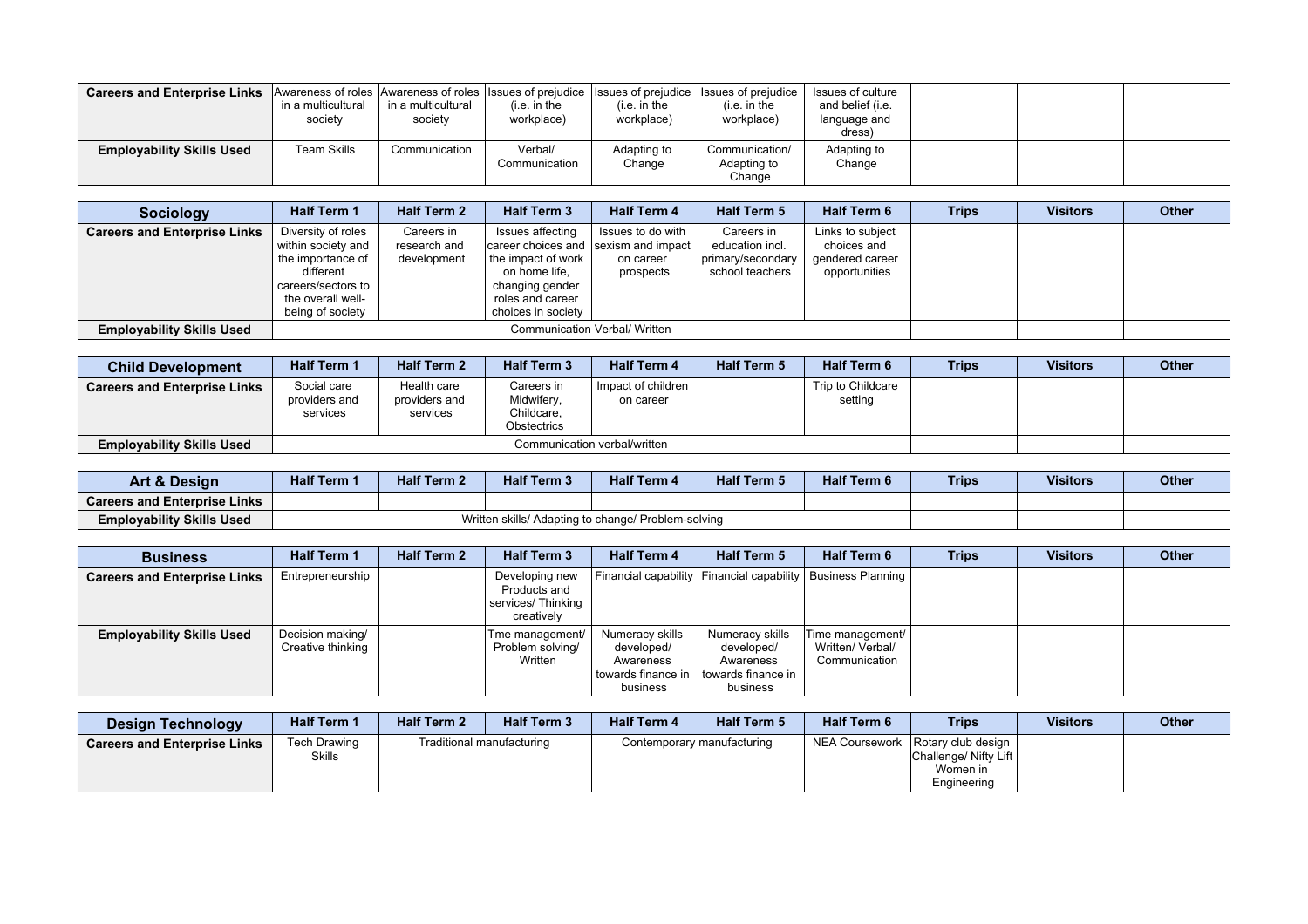| <b>Employability Skills Used</b> | Problem solving/<br>Communication/ | Adapting to change/ Problem solving/<br>Communication | Problem solving/ Enterprise | Problem solving/<br>Communication/ |  |
|----------------------------------|------------------------------------|-------------------------------------------------------|-----------------------------|------------------------------------|--|
|                                  | Creativitv                         |                                                       |                             | Enterprise/<br>Teamwork            |  |

| <b>Food Technology</b>              | <b>Half Term 1</b> | <b>Half Term 2</b> | <b>Half Term 3</b>                       | <b>Half Term 4</b> | <b>Half Term 5</b>      | <b>Half Term 6</b>                | <b>Trips</b>                             | <b>Visitors</b> | <b>Other</b> |
|-------------------------------------|--------------------|--------------------|------------------------------------------|--------------------|-------------------------|-----------------------------------|------------------------------------------|-----------------|--------------|
| <b>Careers and Enterprise Links</b> |                    |                    | Links to butchery,<br>fast food outlets. |                    |                         | Live brief with local<br>business | Cadbury world -<br>lfood manufacturing l |                 |              |
| <b>Employability Skills Used</b>    |                    |                    | Problem solving                          | Time management I  | Workplace<br>experience | Workplace<br>experience           |                                          |                 |              |

| Geography                           | <b>Half Term 1</b> | <b>Half Term 2</b>                           | <b>Half Term 3</b>                                                                                                                                                                                 | <b>Half Term 4</b>                  | <b>Half Term 5</b>  | <b>Half Term 6</b> | <b>Trips</b> | <b>Visitors</b> | Other |
|-------------------------------------|--------------------|----------------------------------------------|----------------------------------------------------------------------------------------------------------------------------------------------------------------------------------------------------|-------------------------------------|---------------------|--------------------|--------------|-----------------|-------|
| <b>Careers and Enterprise Links</b> |                    | TED talks/ Looking at views of<br>economists | Holistic study of the   Holistic study of human impacts on UK<br>coastal zone.<br>Looking into<br>business links,<br>farming practices,<br>homeowners and<br>implications of<br>stakehold actions. | landscape, and implications of      | stakeholder actions |                    |              |                 |       |
| <b>Employability Skills Used</b>    |                    | Problem solving/ Written/ Verbal             | Problem solving/<br>Written and verbal<br>communication                                                                                                                                            | Problem solving/ Written and verbal | communication       |                    |              |                 |       |

| Film & Media                        | <b>Half Term 1</b> | <b>Half Term 2</b>                                                                     | <b>Half Term 3</b>                                                  | <b>Half Term 4</b>                                                | <b>Half Term 5</b> | <b>Half Term 6</b>                                                                                                              | Trips | <b>Visitors</b> | Other |
|-------------------------------------|--------------------|----------------------------------------------------------------------------------------|---------------------------------------------------------------------|-------------------------------------------------------------------|--------------------|---------------------------------------------------------------------------------------------------------------------------------|-------|-----------------|-------|
| <b>Careers and Enterprise Links</b> |                    | Understanding the<br>British film industry<br>- funding and<br>production<br>processes | Understanding<br>different cultures<br>and celebrating<br>diversity | Understanding<br>consumerism                                      |                    | Understanding<br>industry standards<br>when it comes to<br>screenplay writing<br>and the practical<br>aspects of<br>filmmaking. |       |                 |       |
| <b>Employability Skills Used</b>    | Memory recall      | Analysis                                                                               | Understanding<br>different cultures                                 | Exposure to<br>another language/<br>Analysis/ Problem-<br>solving | Memory recall      | Time management/ Time management/<br>Creative thinking<br>skills                                                                |       |                 |       |

| <b>MFL</b>                          | <b>Half Term 1</b>                                                        | <b>Half Term 2</b>       | <b>Half Term 3</b>                                  | <b>Half Term 4</b>                                                                         | <b>Half Term 5</b>              | <b>Half Term 6</b>                             | <b>Trips</b> | <b>Visitors</b> | Other |
|-------------------------------------|---------------------------------------------------------------------------|--------------------------|-----------------------------------------------------|--------------------------------------------------------------------------------------------|---------------------------------|------------------------------------------------|--------------|-----------------|-------|
| <b>Careers and Enterprise Links</b> | N/A                                                                       | N/A                      | Advantages of<br>technology for<br>small businesses | How knowledge of<br>local customs can<br>improve<br>communication<br>skills/ Employability | Promotion of local<br>area      | Benefits of<br>voluntary work                  |              |                 |       |
| <b>Employability Skills Used</b>    | Communication/<br>Written and Verbal IWritten and Verbal<br><b>Skills</b> | Communication/<br>Skills | Communication/<br>Skills                            | Communication/<br>Written and Verbal Nwritten and Verbal Nwritten and Verbal<br>Skills     | Communication/<br><b>Skills</b> | Communication/<br>Written and Verbal<br>Skills |              |                 |       |

| Sport | <b><i><u>ALLAND</u></i></b><br>Term<br>па | $-1 - 1$<br>Term :<br>nair | Half<br>Term 3 | Half <sup>7</sup><br>Term 4 | Half <sup>7</sup> | $-102$<br>Term 6<br>чтан. | Trips | <b>Visitors</b> | Other |
|-------|-------------------------------------------|----------------------------|----------------|-----------------------------|-------------------|---------------------------|-------|-----------------|-------|
|-------|-------------------------------------------|----------------------------|----------------|-----------------------------|-------------------|---------------------------|-------|-----------------|-------|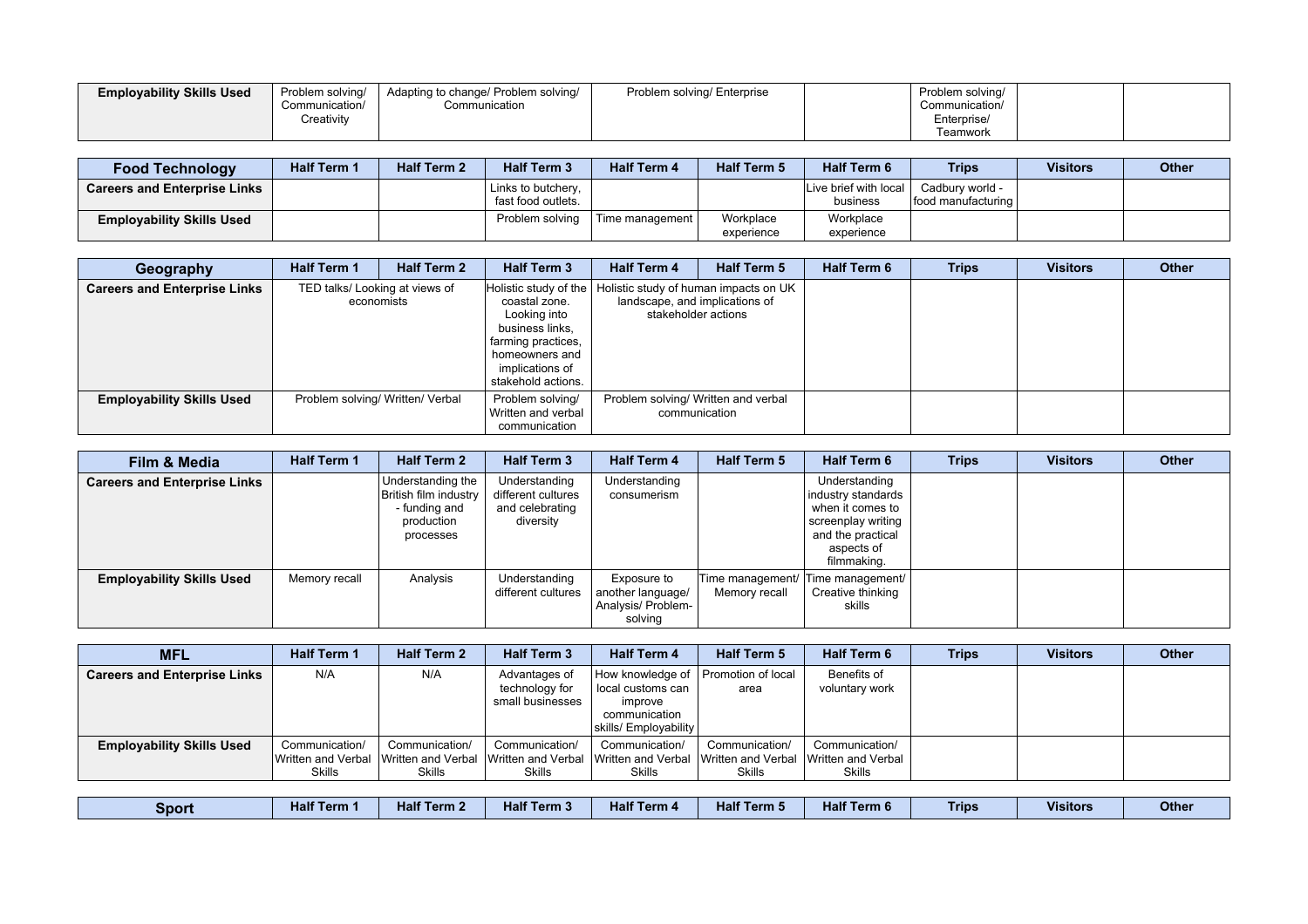| <b>Careers and Enterprise Links</b>                     | Sports MEDIA industry,                                                                          |  |  |
|---------------------------------------------------------|-------------------------------------------------------------------------------------------------|--|--|
|                                                         | <b>LEADERSHIP</b>                                                                               |  |  |
| <b>Employability Skills Used</b><br>(Practical Lessons) | Team skills/ Communication/ Verbal skills/ Problem-solving (e.g. tactics)/ Written skills       |  |  |
| <b>Employability Skills Used</b><br>(Theory Lessons)    | Team skills/ Communication/ Verbal skills/ Problem-solving/ Time management/ Adapting to change |  |  |

| <b>History</b>                      | <b>Half Term 1</b>                                                                                             | <b>Half Term 2</b>                                   | <b>Half Term 3</b>                                   | <b>Half Term 4</b>                                                       | <b>Half Term 5</b>                                   | <b>Half Term 6</b>                                                | <b>Trips</b> | <b>Visitors</b> | <b>Other</b> |
|-------------------------------------|----------------------------------------------------------------------------------------------------------------|------------------------------------------------------|------------------------------------------------------|--------------------------------------------------------------------------|------------------------------------------------------|-------------------------------------------------------------------|--------------|-----------------|--------------|
| <b>Careers and Enterprise Links</b> | Looking at the role<br>of government.<br>Looking at different<br>types of<br>employment -<br>urban / rural etc | N/A                                                  | N/A                                                  | Looking at the role<br>of the police and<br>courts in law<br>enforcement | N/A                                                  | Investigates inter-<br>qovernmental<br>relations and<br>diplomacy |              |                 |              |
| <b>Employability Skills Used</b>    | Written/ Verbal/<br>Communication/<br>Time managment/<br>Adapting to change                                    | Written/ Verbal/<br>Communication/<br>Time managment | Written/ Verbal/<br>Communication/<br>Time managment | Written/ Verbal/<br>Communication/<br>Time managment                     | Written/ Verbal/<br>Communication/<br>Time managment | Written/ Verbal/<br>Communication/<br>Time managment              |              |                 |              |

| <b>Sport</b>                        | <b>Half Term 1</b> | <b>Half Term 2</b> | <b>Half Term 3</b> | <b>Half Term 4</b> | <b>Half Term 5</b> | <b>Half Term 6</b>                                                 | <b>Trips</b>                     | <b>Visitors</b> | <b>Other</b> |
|-------------------------------------|--------------------|--------------------|--------------------|--------------------|--------------------|--------------------------------------------------------------------|----------------------------------|-----------------|--------------|
| <b>Careers and Enterprise Links</b> |                    |                    | N/A                |                    |                    | Working to a brief -<br>looking at the<br>needs of a client        | Careers with<br>English Heritage |                 |              |
| <b>Employability Skills Used</b>    | Problem Solving/   | Communication/     | Communication/     | Problem Solving/   | Problem Solving -  | Problem Solving/                                                   |                                  |                 |              |
|                                     | Time- management   | Problem-Solvina    |                    |                    |                    | Problem-Solving Time-management/ Time management/ Time management/ |                                  |                 |              |
|                                     |                    |                    |                    | Adapting to        | Adapting to        | Adapting to                                                        |                                  |                 |              |
|                                     |                    |                    |                    | Change             | Change             | Change                                                             |                                  |                 |              |

| <b>Drama</b>                        | <b>Half Term 1</b> | <b>Half Term 2</b>                                                                             | <b>Half Term 3</b>                 | <b>Half Term 4</b>                                       | <b>Half Term 5</b>                  | <b>Half Term 6</b>       | <b>Trips</b>                                       | <b>Visitors</b>                                         | Other |
|-------------------------------------|--------------------|------------------------------------------------------------------------------------------------|------------------------------------|----------------------------------------------------------|-------------------------------------|--------------------------|----------------------------------------------------|---------------------------------------------------------|-------|
| <b>Careers and Enterprise Links</b> |                    |                                                                                                |                                    |                                                          | Theatre roles - Director/ Designer/ | Actors                   | MK Theatre -<br><b>Theatre Careers</b><br>Workshop | <b>Splendid Theatre</b><br>Company plus<br>workshop Q+A |       |
| <b>Employability Skills Used</b>    |                    | Team Work/ Problem Solving/ Time<br>Management/ Written communication/<br>Verbal communication | Management/ Written communication/ | Team Work/ Problem Solving/ Time<br>Verbal communication | communication                       | Time Management/ Written |                                                    |                                                         |       |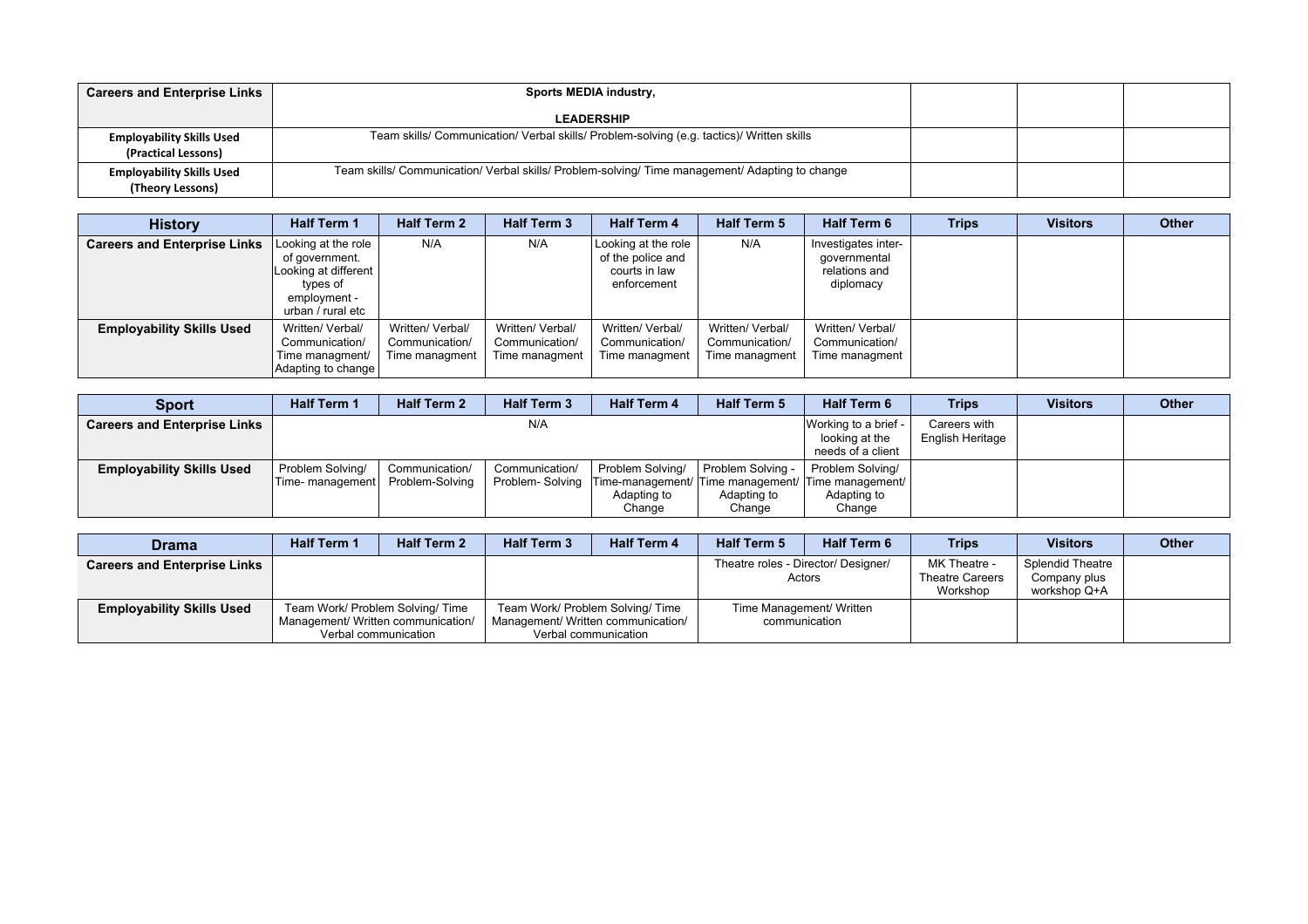| <b>Careers</b>                      | <b>Half Term 1</b>                                                                                                                                                           | <b>Half Term 2</b> | <b>Half Term 3</b> | <b>Half Term 4</b> | <b>Half Term 5</b> | <b>Half Term 6</b> | <b>Trips</b>                                           | <b>Visitors</b>                                                                                                                                                                                                                                                                                                                            | <b>Other</b>                                                          |
|-------------------------------------|------------------------------------------------------------------------------------------------------------------------------------------------------------------------------|--------------------|--------------------|--------------------|--------------------|--------------------|--------------------------------------------------------|--------------------------------------------------------------------------------------------------------------------------------------------------------------------------------------------------------------------------------------------------------------------------------------------------------------------------------------------|-----------------------------------------------------------------------|
| <b>Careers and Enterprise Links</b> | All students have a face to face<br>guidance meeting with the school<br>careers adviser. Following participation<br>lin Workout 50 students create a careers<br>action plan. |                    |                    |                    |                    |                    | Optional trip to<br>National<br>Apprenticeship<br>show | Visit from local<br>college application<br>bus - students get<br>careers advice and workshop in school<br>are able to sign up<br>for courses.<br><b>Presentation from</b><br><b>National</b><br>Apprenticeship<br>service. Workout<br>50 - networking<br>event in school<br>with a variety of<br>$ $ employee guests in $ $<br>Spring term | Optional<br>Apprenticeship<br>application<br>on November<br>INSET day |
| <b>Employability Skills Used</b>    | Communication/ Research/ Adapting to<br>change                                                                                                                               |                    |                    |                    |                    |                    |                                                        |                                                                                                                                                                                                                                                                                                                                            |                                                                       |

| <b>English</b>                      | <b>Half Term 1</b>                                                                              | <b>Half Term 2</b>     | <b>Half Term 3</b> | <b>Half Term 4</b>                            | <b>Half Term 5</b> | <b>Half Term 6</b> | <b>Trips</b> | <b>Visitors</b> | <b>Other</b> |
|-------------------------------------|-------------------------------------------------------------------------------------------------|------------------------|--------------------|-----------------------------------------------|--------------------|--------------------|--------------|-----------------|--------------|
| <b>Careers and Enterprise Links</b> | Non-Fiction<br> Writing/ Journalism  <br>Writing/Letters/<br>Articles to express<br>a viewpoint |                        |                    |                                               |                    |                    |              |                 |              |
| <b>Employability Skills Used</b>    |                                                                                                 | Communication/ Written |                    | Time management/<br>Communication/<br>Written |                    |                    |              |                 |              |

| <b>Maths</b>                        | <b>Half Term</b> | <b>Half Term 2</b> | <b>Half Term 3</b> | <b>Half Term 4</b> | <b>Half Term 5</b>                                                                       | <b>Half Term 6</b> | <b>Trips</b> | <b>Visitors</b> | <b>Other</b> |
|-------------------------------------|------------------|--------------------|--------------------|--------------------|------------------------------------------------------------------------------------------|--------------------|--------------|-----------------|--------------|
| <b>Careers and Enterprise Links</b> |                  |                    |                    |                    |                                                                                          |                    |              |                 |              |
| <b>Employability Skills Used</b>    |                  |                    |                    |                    | Time Management/  Time Management/  Time Management/  Time Management/  Time Management/ |                    |              |                 |              |
|                                     | Problem-solving  | Problem-solving    | Problem-solving    | Problem-solving    | Problem-solving                                                                          |                    |              |                 |              |

| Science                             | <b>Half Term 1</b> | <b>Half Term 2</b>                                                                                       | <b>Half Term 3</b> | <b>Half Term 4</b>                                                            | <b>Half Term 5</b>                           | <b>Half Term 6</b>                                              | <b>Trips</b> | <b>Visitors</b> | <b>Other</b> |
|-------------------------------------|--------------------|----------------------------------------------------------------------------------------------------------|--------------------|-------------------------------------------------------------------------------|----------------------------------------------|-----------------------------------------------------------------|--------------|-----------------|--------------|
| <b>Careers and Enterprise Links</b> |                    | Careers linked to Human Anatomy and<br>within Healthcare/ Skills required for<br>working in Conservation |                    | Chemistry in industry/ Haber process/<br>Fractional distillation and cracking | EM spectrum - uses of types of<br>radiation. |                                                                 |              |                 |              |
| <b>Employability Skills Used</b>    |                    | Team skills/ Communication/ Written/<br>Verbal/ Problem-solving                                          |                    | Team skills/ Communication/ Written/<br>Verbal/ Problem-solving               |                                              | Team skills/ Communication/ Written/<br>Verbal/ Problem-solving |              |                 |              |

| <b>Religious Education</b>          | <b>Half Term 1</b>                                              | <b>Half Term 2</b>            | <b>Half Term 3</b>        | <b>Half Term 4</b>                                                                          | <b>Half Term 5</b> | <b>Half Term 6</b> | <b>Trips</b> | <b>Visitors</b> | <b>Other</b> |
|-------------------------------------|-----------------------------------------------------------------|-------------------------------|---------------------------|---------------------------------------------------------------------------------------------|--------------------|--------------------|--------------|-----------------|--------------|
| <b>Careers and Enterprise Links</b> | Issues of culture<br>and belief (i.e.<br>language and<br>dress) | in a multicultural<br>society | i.e. in the<br>workplace) | Awareness of roles Issues of Prejudice Issues of Prejudice  <br>(i.e. gender/<br>sexuality) |                    |                    |              |                 |              |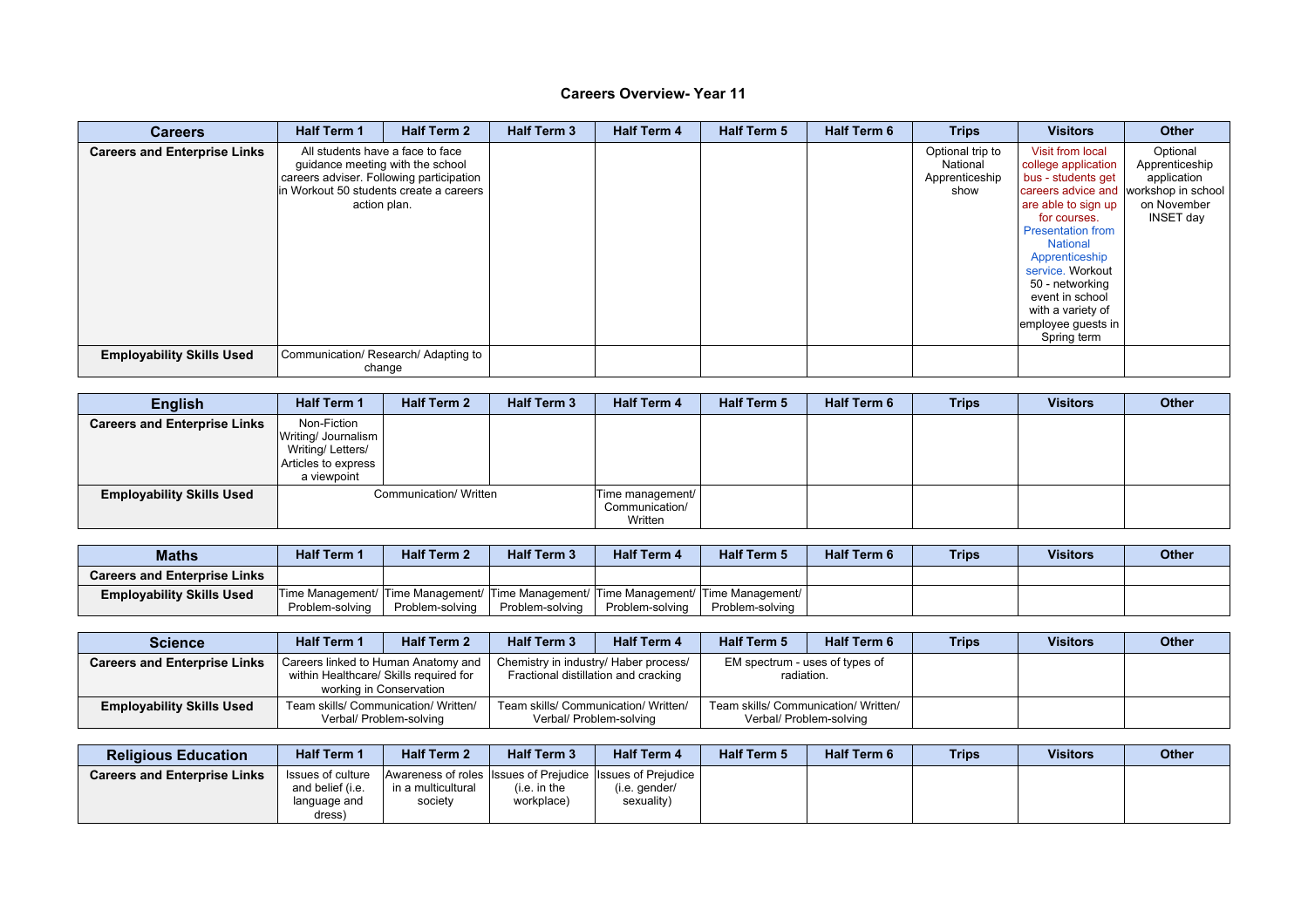| <b>Employability Skills Used</b> | Verbal/<br>Communication | <b>Team Skills</b> | Communication/<br>Adapting to<br>Change | Adapting to<br>Change |  |  |  |
|----------------------------------|--------------------------|--------------------|-----------------------------------------|-----------------------|--|--|--|
|                                  |                          |                    |                                         |                       |  |  |  |

| <b>Sociology</b>                    | <b>Half Term 1</b>        | <b>Half Term 2</b>                                                                                        | <b>Half Term 3</b>                                  | <b>Half Term 4</b>                                                                 | <b>Half Term 5</b>                                                  | <b>Half Term 6</b> | <b>Trips</b> | <b>Visitors</b> | <b>Other</b> |
|-------------------------------------|---------------------------|-----------------------------------------------------------------------------------------------------------|-----------------------------------------------------|------------------------------------------------------------------------------------|---------------------------------------------------------------------|--------------------|--------------|-----------------|--------------|
| <b>Careers and Enterprise Links</b> | The role of the<br>police | Roles within the<br>criminal justice<br>system (incl.<br>police, probation<br>officers and judges<br>etc) | Different trends/<br>Patterns in social<br>mobility | Exposure to issues<br>such as sexism/<br>racism and ageism<br>in the world of work | Revision skills -<br>self awareness of<br>strengths &<br>weaknesses | N/A                |              |                 |              |
| <b>Employability Skills Used</b>    |                           |                                                                                                           | Communication Verbal/ Written                       |                                                                                    | Time management/<br>Planning                                        |                    |              |                 |              |

| <b>Child Development</b>            | <b>Half Term 1</b>        | <b>Half Term 2</b>            | <b>Half Term 3</b>                      | <b>Half Term 4</b>                         | <b>Half Term 5</b> | <b>Half Term 6</b> | <b>Trips</b> | <b>Visitors</b> | <b>Other</b> |
|-------------------------------------|---------------------------|-------------------------------|-----------------------------------------|--------------------------------------------|--------------------|--------------------|--------------|-----------------|--------------|
| <b>Careers and Enterprise Links</b> | The role of<br>dieticians |                               | Careers in<br>Childcare and the<br>EYFS | Kev Skills for<br>working with<br>children |                    | N/A                |              |                 |              |
| <b>Employability Skills Used</b>    |                           | Communication Verbal/ Written |                                         |                                            |                    |                    |              |                 |              |

| Art & Design                        | <b>Half Term 1</b> | <b>Half Term 2</b> | <b>Half Term 3</b>                                  | <b>Half Term 4</b> | <b>Half Term 5</b> | <b>Half Term 6</b> | <b>Trips</b> | <b>Visitors</b> | <b>Other</b> |
|-------------------------------------|--------------------|--------------------|-----------------------------------------------------|--------------------|--------------------|--------------------|--------------|-----------------|--------------|
| <b>Careers and Enterprise Links</b> |                    |                    | Careers as Artist. Gallery assistant and Historian  |                    | N/A                |                    |              |                 |              |
| <b>Employability Skills Used</b>    |                    |                    | Written skills/ Adapting to change/ Problem-solving |                    |                    |                    |              |                 |              |

| <b>Business</b>                     | <b>Half Term 1</b>                                     | <b>Half Term 2</b>                              | <b>Half Term 3</b>       | <b>Half Term 4</b>                       | <b>Half Term 5</b>                                       | <b>Half Term 6</b>                                                             | <b>Trips</b> | <b>Visitors</b> | <b>Other</b> |
|-------------------------------------|--------------------------------------------------------|-------------------------------------------------|--------------------------|------------------------------------------|----------------------------------------------------------|--------------------------------------------------------------------------------|--------------|-----------------|--------------|
| <b>Careers and Enterprise Links</b> | <b>Business</b><br>environment/<br>Trade/ Ethics       | Preparing a<br>Business Proposal                | <b>Business Pitch</b>    | Interviews                               | Career Planning                                          | Financial decisions                                                            |              |                 |              |
| <b>Employability Skills Used</b>    | Independent<br>working/Research/<br>Application skills | Communication/<br>Team work/Time-<br>management | Communication/<br>Verbal | Communication/<br>Recruitment<br>process | Development of<br>career plans/ Links<br>Work-experience | Numeracy skills<br>developed/<br>Awareness<br>l towards finance in<br>business |              |                 |              |

| <b>Food Technology</b>              | <b>Half Term 1</b>                        | <b>Half Term 2</b> | <b>Half Term 3</b> | <b>Half Term 4</b> | <b>Half Term 5</b> | <b>Half Term 6</b> | <b>Trips</b> | <b>Visitors</b> | <b>Other</b> |
|-------------------------------------|-------------------------------------------|--------------------|--------------------|--------------------|--------------------|--------------------|--------------|-----------------|--------------|
| <b>Careers and Enterprise Links</b> | Links to Bakery<br>I manufacturing firm I |                    |                    |                    |                    |                    |              |                 |              |
| <b>Employability Skills Used</b>    | Work place visit                          |                    |                    |                    |                    |                    |              |                 |              |

| Geography                           | <b>Half Term 1</b>                                                                                               | <b>Half Term 2</b> | <b>Half Term 3</b> | <b>Half Term 4</b> | <b>Half Term 5</b> | <b>Half Term 6</b> | <b>Trips</b> | <b>Visitors</b> | <b>Other</b> |
|-------------------------------------|------------------------------------------------------------------------------------------------------------------|--------------------|--------------------|--------------------|--------------------|--------------------|--------------|-----------------|--------------|
| <b>Careers and Enterprise Links</b> | Role of key figures:<br>geologist,<br>volcanologist,<br>seismologist and<br>predicting and<br>preventing hazards | N/A                | N/A                | N/A                |                    |                    |              |                 |              |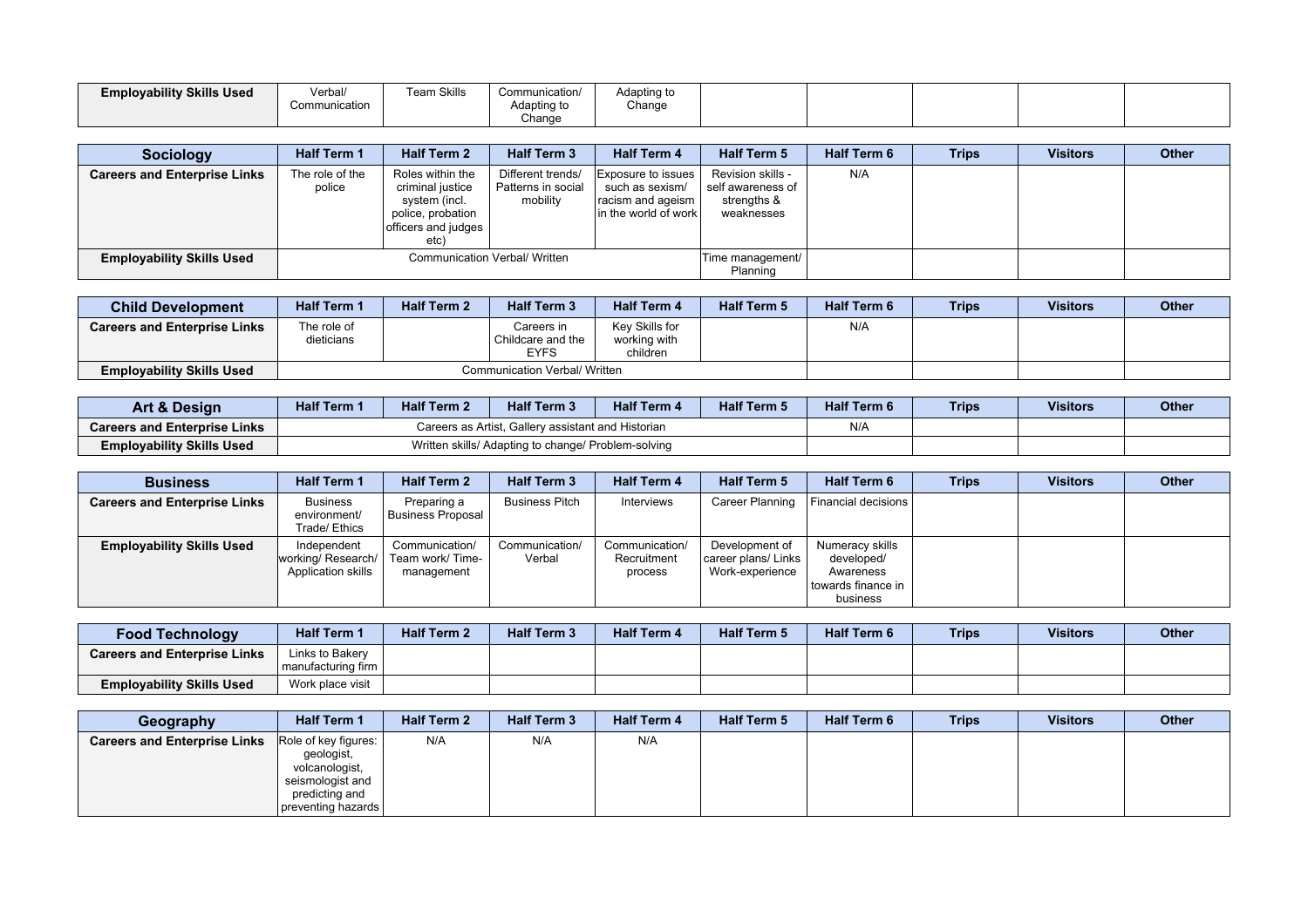| <b>Employability Skills Used</b> | Problem-solving/<br>Time-management/ | Written/ Verbal/<br>Problem-solving | Adapting to change   Problem-solving/ | Written |  |  |  |
|----------------------------------|--------------------------------------|-------------------------------------|---------------------------------------|---------|--|--|--|
|                                  | Written                              |                                     |                                       |         |  |  |  |

| <b>Film and Media</b>               | <b>Half Term 1</b>                                   | <b>Half Term 2</b> | <b>Half Term 3</b> | <b>Half Term 4</b>                             | <b>Half Term 5</b> | <b>Half Term 6</b> | <b>Trips</b> | <b>Visitors</b> | <b>Other</b> |
|-------------------------------------|------------------------------------------------------|--------------------|--------------------|------------------------------------------------|--------------------|--------------------|--------------|-----------------|--------------|
| <b>Careers and Enterprise Links</b> | Film/Media<br>Production work                        |                    |                    | Industry and<br>working with limited<br>budget |                    |                    |              |                 |              |
| <b>Employability Skills Used</b>    | Problem solving/<br>Creativity/<br>Evaluative skills | Analysis           | Analysis           | Analysis                                       |                    |                    |              |                 |              |

| <b>MFL</b>                          | <b>Half Term 1</b>                                    | <b>Half Term 2</b>                                                    | <b>Half Term 3</b>                                                               | <b>Half Term 4</b>                             | <b>Half Term 5</b>                             | <b>Half Term 6</b> | <b>Trips</b> | <b>Visitors</b> | <b>Other</b> |
|-------------------------------------|-------------------------------------------------------|-----------------------------------------------------------------------|----------------------------------------------------------------------------------|------------------------------------------------|------------------------------------------------|--------------------|--------------|-----------------|--------------|
| <b>Careers and Enterprise Links</b> | The importance of<br>education in<br>reducing poverty | How languages<br>can increas<br>opportunities for<br>leisure and work | How languages<br>can improve<br>employment<br>prospects and<br>earning potential | N/A                                            | N/A                                            | N/A                |              |                 |              |
| <b>Employability Skills Used</b>    | Communication/<br>Written and verbal<br>skills        | Communication/<br>Written and verbal<br>skills                        | Communication/<br>l Written and verbal<br>skills                                 | Communication/<br>Written and verbal<br>skills | Communication/<br>Written and verbal<br>skills |                    |              |                 |              |

| <b>Sport</b>                                            | <b>Half Term 1</b> | <b>Half Term 2</b>                                                                              | <b>Half Term 3</b> | <b>Half Term 4</b> | <b>Half Term 5</b> | <b>Half Term 6</b> | <b>Trips</b> | <b>Visitors</b> | <b>Other</b> |
|---------------------------------------------------------|--------------------|-------------------------------------------------------------------------------------------------|--------------------|--------------------|--------------------|--------------------|--------------|-----------------|--------------|
| <b>Careers and Enterprise Links</b>                     |                    |                                                                                                 |                    |                    |                    |                    |              |                 |              |
|                                                         |                    |                                                                                                 |                    | <b>LEADERSHIP</b>  |                    |                    |              |                 |              |
| <b>Employability Skills Used</b><br>(Practical Lessons) |                    | Team skills/ Communication/ Verbal skills/ Problem-solving (e.g. tactics)/ Written skills       |                    |                    |                    |                    |              |                 |              |
| <b>Employability Skills Used</b><br>(Theory Lessons)    |                    | Team skills/ Communication/ Verbal skills/ Problem-solving/ Time management/ Adapting to change |                    |                    |                    |                    |              |                 |              |

| <b>History</b>                      | <b>Half Term 1</b>                                                        | <b>Half Term 2</b>                                   | <b>Half Term 3</b>                                                       | <b>Half Term 4</b>                                   | <b>Half Term 5</b>                                   | <b>Half Term 6</b> | <b>Trips</b> | <b>Visitors</b> | <b>Other</b> |
|-------------------------------------|---------------------------------------------------------------------------|------------------------------------------------------|--------------------------------------------------------------------------|------------------------------------------------------|------------------------------------------------------|--------------------|--------------|-----------------|--------------|
| <b>Careers and Enterprise Links</b> | Investigates<br>diplomatic<br>relationships and<br>peace keeping<br>roles | N/A                                                  | Examines the<br>impact of<br>government on<br>people's working<br>lives. | Looks at military<br>tactics and strategy            | N/A                                                  |                    |              |                 |              |
| <b>Employability Skills Used</b>    | Written/ Verbal/<br>Communication/<br>Time-managment                      | Written/ Verbal/<br>Communication/<br>Time-managment | Written/ Verbal/<br>Communication/<br>Time-managment                     | Written/ Verbal/<br>Communication/<br>Time-managment | Written/ Verbal/<br>Communication/<br>Time-managment |                    |              |                 |              |

| <b>Photography</b>                  | <b>Half Term 1</b> | <b>Half Term 2</b>                        | <b>Half Term 3</b>   | <b>Half Term 4</b>   | <b>Half Term 5</b> | <b>Half Term 6</b> | <b>Trips</b>                  | <b>Visitors</b> | <b>Other</b> |
|-------------------------------------|--------------------|-------------------------------------------|----------------------|----------------------|--------------------|--------------------|-------------------------------|-----------------|--------------|
| <b>Careers and Enterprise Links</b> |                    | Working to a brief - Working to a brief - | Research of a        | Working to a brief - | N/A                |                    | <b>IJobs within tourism</b> I |                 |              |
|                                     | looking at the     | looking at the                            | product. Cultural    | looking at the       |                    |                    | UK                            |                 |              |
|                                     | needs of a client  | needs of a client                         | and Modern Dav       | needs of a client/   |                    |                    |                               |                 |              |
|                                     |                    |                                           | l Britain References | Reflection and       |                    |                    |                               |                 |              |
|                                     |                    |                                           |                      | adaptation           |                    |                    |                               |                 |              |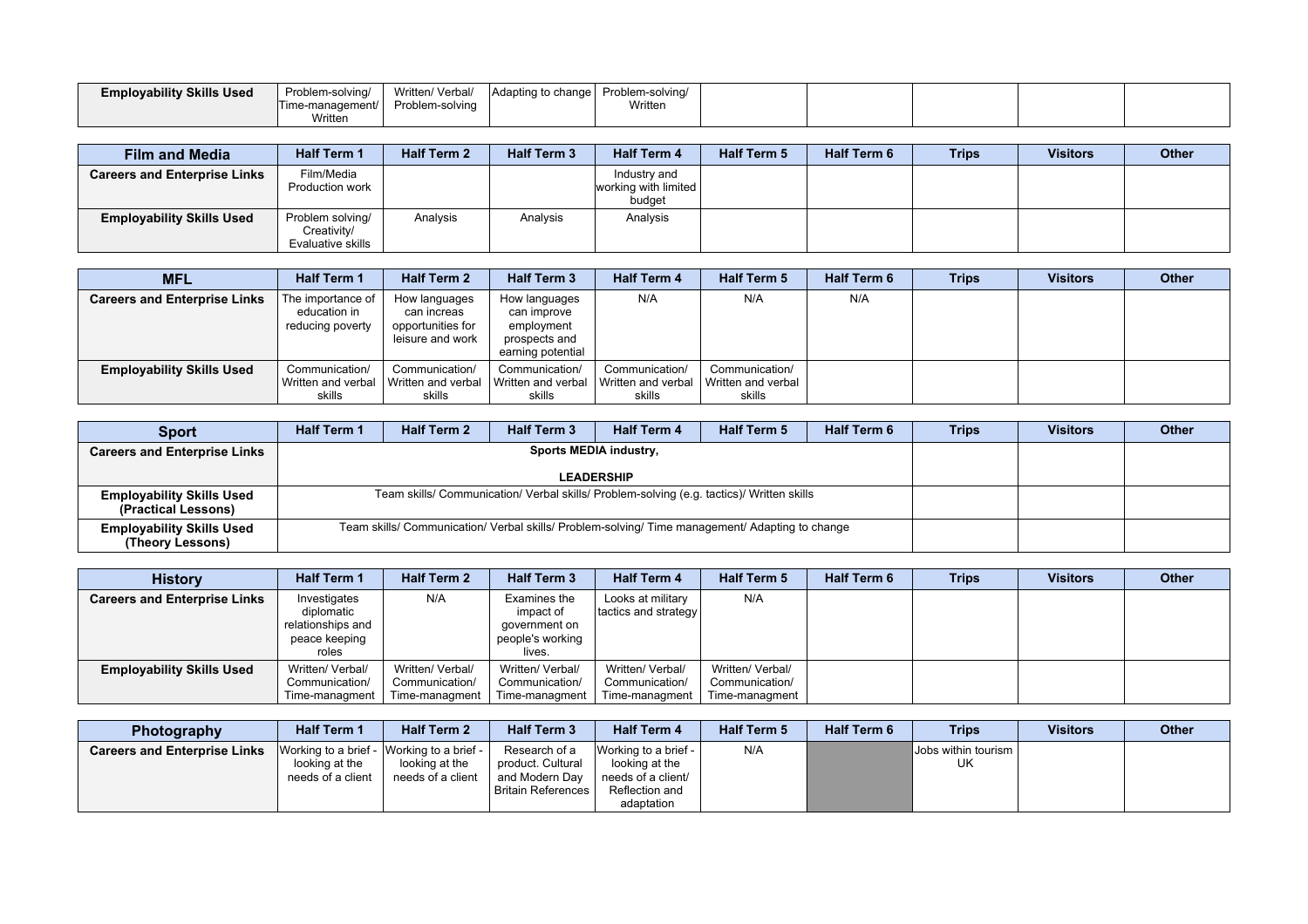| <b>Employability Skills UP</b><br><b>Used</b> | Problem-<br>solving/                | <b>Droblom</b><br>solvina/<br>JUHI - 1 | Comm<br>nication | Problem-<br>solvinc    |  |  |  |
|-----------------------------------------------|-------------------------------------|----------------------------------------|------------------|------------------------|--|--|--|
|                                               | nadement<br>$\cdot$ ıma moʻ<br>'''' | Time-management I                      |                  | ™ement<br>Time-managem |  |  |  |

| <b>Drama</b>                        | <b>Half Term 1</b> | <b>Half Term 2</b>                                                                 | <b>Half Term 3</b>                  | <b>Half Term 4</b>     | <b>Half Term 5</b>                            | <b>Half Term 6</b> | <b>Trips</b>                                       | <b>Visitors</b>                                  | <b>Other</b> |
|-------------------------------------|--------------------|------------------------------------------------------------------------------------|-------------------------------------|------------------------|-----------------------------------------------|--------------------|----------------------------------------------------|--------------------------------------------------|--------------|
| <b>Careers and Enterprise Links</b> |                    |                                                                                    |                                     |                        | Theatre roles - Director/ Designer/<br>Actors |                    | MK Theatre -<br><b>Theatre Careers</b><br>Workshop | Splendid Theatre<br>Company plus<br>workshop Q+A |              |
| <b>Employability Skills Used</b>    |                    | Team Work/ Problem-solving/ Time-<br>management/ Written & Verbal<br>Communication | Team Work/ Time Management/ Written | & Verbal Communication | Time-management/ Written<br>Communication     |                    |                                                    |                                                  |              |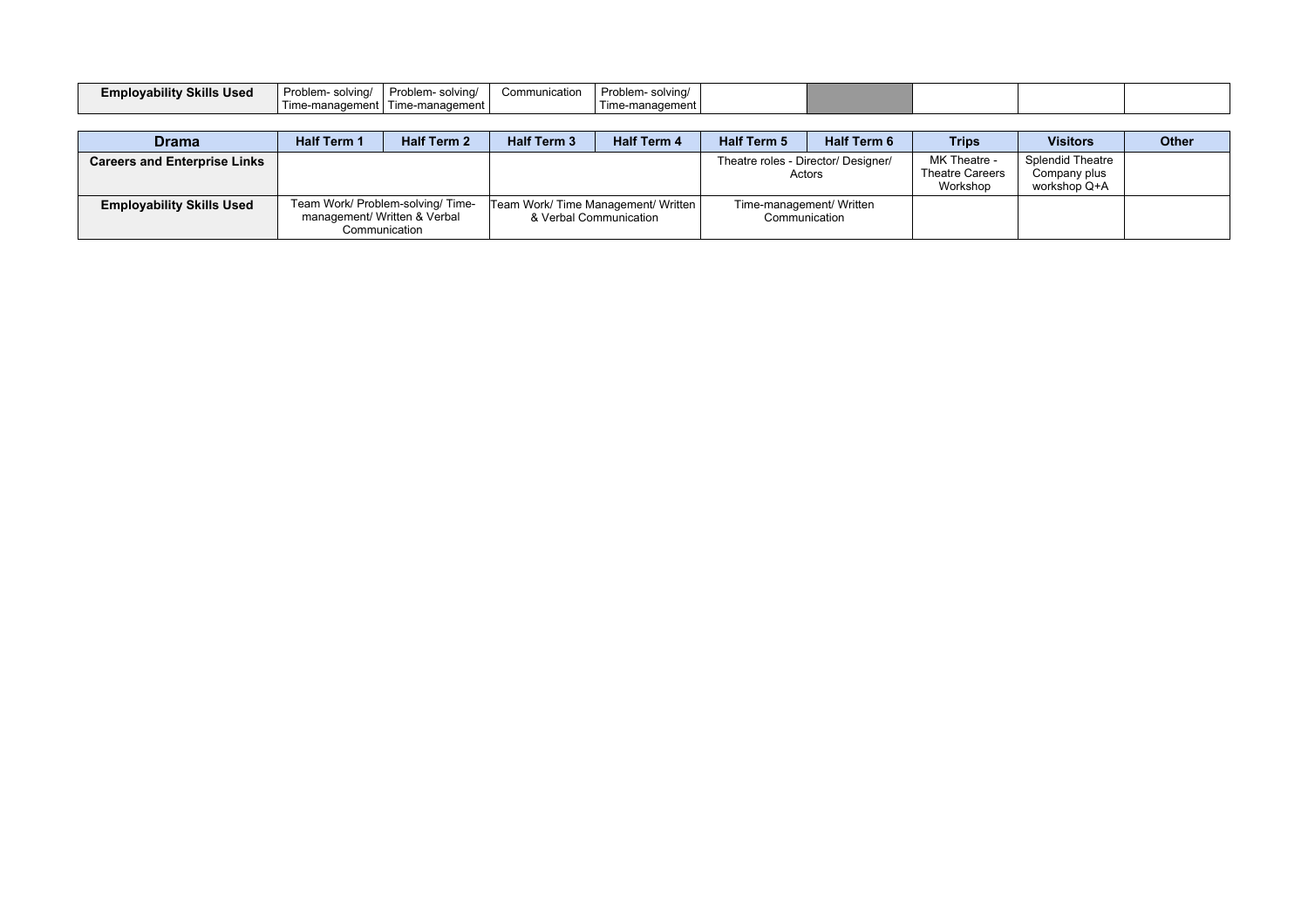| <b>Tutorial</b>                     | <b>Half Term 1</b>                                                                                                                                          | <b>Half Term 2</b>                                                                                                                                                                                                                                                                                                                                                                                | <b>Half Term 3</b>                                                                                                                                                                                                                                                                                                                                                                                                                                                                                                                                                                                                                                                                                                                                                                                                                                                                                          | <b>Half Term 4</b>                                                                                                                                    | <b>Half Term 5</b>                                                                                                                                                                                                                   | Half Term 6                                                                                                                                                                                                                                                                                            | <b>Trips</b>                                                                                                                                                                                  | <b>Visitors</b>                                                                                                                                                                                                                                                                                                                          | <b>Other</b>                                                                                                                                                              |
|-------------------------------------|-------------------------------------------------------------------------------------------------------------------------------------------------------------|---------------------------------------------------------------------------------------------------------------------------------------------------------------------------------------------------------------------------------------------------------------------------------------------------------------------------------------------------------------------------------------------------|-------------------------------------------------------------------------------------------------------------------------------------------------------------------------------------------------------------------------------------------------------------------------------------------------------------------------------------------------------------------------------------------------------------------------------------------------------------------------------------------------------------------------------------------------------------------------------------------------------------------------------------------------------------------------------------------------------------------------------------------------------------------------------------------------------------------------------------------------------------------------------------------------------------|-------------------------------------------------------------------------------------------------------------------------------------------------------|--------------------------------------------------------------------------------------------------------------------------------------------------------------------------------------------------------------------------------------|--------------------------------------------------------------------------------------------------------------------------------------------------------------------------------------------------------------------------------------------------------------------------------------------------------|-----------------------------------------------------------------------------------------------------------------------------------------------------------------------------------------------|------------------------------------------------------------------------------------------------------------------------------------------------------------------------------------------------------------------------------------------------------------------------------------------------------------------------------------------|---------------------------------------------------------------------------------------------------------------------------------------------------------------------------|
| <b>Careers and Enterprise Links</b> | Students use the<br>Exploring pathways<br>section of Unifrog.<br>Students start to<br>record evidence of<br>careers related<br>activities using<br>Unifrog. | <b>Using Unifrog</b><br>sudents research<br>post-18 options in<br>further detail.<br>Complete the 'post-<br>18 intentions'.<br>can search for<br>universities,<br>apprenticeships,<br>and shortlist some.<br>Following<br>competion of the<br>Workout 50 activity<br>students will<br>complete a careers<br>action plan that will<br>inform their Spring<br>term face to face<br>guidance meeting | Using resources<br>from the Be Ready<br>employability site<br>students will look at<br>job applications,<br>where to find<br>From this, students vacancies and how<br>to sell themselves<br>to employers. This<br>will help students<br>gain the skills to<br>arrange their work<br>experience<br>placement which<br>will take place in<br>July. The graduate<br>market - students<br>will examine the<br>current graduate<br>employment<br>market and<br>discover what<br>graduate<br>employers are<br>looking for to help<br>inform their<br>decisions about<br>future Post 18<br>applications. An<br>introduction to<br>MOOCs, with the<br>expectation that all<br>students will<br>undertake at least<br>one, ideally<br>relevant to their<br>post-18 intentions.<br>All students have a<br>1 hour face to face<br>quidance meeting<br>woith the school<br>careers adviser<br>between Jan and<br>April. | Students provided<br>more in-depth<br>information on a<br>variety of options -<br>apprenticeships,<br>degree<br>apprenticeships,<br>universities etc. | Tutorial to update<br>work experience<br>and other activities<br>on their Unifrog<br>profiles. Using<br>Unifrog students<br>add their relevant<br>teachers to allow<br>for UCAS subject<br>reference<br>paragraphs to be<br>written. | Post 18<br>progression days -<br>offtimetable days<br>which include<br>sessions about<br>JCAS applications,<br>apprenticeships<br>and other skills.<br><b>Expectation that</b><br>students will<br>complete a period<br>of work expereince.<br>1 week off<br>timetable this term<br>to allow for this. | Optional trip to<br><b>National</b><br>Apprenticeship<br>show (March).<br>Whole year group<br>trip to "What<br>Career? What<br>Uni?" (Feb),<br>Optional trip to<br>local university<br>(July) | Workout 50 -<br>networking event in<br>school with a<br>variety of employee<br>guests in Autumn<br>term A variety of<br>6th form alumni<br>offer mini careers<br>events at lunctimes<br>across a spectrum<br>of career areas<br><b>NHS Healthcare</b><br>careers fair. in<br>school for students<br>interested in<br>healthcare careers. | <b>Higher Education</b><br>Information<br>evening for<br>students and<br>parents in Jan or<br>Feb. An overview<br>of all things HE<br>including degree<br>apprenticeships |
| <b>Employability Skills Used</b>    |                                                                                                                                                             |                                                                                                                                                                                                                                                                                                                                                                                                   | Team skills, communication, verbal skills, problem solving, time management, adapting to change                                                                                                                                                                                                                                                                                                                                                                                                                                                                                                                                                                                                                                                                                                                                                                                                             |                                                                                                                                                       |                                                                                                                                                                                                                                      |                                                                                                                                                                                                                                                                                                        |                                                                                                                                                                                               |                                                                                                                                                                                                                                                                                                                                          |                                                                                                                                                                           |

| <b>Health &amp; social care</b>     | <b>Half Term 1</b>                          | <b>Half Term 2</b>                                                                                                                                                                                                       | <b>Half Term 3</b>                                                  | <b>Half Term 4</b>                                                 | <b>Half Term 5</b>         | <b>Half Term 6</b>                                                      | <b>Trips</b> | <b>Visitors</b> | <b>Other</b> |
|-------------------------------------|---------------------------------------------|--------------------------------------------------------------------------------------------------------------------------------------------------------------------------------------------------------------------------|---------------------------------------------------------------------|--------------------------------------------------------------------|----------------------------|-------------------------------------------------------------------------|--------------|-----------------|--------------|
| <b>Careers and Enterprise Links</b> | differences, working<br>professionally with | Cultural needs and   Attributes and skills   How a professional   How a professional   The societal effects  <br>needed to work<br>professionally<br>a variety of people.   across Health and<br>Social Care<br>sectors. | in the sector can<br>enhance the<br>development of<br>their clients | in the sector can<br>work with clients<br>who have health<br>needs | of an ageing<br>population | Revision - self<br>awareness of<br>areas of strengths<br>and weaknesses |              |                 |              |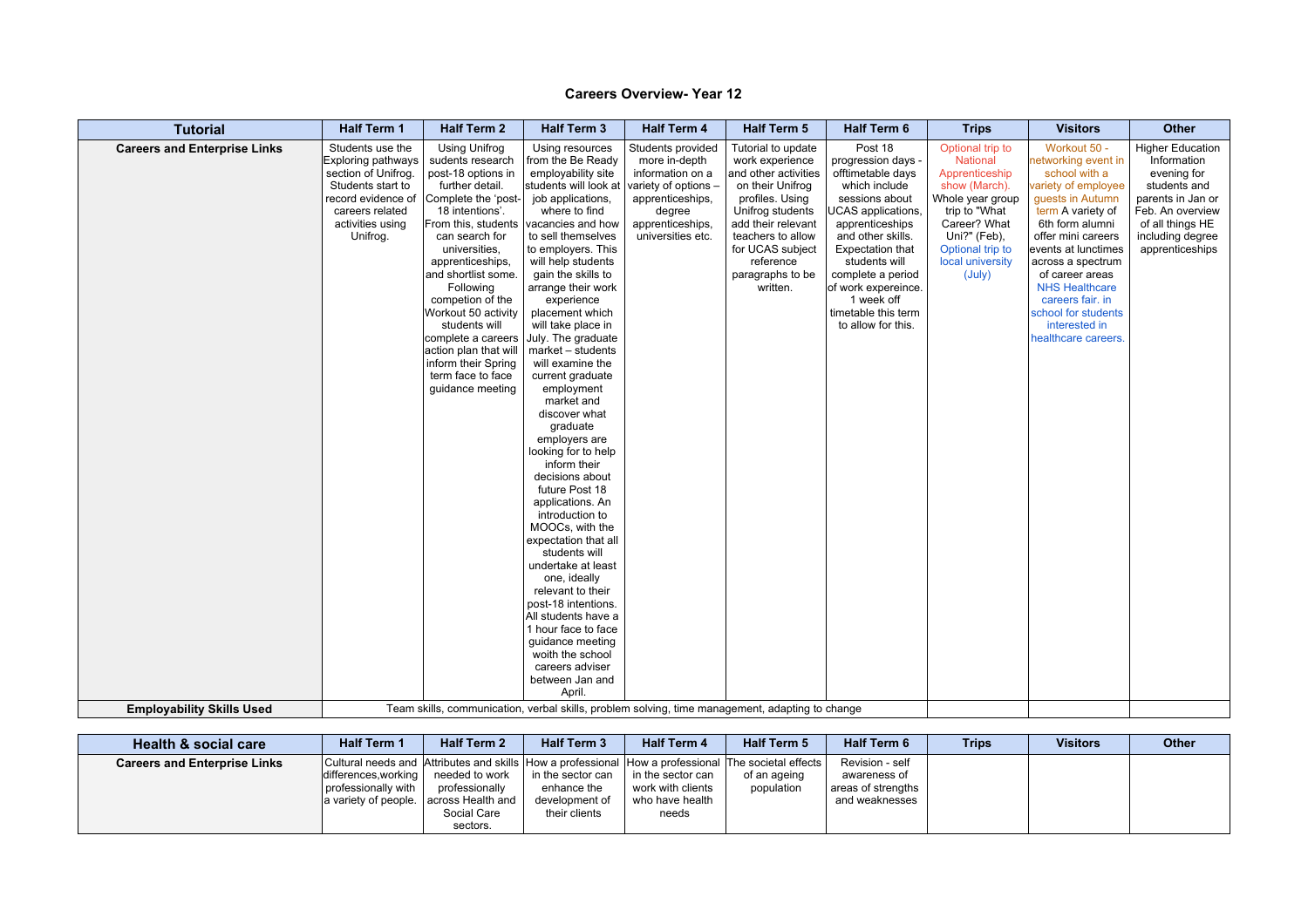| <b>Employability Skills Used</b> | า/ Written/ Verbal skills & Practical support<br>Communication/ | -manaɑement/ |  |  |
|----------------------------------|-----------------------------------------------------------------|--------------|--|--|
|                                  |                                                                 | Planninc     |  |  |

| <b>Sociology</b>                    | <b>Half Term 1</b> | <b>Half Term 2</b>                   | <b>Half Term 3</b>                                                 | <b>Half Term 4</b>                        | <b>Half Term 5</b>                   | <b>Half Term 6</b>                                              | <b>Trips</b> | <b>Visitors</b> | Other |
|-------------------------------------|--------------------|--------------------------------------|--------------------------------------------------------------------|-------------------------------------------|--------------------------------------|-----------------------------------------------------------------|--------------|-----------------|-------|
| <b>Careers and Enterprise Links</b> |                    | Gendered career<br>stereotypes       | Careers in<br>research and<br>development                          | Careers in<br>research and<br>development | The role of the<br>police in society | Exposure to<br>workplace issues<br>such as sexism<br>and racism |              |                 |       |
| <b>Employability Skills Used</b>    |                    | <b>Communication Verbal/ Written</b> | Communication/<br>Verbal/ Written/<br>Teamwork/Time-<br>management |                                           | <b>Communication Verbal/ Written</b> |                                                                 |              |                 |       |

| Art & Design                        | <b>Half Term 1</b> | <b>Half Term 2</b>                                                    | <b>Half Term 3</b> | <b>Half Term 4</b> | <b>Half Term 5</b> | <b>Half Term 6</b> | <b>Trips</b> | <b>Visitors</b> | <b>Other</b> |
|-------------------------------------|--------------------|-----------------------------------------------------------------------|--------------------|--------------------|--------------------|--------------------|--------------|-----------------|--------------|
| <b>Careers and Enterprise Links</b> |                    | Careers as Artist reseacher/ Galllery assistant & Artist photographer |                    |                    |                    |                    |              |                 |              |
| <b>Employability Skills Used</b>    |                    | Communication/ Problem-solving/ Adapting to change                    |                    |                    |                    |                    |              |                 |              |

| <b>Business</b>                     | <b>Half Term 1</b>                           | <b>Half Term 2</b> | <b>Half Term 3</b>                                                                | <b>Half Term 4</b>                                 | <b>Half Term 5</b>                                 | <b>Half Term 6</b> | Trips | <b>Visitors</b> | <b>Other</b> |
|-------------------------------------|----------------------------------------------|--------------------|-----------------------------------------------------------------------------------|----------------------------------------------------|----------------------------------------------------|--------------------|-------|-----------------|--------------|
| <b>Careers and Enterprise Links</b> | Entrepreneurship<br>and economic<br>problems |                    | Marketing budgets   Marketing Planning  <br>- application to<br>business scenario |                                                    | Planning a pitch                                   |                    |       |                 |              |
| <b>Employability Skills Used</b>    | Decision making/<br>Creative thinking        |                    | Financial<br>understanding/<br>Creativity/ Written                                | Financial<br>understanding/<br>Creativity/ Written | Team work/ Verbal/<br>Written/ Problem-<br>solving |                    |       |                 |              |

| <b>English Literature</b>           | <b>Half Term 1</b> | <b>Half Term 2</b> | <b>Half Term 3</b>      | <b>Half Term 4</b> | <b>Half Term 5</b>                          | <b>Half Term 6</b> | <b>Trips</b> | <b>Visitors</b> | <b>Other</b> |
|-------------------------------------|--------------------|--------------------|-------------------------|--------------------|---------------------------------------------|--------------------|--------------|-----------------|--------------|
| <b>Careers and Enterprise Links</b> |                    |                    |                         |                    |                                             |                    |              |                 |              |
| <b>Employability Skills Used</b>    |                    |                    | Communication/ Analysis |                    | Time management/ Communication/<br>Analysis |                    |              |                 |              |

| Geography                           | <b>Half Term 1</b>                                                  | <b>Half Term 2</b> | <b>Half Term 3</b>                                                                                                                                                | <b>Half Term 4</b> | <b>Half Term 5</b> | <b>Half Term 6</b>                                                                                                                 | <b>Trips</b>                                                                                               | <b>Visitors</b> | <b>Other</b> |
|-------------------------------------|---------------------------------------------------------------------|--------------------|-------------------------------------------------------------------------------------------------------------------------------------------------------------------|--------------------|--------------------|------------------------------------------------------------------------------------------------------------------------------------|------------------------------------------------------------------------------------------------------------|-----------------|--------------|
| <b>Careers and Enterprise Links</b> | Research into<br>geophysists and<br>work undertaken in<br>this role |                    | Holistic study of economic structure of the coastal zone.<br>Looking into business links, farming practices, homeowners<br>and implications of stakehold actions. |                    |                    | NEA fieldwork,<br>students undertake<br>independent<br>research and write<br>up report on this<br>following a<br>research question | Links with<br>academics and<br>researchers -<br>develop<br>understanding of<br>world hazards and<br>events |                 |              |
| <b>Employability Skills Used</b>    | Workplace<br>experience/<br>Communication/<br>Problem-solving       |                    | Problem-solving/ Written/ Verbal/ Communication                                                                                                                   |                    |                    | Written/ Verbal/<br>Communication/<br>Team skills/<br>Problem-solving/<br>Time-management                                          | Communication/<br>Problem-solving/<br>Written/ Verbal                                                      |                 |              |

| Film & Media                        | <b>Half Term 1</b>                        | <b>Half Term 2</b> | <b>Half Term 3</b> | <b>Half Term 4</b>                                            | <b>Half Term 5</b>                                  | <b>Half Term 6</b> | <b>Trips</b> | <b>Visitors</b> | <b>Other</b> |
|-------------------------------------|-------------------------------------------|--------------------|--------------------|---------------------------------------------------------------|-----------------------------------------------------|--------------------|--------------|-----------------|--------------|
| <b>Careers and Enterprise Links</b> |                                           | Industry practices | Industry practices | Industry practices<br>and challenging<br>cultural stereotypes | Practical skills - film making and<br>photogrpahy   |                    |              |                 |              |
| <b>Employability Skills Used</b>    | Production skills/<br>Analytical thinking | Critical thought   |                    | Critical thought/ Analytical skills/<br>Reading film          | Use of digital software like InDesign/<br>Photoshop |                    |              |                 |              |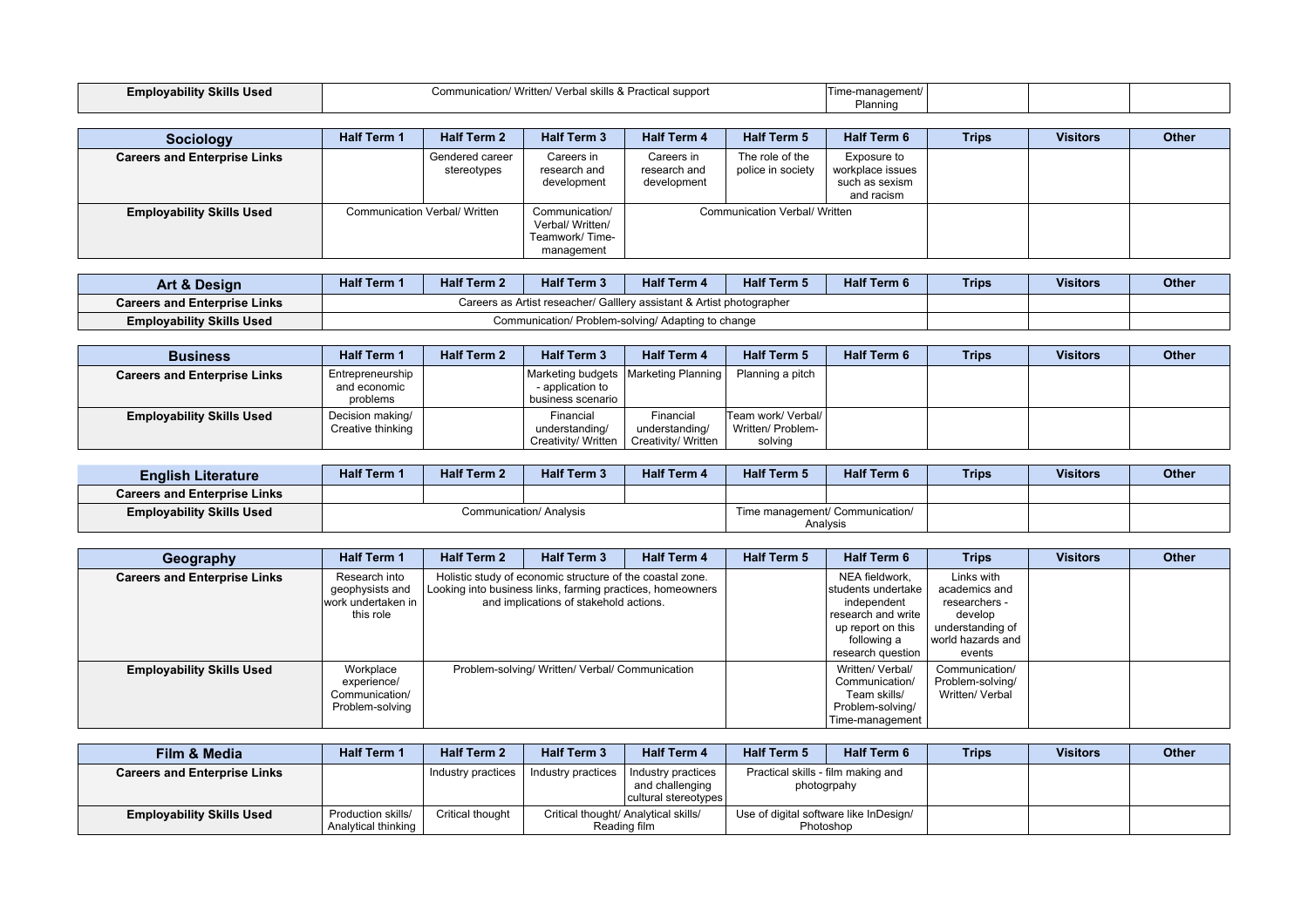| <b>Maths</b>                        | <b>Half Term 1</b> | <b>Half Term 2</b> | <b>Half Term 3</b> | <b>Half Term 4</b> | <b>Half Term 5</b> | <b>Half Term 6</b> | <b>Trips</b> | <b>Visitors</b> | <b>Other</b> |
|-------------------------------------|--------------------|--------------------|--------------------|--------------------|--------------------|--------------------|--------------|-----------------|--------------|
| <b>Careers and Enterprise Links</b> |                    |                    |                    |                    |                    |                    |              |                 |              |
| <b>Employability Skills Used</b>    | Written/           | Written/           | Written/           | Written/           | Written/           | Written/           |              |                 |              |
|                                     | Communication/     | Communication/     | Communication/     | Communication/     | Communication/     | Communication/     |              |                 |              |
|                                     | Problem-solving    | Problem-solving    | Problem-solving    | Problem-solving    | Problem-solving    | Problem-solving    |              |                 |              |

| <b>Finance</b>                      | <b>Half Term 1</b>        | <b>Half Term 2</b>                                                | <b>Half Term 3</b>                        | <b>Half Term 4</b>                            | <b>Half Term 5</b>                                                | <b>Half Term 6</b>                                                | <b>Trips</b> | <b>Visitors</b> | <b>Other</b> |
|-------------------------------------|---------------------------|-------------------------------------------------------------------|-------------------------------------------|-----------------------------------------------|-------------------------------------------------------------------|-------------------------------------------------------------------|--------------|-----------------|--------------|
| <b>Careers and Enterprise Links</b> | Online careers            | Student Investor<br>session with PWC Challenge/ Banking<br>sector | Student Investor<br>Challenge             | Student Investor<br>Challenge                 | Financial planning<br>services                                    | Online careers<br>event with HSBC-<br><b>Industry Ethics</b>      |              |                 |              |
| <b>Employability Skills Used</b>    | Written/<br>Communication | Written/<br>Communication/<br>Teamwork                            | Written/<br>Communication/<br>Life skills | Written/<br>Communication/<br>Problem-solving | Written/<br>Communication/<br>Problem-solving/<br>Time-management | Written/<br>Communication/<br>Problem-solving/<br>Time-management |              |                 |              |

| French                              | <b>Half Term 1</b>               | <b>Half Term 2</b>                                              | <b>Half Term 3</b>                                                 | <b>Half Term 4</b>                                                                   | <b>Half Term 5</b>               | <b>Half Term 6</b>               | <b>Trips</b> | <b>Visitors</b> | <b>Other</b> |
|-------------------------------------|----------------------------------|-----------------------------------------------------------------|--------------------------------------------------------------------|--------------------------------------------------------------------------------------|----------------------------------|----------------------------------|--------------|-----------------|--------------|
| <b>Careers and Enterprise Links</b> | N/A                              | How technology<br>can help business<br>and the world of<br>work | How voluntary<br>work can benefit<br>society and the<br>individual | How knowledge of 1<br>a foreign language<br>can help with<br>opportunities<br>abroad | N/A                              | N/A                              |              |                 |              |
| <b>Employability Skills Used</b>    | Communication<br>Written/ Verbal | Communication<br>Written/ Verbal                                | Communication<br>Written/ Verbal                                   | Communication<br>Written/ Verbal                                                     | Communication<br>Written/ Verbal | Communication<br>Written/ Verbal |              |                 |              |

| <b>Sport</b>                        | <b>Half Term 1</b> | <b>Half Term 2</b> | <b>Half Term 3</b> | <b>Half Term 4</b> | <b>Half Term 5</b>                                                                                                                                                                                                                                 | <b>Half Term 6</b> | <b>Trips</b>                                                     | <b>Visitors</b>                                                          | <b>Other</b> |
|-------------------------------------|--------------------|--------------------|--------------------|--------------------|----------------------------------------------------------------------------------------------------------------------------------------------------------------------------------------------------------------------------------------------------|--------------------|------------------------------------------------------------------|--------------------------------------------------------------------------|--------------|
| <b>Careers and Enterprise Links</b> |                    |                    |                    |                    | Learners explore the knowledge and skills required for different career pathways in the sports industry. Learners will take<br>part in, and reflect on, a personal skills audit, career action plan and practical interview assessment activities. |                    | Visit to Network<br>Rail H/O for<br>interview skills<br>workshop | Visits from<br>professionals in the I<br>industry eq.<br>Physiotherapist |              |
| <b>Employability Skills Used</b>    |                    |                    |                    |                    | Team skills/ Communication/ Verbal skills/ Problem-solving/ Time-management/ Adapting to change                                                                                                                                                    |                    |                                                                  |                                                                          |              |

| <b>History</b>                      | <b>Half Term 1</b> | <b>Half Term 2</b>   | <b>Half Term 3</b>   | <b>Half Term 4</b>                    | <b>Half Term 5</b>   | <b>Half Term 6</b> | <b>Trips</b> | <b>Visitors</b> | <b>Other</b> |
|-------------------------------------|--------------------|----------------------|----------------------|---------------------------------------|----------------------|--------------------|--------------|-----------------|--------------|
| <b>Careers and Enterprise Links</b> | The role of        | Impact of            | Industrial relations | Industrial relations                  | Industrial relations |                    |              |                 |              |
|                                     | government and     | technology on        | and trade unions/    | and trade unions/                     | and trade unions/    |                    |              |                 |              |
|                                     | the civil service. | employment and       | Power of strike      | Changing nature of   (                | Changing nature of   |                    |              |                 |              |
|                                     | Also looks at      | industry/ Industrial | action/ Role of      | employment in                         | employment in        |                    |              |                 |              |
|                                     | dimplomacy in      | relations and trade  | women in the         | Britain/ Growth of                    | Britain/ Growth of   |                    |              |                 |              |
|                                     | foreign affairs.   | unions/ Role of      | workplace -          | the service                           | the service          |                    |              |                 |              |
|                                     |                    | women in the         | Equality legislation | industry/                             | industry/            |                    |              |                 |              |
|                                     |                    | workplace            |                      | Government                            | Government           |                    |              |                 |              |
|                                     |                    |                      |                      | encouraging                           | encouraging          |                    |              |                 |              |
|                                     |                    |                      |                      | enterprise and new enterprise and new |                      |                    |              |                 |              |
|                                     |                    |                      |                      | business                              | business             |                    |              |                 |              |
|                                     |                    |                      |                      | development                           | development          |                    |              |                 |              |
| <b>Employability Skills Used</b>    | Written/ Verbal/   | Written/ Verbal/     | Written/ Verbal/     | Written/ Verbal/                      | Written/ Verbal/     |                    |              |                 |              |
|                                     | Communication/     | Communication/       | Communication/       | Communication/                        | Communication/       |                    |              |                 |              |
|                                     | Time management    | Time management      | Time management      | Time management                       | Time management      |                    |              |                 |              |

| <b>Drama</b> | Half <sup>7</sup><br><b>Term</b> | <b>Half</b><br>. Term 2 | Half <sup>7</sup><br>Term 3 | Half $\tau$<br><b>ferm 4</b> | <b>Half Term 5</b> | Half <sup>-</sup><br>Term 6 | _<br>Trips | <b>Visitors</b> | Other |
|--------------|----------------------------------|-------------------------|-----------------------------|------------------------------|--------------------|-----------------------------|------------|-----------------|-------|
|--------------|----------------------------------|-------------------------|-----------------------------|------------------------------|--------------------|-----------------------------|------------|-----------------|-------|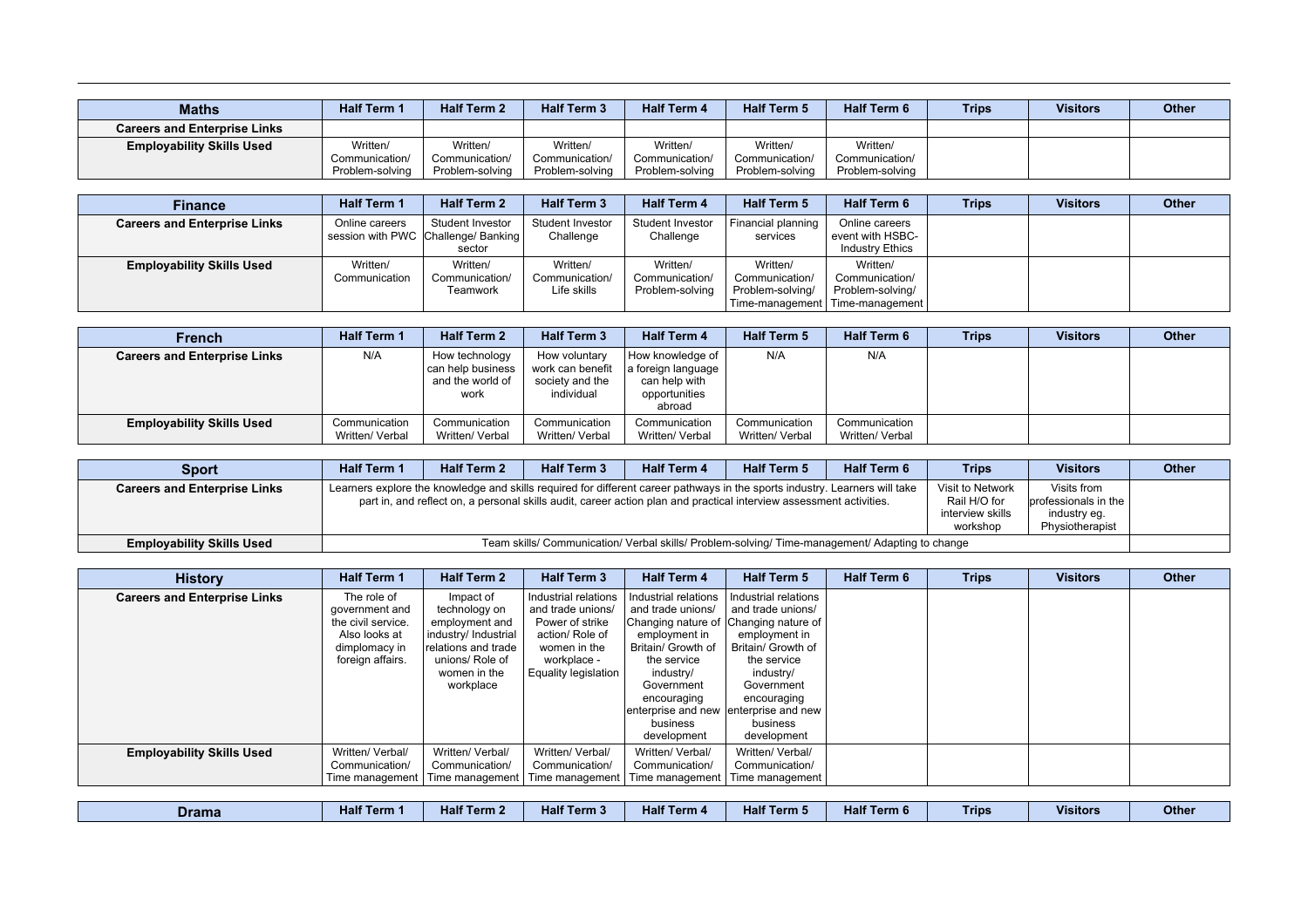| <b>Careers and Enterprise Links</b> |                                                                                   |                                                                | Theatre roles - Director/ designer/<br>actors | MK Theatre -<br><b>Theatre Careers</b><br>Workshop | Splendid Theatre<br>Company plus<br>workshop Q+A |  |
|-------------------------------------|-----------------------------------------------------------------------------------|----------------------------------------------------------------|-----------------------------------------------|----------------------------------------------------|--------------------------------------------------|--|
| <b>Employability Skills Used</b>    | Teamwork/ Problem-solving/ Time-<br>management/ Written & Verbal<br>Communication | Teamwork/ Time-management/ Written  <br>& Verbal communication | Time-management/ Written<br>communication     |                                                    |                                                  |  |

| <b>Chemistry</b>                    | <b>Half Term 1</b>                                        | <b>Half Term 2</b>                                                                       | <b>Half Term 3</b>                                                                                                                  | <b>Half Term 4</b> | <b>Half Term 5</b>                                                                                                                                         | <b>Half Term 6</b> | <b>Trips</b> | <b>Visitors</b> | <b>Other</b>                        |
|-------------------------------------|-----------------------------------------------------------|------------------------------------------------------------------------------------------|-------------------------------------------------------------------------------------------------------------------------------------|--------------------|------------------------------------------------------------------------------------------------------------------------------------------------------------|--------------------|--------------|-----------------|-------------------------------------|
| <b>Careers and Enterprise Links</b> | Investigation skills/<br>Equations in<br>industry         | Equations used in<br>industry/ Industry<br>approaches for<br>testing chemical<br>content | Investigation skills/ Chemical analysis<br>used in industry, chemistry in industry -<br>fractional distillation and indentification |                    | Investigation skills/ Chemical analysis<br>used in industry/ Chemistry in industry-<br>Fractional distillation & indentification/<br>Industrial procedures |                    |              |                 | Cambridge<br>Chemistry<br>Challenge |
| <b>Employability Skills Used</b>    | Planning &<br>organising/<br>Analysing &<br>investigating | Team skills/<br>Communication/<br>Problem-solving                                        | Planning & organising/ Analysing &<br>investigating/ Problem-solving/ Team<br>skills/ Communication                                 |                    | Planning & organising/ Analysing &<br>investigating/ Problem-solving/ Team<br>skills/ Communication                                                        |                    |              |                 |                                     |

| <b>Human Biology</b>                | <b>Half Term 1</b> | <b>Half Term 2</b>                                                                   | <b>Half Term 3</b>                   | <b>Half Term 4</b>      | <b>Half Term 5</b> | <b>Half Term 6</b> | <b>Trips</b> | <b>Visitors</b> | <b>Other</b> |
|-------------------------------------|--------------------|--------------------------------------------------------------------------------------|--------------------------------------|-------------------------|--------------------|--------------------|--------------|-----------------|--------------|
| <b>Careers and Enterprise Links</b> |                    | Careers related to Anatomy/ Diagnosis/ The use of microscopes and diagnosis/<br>∟abs | investigative skills in STEM careers |                         |                    |                    |              |                 |              |
| <b>Employability Skills Used</b>    |                    | Team skills/ Communication/ Written/<br>Verbal/ Problem-solving                      | Team skills/ Communication/ Written/ | Verbal/ Problem-solving |                    |                    |              |                 |              |

| <b>Biology</b>                      | <b>Half Term 1</b>                      | <b>Half Term 2</b>                                                                                                                          | <b>Half Term 3</b>                                                                                                                                                                                                                                                                                      | <b>Half Term 4</b>                                                                                                                            | Half Term 5                                                                                                                                                                                      | <b>Half Term 6</b> | <b>Trips</b>                                     | <b>Visitors</b> | Other |
|-------------------------------------|-----------------------------------------|---------------------------------------------------------------------------------------------------------------------------------------------|---------------------------------------------------------------------------------------------------------------------------------------------------------------------------------------------------------------------------------------------------------------------------------------------------------|-----------------------------------------------------------------------------------------------------------------------------------------------|--------------------------------------------------------------------------------------------------------------------------------------------------------------------------------------------------|--------------------|--------------------------------------------------|-----------------|-------|
| <b>Careers and Enterprise Links</b> | Microscopy and<br>their applications    | Commercial and<br>industrial uses of<br>enzymes/<br>Quantitative<br>analysis                                                                | Understanding the<br>fundamentals of life exchange systems                                                                                                                                                                                                                                              | The mechanism of<br>in a variety of<br>species/ How the<br>cardiovascular<br>system works and<br>related diseases.                            | An introduction to<br>ecology, including<br>variation, evolution<br>and phylogeny/ An<br>understanding of<br>pathogens and<br>treatments of<br>disease                                           |                    | <b>Royal Society</b><br><b>Summer Exhibition</b> |                 |       |
| <b>Employability Skills Used</b>    | Mathematical skills/<br>Problem-solving | Investigative skills -<br>Planning/Data<br>collection/<br>Recording/<br>Evaluative use of<br>quantitative<br>methods such as<br>colorimetry | Research skills/<br>Use of computer<br>software/ modelling<br>to explore the<br>structure of DNA/<br>Know that scientific<br>knowledge and<br>understanding<br>develops over time/<br>Evaluating the role<br>of the scientific<br>community in<br>validating new<br>knowledge and<br>ensuring integrity | Use knowledge &<br>understanding to<br>pose scientifc<br>questions, define<br>scientific problems,<br>present scientific<br>arguments & ideas | Use theories,<br>models and ideas<br>to develop<br>scientific<br>explanations/<br>Consideration of<br>ethical issues in<br>the treatment of<br>humans, other<br>organisms and the<br>environment |                    |                                                  |                 |       |

| <b>Physics</b> | Half <sup>7</sup><br>Term 1 | <b>Half Term 2</b> | <b>Half Term 3</b> | $-$ <b>Link</b> $-$<br><b>Half Term 4</b> | <b>Half Term 5</b> | .<br>Half<br>Term 6 | __<br>Trips | <b>Visitors</b> | Other |
|----------------|-----------------------------|--------------------|--------------------|-------------------------------------------|--------------------|---------------------|-------------|-----------------|-------|
|----------------|-----------------------------|--------------------|--------------------|-------------------------------------------|--------------------|---------------------|-------------|-----------------|-------|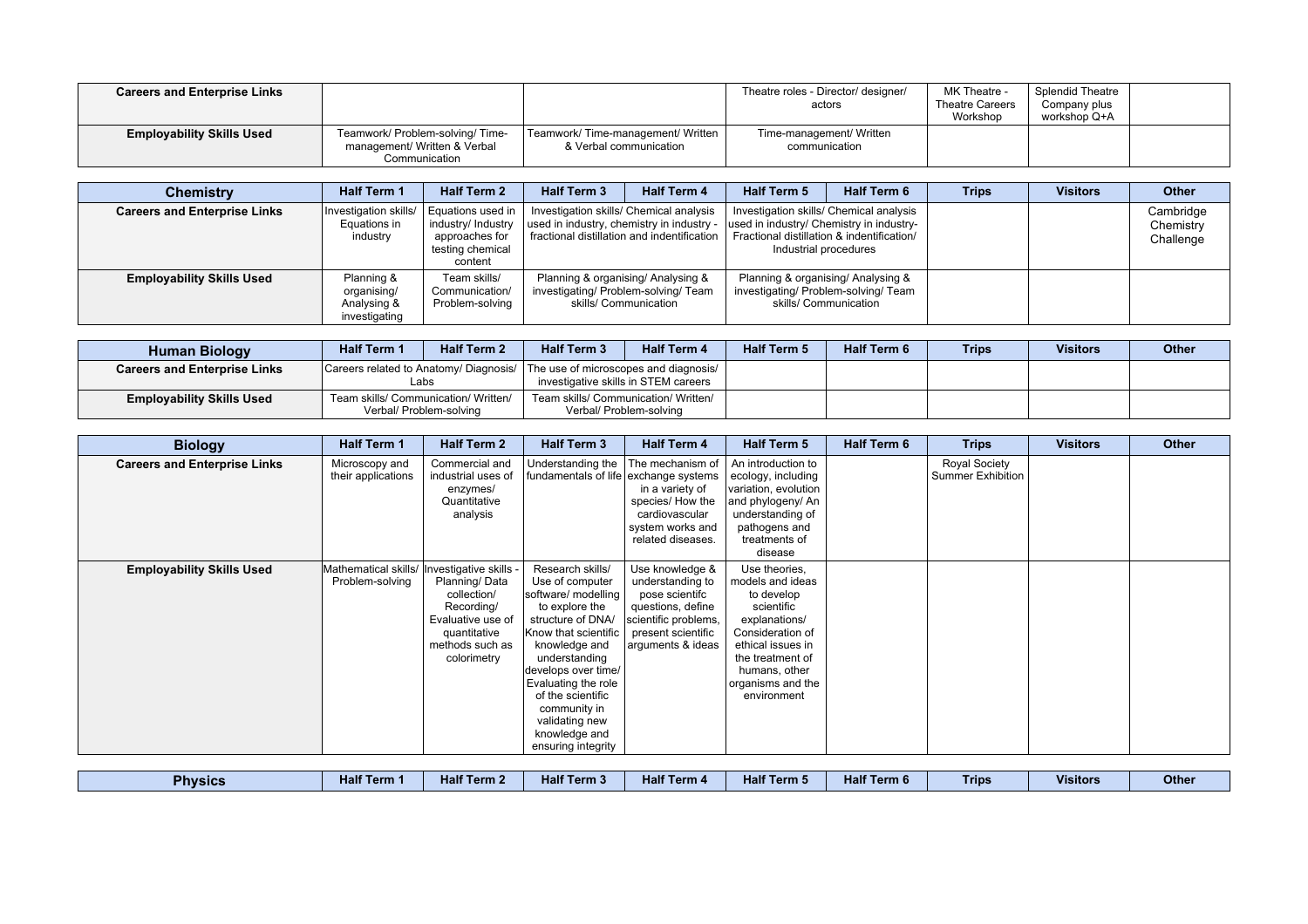| <b>Careers and Enterprise Link</b> | Research methods. Planning, gathering<br>Appreciation of<br>changes and<br>adaptability                            | and analysis of<br>data | STEM research<br>and use of maths<br>skills | Investigative skills/ Investigative skills/<br>Problem solving  | Problem-solving/<br>Fixing bugs |                                                                                                         |  |  |
|------------------------------------|--------------------------------------------------------------------------------------------------------------------|-------------------------|---------------------------------------------|-----------------------------------------------------------------|---------------------------------|---------------------------------------------------------------------------------------------------------|--|--|
| <b>Employability Skills Used</b>   | Common practical assessments to<br>show detailed planning, analysis and<br>evaluation of data/ Scientific literacy |                         |                                             | Team skills/ Communication/ Written/<br>Verbal/ Problem-solving |                                 | Planning and organising/ Analysing and<br>investigating/ Problem-solving/ Team<br>skills/ Communication |  |  |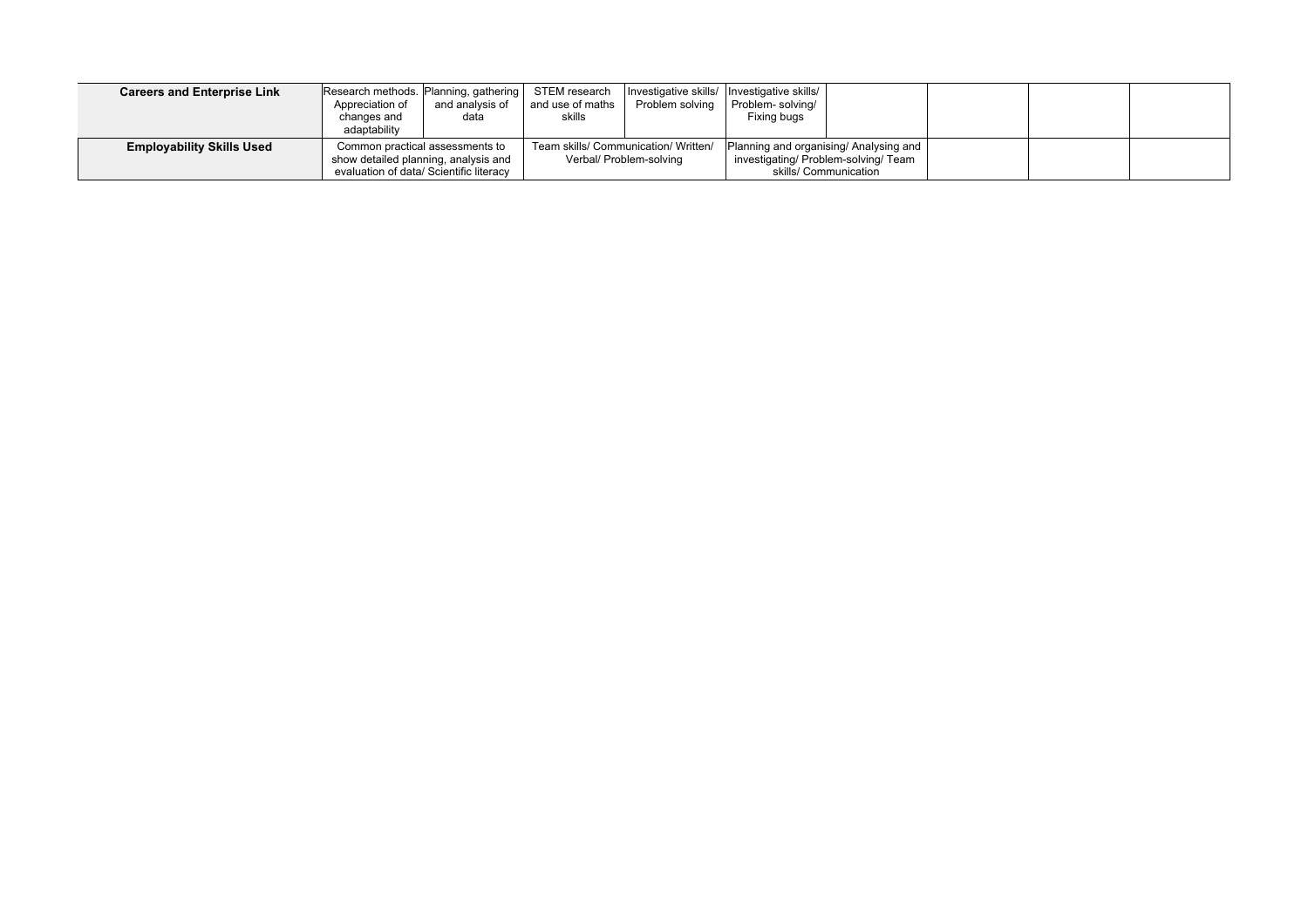| <b>Tutorial</b>                    | <b>Half Term 1</b>                                                                                                                                                                                                                   | <b>Half Term 2</b>                                                                                                                                                                          | <b>Half Term 3</b>                                                                                                                                                                                                                                                                                                                                                                                                                                                                                                                                                                | <b>Half Term 4</b>                                                                                                                                                                                           | <b>Half Term 5</b> | <b>Half Term 6</b> | <b>Trips</b>                                                           | <b>Visitors</b>                                                                                                                                                                                                              | <b>Other</b>                                                                                                                                                                                                                              |
|------------------------------------|--------------------------------------------------------------------------------------------------------------------------------------------------------------------------------------------------------------------------------------|---------------------------------------------------------------------------------------------------------------------------------------------------------------------------------------------|-----------------------------------------------------------------------------------------------------------------------------------------------------------------------------------------------------------------------------------------------------------------------------------------------------------------------------------------------------------------------------------------------------------------------------------------------------------------------------------------------------------------------------------------------------------------------------------|--------------------------------------------------------------------------------------------------------------------------------------------------------------------------------------------------------------|--------------------|--------------------|------------------------------------------------------------------------|------------------------------------------------------------------------------------------------------------------------------------------------------------------------------------------------------------------------------|-------------------------------------------------------------------------------------------------------------------------------------------------------------------------------------------------------------------------------------------|
| <b>Careers and Enterprise Link</b> | - Using resources<br>from the Be Ready<br>employability site<br>and/or Unifrog<br>students will look at<br>ways to improve<br>their resilience.<br>Students can<br>request a further<br>face to face<br>careers guidance<br>meeting. | Students will hear<br>from a current<br>apprentice about<br>their journey into<br>their<br>apprenticeship,<br>how to find and<br>apply for<br>opportunities and<br>what employers<br>loking | Using resources<br>from the Be Ready<br>employability site<br>students will build<br>on the work they<br>did in Year 12<br>looking at job<br>applications, using<br>social media to find<br>vacancies, using<br>contacts and<br>networking, setting<br>up Linked In etc.<br>Advice for students<br>who have received<br>Unconditional<br>offers from their<br>university<br>applications. These<br>need careful<br>consideration<br>before being used<br>as a Firm or<br>Insurance choice.<br>Information for<br>students making<br>student finance<br>applications next<br>month | Using resources<br>from the Be Ready<br>employability site<br>students will look at<br>how to successfully<br>settle into<br>university or how to<br>do well at<br>assessment<br>centres (choice of<br>vitv) |                    | N/A                | Optional trip to<br><b>National</b><br>Apprenticeship<br>show (March). | Workout 50 -<br>networking event ir<br>school with a<br>variety of employee<br>quests in Autumn<br>term A variety of<br>6th form alumni<br>offer mini careers<br>events at lunctimes<br>across a spectrum<br>of career areas | <b>APPRENTICESHI</b><br>P APPLICATION<br><b>WORKSHOP (IN</b><br>SCHOOL) Nov<br>INSET day - A<br>practical<br>opportunity for<br>students interesting<br>in applying for<br>apprenticeships<br>Post 18 to gain<br>some valuable<br>advice. |
| <b>Employability Skills used</b>   |                                                                                                                                                                                                                                      |                                                                                                                                                                                             | Team skills/ Communication/ Verbal skills/ Problem-solving/ Time management/<br>Adapting to change                                                                                                                                                                                                                                                                                                                                                                                                                                                                                |                                                                                                                                                                                                              |                    |                    |                                                                        |                                                                                                                                                                                                                              |                                                                                                                                                                                                                                           |

| Health & social care               | <b>Half Term 1</b>                                           | <b>Half Term 2</b>                                | <b>Half Term 3</b>                                                   | <b>Half Term 4</b>                                                              | <b>Half Term 5</b>                                                                        | <b>Half Term 6</b> | <b>Trips</b> | <b>Visitors</b> | <b>Other</b> |
|------------------------------------|--------------------------------------------------------------|---------------------------------------------------|----------------------------------------------------------------------|---------------------------------------------------------------------------------|-------------------------------------------------------------------------------------------|--------------------|--------------|-----------------|--------------|
| <b>Careers and Enterprise Link</b> | Understanding of<br>professional<br>methods in the<br>sector | Understanding of<br>cross sector<br>collaboration | The use of<br>lindividual and team I<br>decision making<br>processes | The importance of<br>physical and<br>psychological<br>needs in the<br>workplace | How people are<br>affected by mental<br>illness and the<br>impact on their<br>behaviours. | N/A                |              |                 |              |
| <b>Employability Skills used</b>   |                                                              |                                                   | Communication skills/ Written & verbal skills/ practical support     |                                                                                 |                                                                                           |                    |              |                 |              |

| <b>Sociology</b>                   | <b>Half Term 1</b>                                                                                   | <b>Half Term 2</b>           | <b>Half Term 3</b>                        | <b>Half Term 4</b> | <b>Half Term 5</b>                                                                       | <b>Half Term 6</b> | <b>Trips</b> | <b>Visitors</b> | Other |
|------------------------------------|------------------------------------------------------------------------------------------------------|------------------------------|-------------------------------------------|--------------------|------------------------------------------------------------------------------------------|--------------------|--------------|-----------------|-------|
| <b>Careers and Enterprise Link</b> | Roles within the<br>criminal justice<br>system incl. police.<br>probation officers<br>and judges etc |                              | Careers in<br>research and<br>development |                    | The role of social<br>researchers, the<br>civil service and<br>aovernment think<br>tanks | N/A                |              |                 |       |
| <b>Employability Skills used</b>   |                                                                                                      | Communication verbal/written |                                           |                    |                                                                                          |                    |              |                 |       |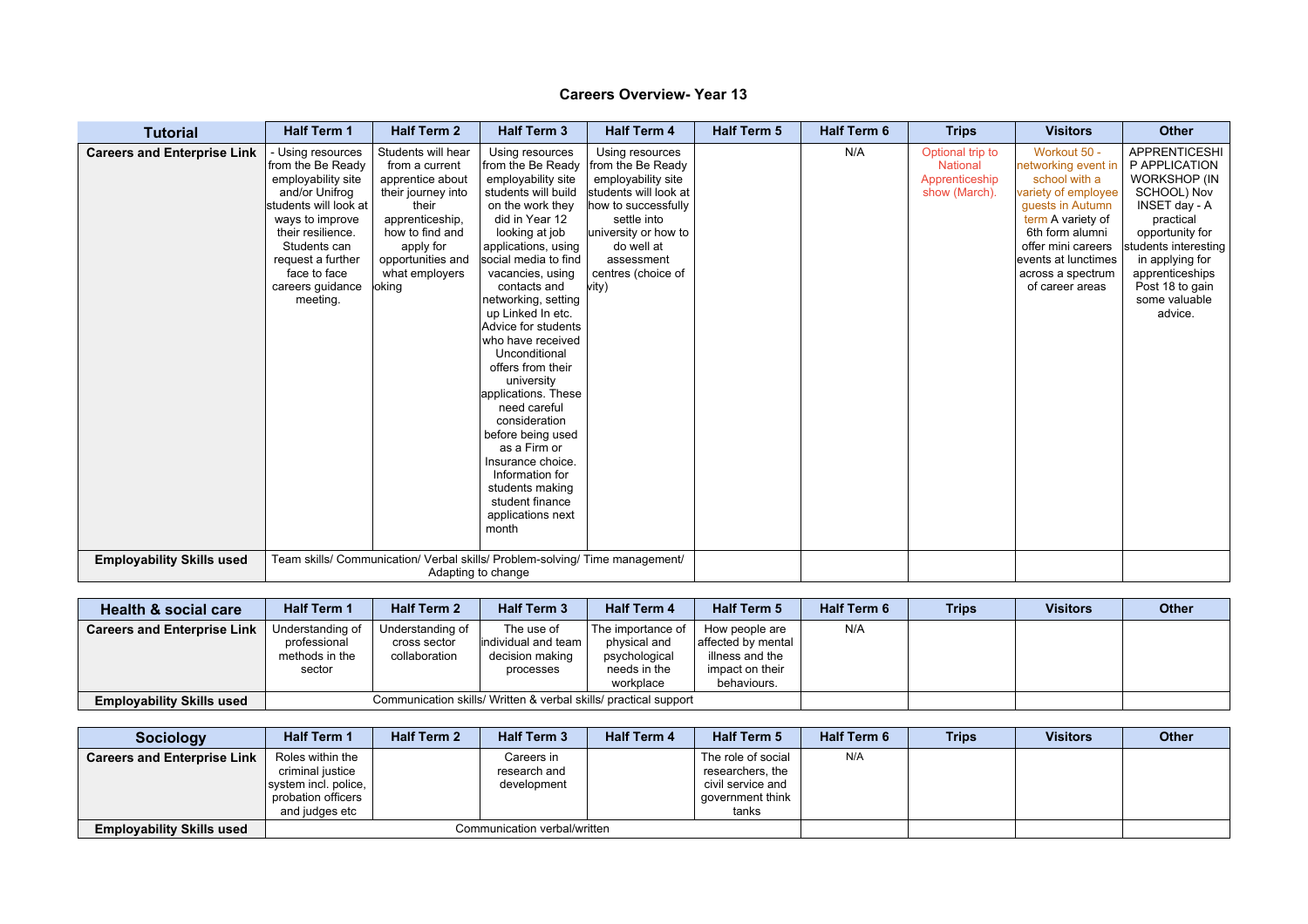| Art & Desian                       | <b>Half Term 1</b> | <b>Half Term 2</b> | <b>Half Term 3</b>                                                   | <b>Half Term 6</b> | <b>Trips</b> | <b>Visitors</b> | <b>Other</b> |  |
|------------------------------------|--------------------|--------------------|----------------------------------------------------------------------|--------------------|--------------|-----------------|--------------|--|
| <b>Careers and Enterprise Link</b> |                    |                    | Careers as Artist reseacher/ Galllery assistant/ Artist photographer |                    |              |                 |              |  |
| <b>Employability Skills used</b>   |                    |                    | Communication/ Problem solving/ Adapting to change                   |                    |              |                 |              |  |

| <b>Business</b>                    | <b>Half Term 1</b>                    | <b>Half Term 2</b>                                               | <b>Half Term 3</b>                   | <b>Half Term 4</b>                                                            | <b>Half Term 5</b> | <b>Half Term 6</b> | <b>Trips</b> | <b>Visitors</b> | <b>Other</b> |
|------------------------------------|---------------------------------------|------------------------------------------------------------------|--------------------------------------|-------------------------------------------------------------------------------|--------------------|--------------------|--------------|-----------------|--------------|
| <b>Careers and Enterprise Link</b> | Investigate<br>recruitment<br>process |                                                                  | Financial understanding              | Participate in own<br>recruitment<br>  process/ interviews                    |                    |                    |              |                 |              |
| <b>Employability Skills used</b>   | Communication/<br>Verbal/ Written     | towards finance in business/ Personal<br>finance such as banking | Numeracy skills developed/ Awareness | Communication/<br>Recruitment<br>process/Team<br>work/ Reflective<br>learning |                    |                    |              |                 |              |

| <b>English Literature</b>          | <b>Half Term</b>                         | <b>Half Term 2</b> | <b>Half Term 3</b>      | <b>Half Term 4</b> | <b>Half Term 5</b> | <b>Half Term 6</b> | <b>Trips</b> | <b>Visitors</b> | <b>Other</b> |
|------------------------------------|------------------------------------------|--------------------|-------------------------|--------------------|--------------------|--------------------|--------------|-----------------|--------------|
| <b>Careers and Enterprise Link</b> |                                          |                    |                         |                    |                    |                    |              |                 |              |
| <b>Emolovability Skills used</b>   | Time management/<br>Initiative/ Analysis |                    | Communication/ Analysis |                    |                    |                    |              |                 |              |

| Geography                          | <b>Half Term 1</b>                                                                        | <b>Half Term 2</b>                                                                                                                                                                                                                                 | <b>Half Term 3</b> |  | <b>Half Term 5</b> | <b>Half Term 6</b> | <b>Trips</b> | <b>Visitors</b> | <b>Other</b> |
|------------------------------------|-------------------------------------------------------------------------------------------|----------------------------------------------------------------------------------------------------------------------------------------------------------------------------------------------------------------------------------------------------|--------------------|--|--------------------|--------------------|--------------|-----------------|--------------|
| <b>Careers and Enterprise Link</b> |                                                                                           | Grasping a global understanding of<br>political issues across the globe,<br>including changing economic and<br>political influences<br>Links between changing patterns of<br>behaviour and impacts on the physical<br>environment across the world |                    |  |                    |                    |              |                 |              |
| <b>Employability Skills used</b>   | Written/ Verbal/<br>Communication/<br>Team skills/<br>Problem-solving/<br>Time management | Written/ Verbal/ Problem-solving/<br>Communication                                                                                                                                                                                                 |                    |  |                    |                    |              |                 |              |

| <b>Film &amp; Media</b>            | Half Term 1             | <b>Half Term 2</b>                                | <b>Half Term 3</b> | <b>Half Term 4</b> | <b>Half Term 5</b> | <b>Half Term 6</b> | <b>Trips</b> | <b>Visitors</b> | <b>Other</b> |
|------------------------------------|-------------------------|---------------------------------------------------|--------------------|--------------------|--------------------|--------------------|--------------|-----------------|--------------|
| <b>Careers and Enterprise Link</b> | Advertising<br>Industry | Media Production Industry                         |                    |                    |                    |                    |              |                 |              |
| <b>Emolovability Skills used</b>   |                         | Critical thought/ Analytical skills/ Reading film |                    |                    |                    |                    |              |                 |              |

| <b>Maths</b>                       | <b>Half Term 1</b>                           | <b>Half Term 2</b>                           | <b>Half Term 3</b>                           | <b>Half Term 4</b>                           | <b>Half Term 5</b>                                                | <b>Half Term 6</b> | <b>Trips</b> | <b>Visitors</b> | <b>Other</b> |
|------------------------------------|----------------------------------------------|----------------------------------------------|----------------------------------------------|----------------------------------------------|-------------------------------------------------------------------|--------------------|--------------|-----------------|--------------|
| <b>Careers and Enterprise Link</b> |                                              |                                              |                                              |                                              |                                                                   |                    |              |                 |              |
| <b>Employability Skills used</b>   | Written<br>communication/<br>Problem-solving | Written<br>communication/<br>Problem-solving | Written<br>communication/<br>Problem-solving | Written<br>communication/<br>Problem-solving | Written<br>communication/<br>Problem-solving/<br>Time- management |                    |              |                 |              |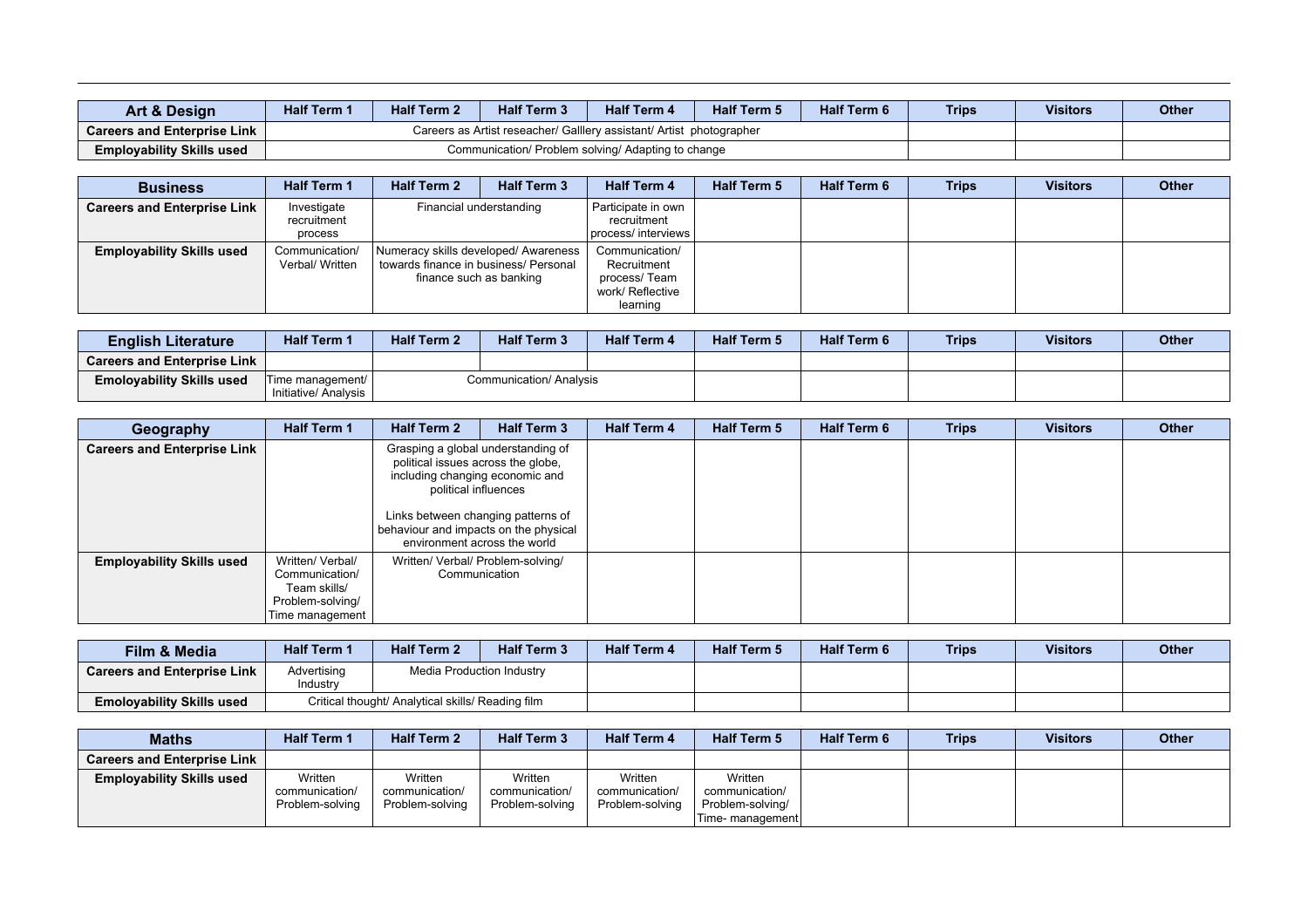| <b>Finance</b>                     | <b>Half Term 1</b>                 | <b>Half Term 2</b>            | <b>Half Term 3</b>            | <b>Half Term 4</b>              | <b>Half Term 5</b>                       | <b>Half Term 6</b>                                               | <b>Trips</b> | <b>Visitors</b> | <b>Other</b> |
|------------------------------------|------------------------------------|-------------------------------|-------------------------------|---------------------------------|------------------------------------------|------------------------------------------------------------------|--------------|-----------------|--------------|
| <b>Careers and Enterprise Link</b> | Online careers<br>session with PWC | Student Investor<br>Challenge | Student Investor<br>Challenge | Student Investor<br>Challenge   | <b>Financial services</b><br>sector      | Online careers<br>event with HSBC                                |              |                 |              |
| <b>Employability Skills used</b>   | Written<br>communication           | Team work/<br>Problem-solving | Written<br>communication      | Problem solving/<br>Life skills | Team skills/<br>Written<br>communication | Written<br>communication/<br>Problem-solving/<br>Time management |              |                 |              |

| <b>French</b>                      | <b>Half Term 1</b>                                                       | <b>Half Term 2</b>                           | <b>Half Term 3</b>                           | <b>Half Term 4</b>                           | <b>Half Term 5</b>                           | Half Term 6 | <b>Trips</b> | <b>Visitors</b> | <b>Other</b> |
|------------------------------------|--------------------------------------------------------------------------|----------------------------------------------|----------------------------------------------|----------------------------------------------|----------------------------------------------|-------------|--------------|-----------------|--------------|
| <b>Careers and Enterprise Link</b> | How knowlege of a<br>, foreign language<br>can increase<br>opportunities | N/A                                          | N/A                                          | Srikes and protests                          | Politics and<br>immigration                  |             |              |                 |              |
| <b>Employability Skills used</b>   | Communication/<br>Written & verbal<br>skills                             | Communication/<br>Written & verbal<br>skills | Communication/<br>Written & verbal<br>skills | Communication/<br>Written & verbal<br>skills | Communication/<br>Written & verbal<br>skills |             |              |                 |              |

| <b>Sport</b>                       | <b>Half Term 1</b> | <b>Half Term 2</b>                                                                                                                                                                                                                                 | <b>Half Term 3</b> | <b>Half Term 4</b> | <b>Half Term 5</b> | <b>Half Term 6</b> | <b>Trips</b> | <b>Visitors</b>                                                                                 | <b>Other</b> |  |  |  |  |  |
|------------------------------------|--------------------|----------------------------------------------------------------------------------------------------------------------------------------------------------------------------------------------------------------------------------------------------|--------------------|--------------------|--------------------|--------------------|--------------|-------------------------------------------------------------------------------------------------|--------------|--|--|--|--|--|
| <b>Careers and Enterprise Link</b> |                    | Learners explore the knowledge and skills required for different career pathways in the sports industry. Learners will take<br>part in, and reflect on, a personal skills audit, career action plan and practical interview assessment activities. |                    |                    |                    |                    |              |                                                                                                 |              |  |  |  |  |  |
| <b>Employability Skills used</b>   |                    |                                                                                                                                                                                                                                                    |                    |                    |                    |                    |              | Team skills/ Communication/ Verbal skills/ Problem-solving/ Time management/ Adapting to change |              |  |  |  |  |  |

| <b>History</b>                     | <b>Half Term 1</b>                                                       | <b>Half Term 2</b>                                                                                                         | <b>Half Term 3</b>                                                                        | <b>Half Term 4</b>                                   | <b>Half Term 5</b>                                   | <b>Half Term 6</b> | <b>Trips</b> | <b>Visitors</b> | <b>Other</b> |
|------------------------------------|--------------------------------------------------------------------------|----------------------------------------------------------------------------------------------------------------------------|-------------------------------------------------------------------------------------------|------------------------------------------------------|------------------------------------------------------|--------------------|--------------|-----------------|--------------|
| <b>Careers and Enterprise Link</b> | N/A                                                                      | Third wave<br>feminism & women<br>in work/ Impact of<br>European<br>membership on UK<br>employment law -<br>Social chapter | Introduction of<br>national minimum<br>wage & schemes<br>to encourage<br>people into work |                                                      |                                                      |                    |              |                 |              |
| <b>Employability Skills used</b>   | Communication/<br>Written/ Verbal/<br>Problem-solving/<br>Time-managment | Written/ Verbal/<br>Communication/<br>Time-managment                                                                       | Written/ Verbal/<br>Communication/<br>Time-managment                                      | Written/ Verbal/<br>Communication/<br>Time-managment | Written/ Verbal/<br>Communication/<br>Time-managment |                    |              |                 |              |

| <b>Drama</b>                       | <b>Half Term 1</b>                                                                | <b>Half Term 2</b> | <b>Half Term 3</b>                                           | <b>Half Term 4</b> | <b>Half Term 5</b>                              | <b>Half Term 6</b> | <b>Trips</b>                                       | <b>Visitors</b>                                  | <b>Other</b> |
|------------------------------------|-----------------------------------------------------------------------------------|--------------------|--------------------------------------------------------------|--------------------|-------------------------------------------------|--------------------|----------------------------------------------------|--------------------------------------------------|--------------|
| <b>Careers and Enterprise Link</b> |                                                                                   |                    |                                                              |                    | Theatre roles - Director / designer /<br>actors |                    | MK Theatre -<br><b>Theatre Careers</b><br>Workshop | Splendid Theatre<br>Company plus<br>workshop Q+A |              |
| <b>Employability Skills used</b>   | Teamwork/ Problem-solving/ Time-<br>management/ Written & Verbal<br>communication |                    | Teamwork/Time-management/Written  <br>& Verbal communication |                    | Time-management/ Written<br>communication       |                    |                                                    |                                                  |              |

| Half <sup>7</sup><br>.<br>$H$ alf<br>Half <sub>7</sub><br>.<br>Ferm<br>Term 3<br>Term.<br>Term 4<br>Chemistry<br>тан<br><b>Contract Contract Contract Contract Contract Contract Contract Contract Contract Contract Contract Contract Co</b><br><b>Contract Contract Contract Contract Contract Contract Contract Contract Contract Contract Contract Contract Co</b><br><b>Contract Contract Contract Contract Contract Contract Contract Contract Contract Contract Contract Contract Co</b> | .<br>$-10-1$<br>Term 6<br><b>Half Term \</b><br>нап<br>the contract of the contract of the contract of the contract of the contract of the contract of the contract of | <b>Visitors</b><br>Trips<br>. | Other |
|-------------------------------------------------------------------------------------------------------------------------------------------------------------------------------------------------------------------------------------------------------------------------------------------------------------------------------------------------------------------------------------------------------------------------------------------------------------------------------------------------|------------------------------------------------------------------------------------------------------------------------------------------------------------------------|-------------------------------|-------|
|-------------------------------------------------------------------------------------------------------------------------------------------------------------------------------------------------------------------------------------------------------------------------------------------------------------------------------------------------------------------------------------------------------------------------------------------------------------------------------------------------|------------------------------------------------------------------------------------------------------------------------------------------------------------------------|-------------------------------|-------|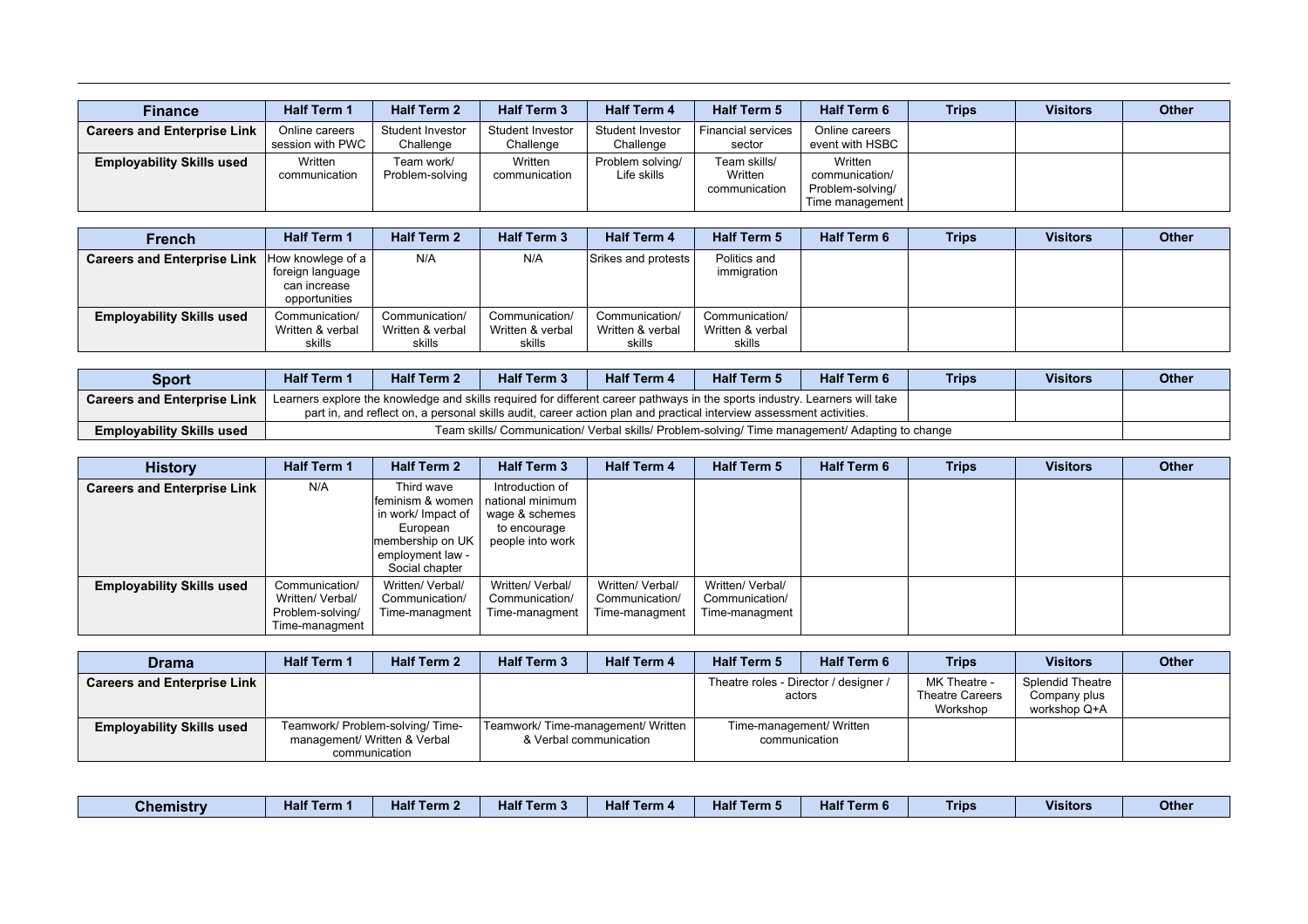| Careers and Enterprise Link      | Investigation skills/<br>Chemical analysis<br>used in industry/<br>Industrial<br>procedures-<br>including making<br>aspirin | Equations in<br>industry, industrial<br>procedures,    | Equations in industry/ Industrial<br>procedures                  | Equations in industry/ Industrial<br>procedures                  | Royal Society of<br>Spectroscopy in a | Chemistry -<br>suitcase | Chemistry<br>Olympiad |
|----------------------------------|-----------------------------------------------------------------------------------------------------------------------------|--------------------------------------------------------|------------------------------------------------------------------|------------------------------------------------------------------|---------------------------------------|-------------------------|-----------------------|
| <b>Employability Skills used</b> | Planning &<br>organising/<br>Analysing &<br>investigating/ Team<br>skills                                                   | Problem solving/<br>Communication-<br>Verbal & Written | Problem-solving/ Communication-<br>Verbal & Written/ Team skills | Problem-solving/ Communication-<br>Verbal & Written/ Team skills |                                       |                         |                       |

| <b>Physics</b>                     | <b>Half Term 1</b> | <b>Half Term 2</b>                                                | <b>Half Term 3</b>                                                                            | <b>Half Term 4</b>                                                                                                                                    | <b>Half Term 5</b>                                               | <b>Half Term 6</b>                                                                    | <b>Trips</b> | <b>Visitors</b>             | <b>Other</b>                       |
|------------------------------------|--------------------|-------------------------------------------------------------------|-----------------------------------------------------------------------------------------------|-------------------------------------------------------------------------------------------------------------------------------------------------------|------------------------------------------------------------------|---------------------------------------------------------------------------------------|--------------|-----------------------------|------------------------------------|
| <b>Careers and Enterprise Link</b> |                    | Investigation skills/ Research of<br>experimental data collection |                                                                                               | Case studies of historical work. Problem  <br>solving skill, use of "how science works"<br>in historical contexts to descibe<br>evolution of theories |                                                                  | The Nuclear industry. Evolution of<br>ideas, international collaboration of<br>ideas. |              | STEM visiting<br>scientists | <b>British Physics</b><br>Olympiad |
| <b>Employability Skills used</b>   |                    | Planning & organising/ Analysing &<br>investigating/ Team skills  | Problem-solving/ Communication-<br>Verbal & Written/ Team skills/ Research  <br>& referencing |                                                                                                                                                       | Problem-solving/ Communication-<br>Verbal & Written/ Team skills |                                                                                       |              |                             |                                    |

| <b>Biology</b>                     | <b>Half Term 1</b>                                                                                                                                                  | <b>Half Term 2</b>                                                                                                                                                                                              | <b>Half Term 3</b>                                                                                                                                                                                                           | <b>Half Term 4</b>                                                                                                                                                                                                                                                      | <b>Half Term 5</b> | <b>Half Term 6</b> | <b>Trips</b> | <b>Visitors</b> | <b>Other</b> |
|------------------------------------|---------------------------------------------------------------------------------------------------------------------------------------------------------------------|-----------------------------------------------------------------------------------------------------------------------------------------------------------------------------------------------------------------|------------------------------------------------------------------------------------------------------------------------------------------------------------------------------------------------------------------------------|-------------------------------------------------------------------------------------------------------------------------------------------------------------------------------------------------------------------------------------------------------------------------|--------------------|--------------------|--------------|-----------------|--------------|
| <b>Careers and Enterprise Link</b> | How a variety of<br>organs function<br>and diseases<br>associated with<br>their failure.<br>Microscopy                                                              | Neurology and<br>endocrinology                                                                                                                                                                                  | Genetics and<br>industrial related<br>roles to<br>biotechnology                                                                                                                                                              | Agricultural,<br>research and<br>investigative skills                                                                                                                                                                                                                   |                    |                    |              |                 |              |
| <b>Employability Skills used</b>   | Mathematical<br>problem-solving/<br>Analysis and<br>interpretation of<br>data to provide<br>evidence/<br>Recognising<br>correlations and<br>causal<br>relationships | Communication of<br>linformation & ideas<br>in appropriate ways<br>using appropriate<br>terminology/ Carry<br>out experimental<br>and investigative<br>activities - including<br>appropriate risk<br>management | Use of appropriate<br>methodology,<br>including ICT, to<br>answer scientific<br>questions and<br>solve scientific<br>problems/<br>Evaluation of the<br>ways in which<br>society uses<br>science to inform<br>decision making | The ability to carry<br>out experimental<br>and investigative<br>activities, including<br>appropriate risk<br>management/<br>Evaluation of<br>methodology,<br>evidence and data,<br>and resolve<br>conflicting<br>evidence/<br>Mathmetical<br>problem solving<br>skills |                    |                    |              |                 |              |

| <b>Human Biology</b>               | <b>Half Term 1</b>                                                            | <b>Half Term 2</b> | <b>Half Term 3</b>                                                            | <b>Half Term 4</b> | <b>Half Term 5</b> | <b>Half Term 6</b> | <b>Trips</b> | <b>Visitors</b> | <b>Other</b> |
|------------------------------------|-------------------------------------------------------------------------------|--------------------|-------------------------------------------------------------------------------|--------------------|--------------------|--------------------|--------------|-----------------|--------------|
| <b>Careers and Enterprise Link</b> | Investigation skills/ Research of<br>experimental data collection/ Healthcare |                    | This unit will help in the progress of<br>careers in public health, teaching, |                    |                    |                    |              |                 |              |
|                                    | sector                                                                        |                    | health service management, nursing, or<br>sports and exercise therapy.        |                    |                    |                    |              |                 |              |